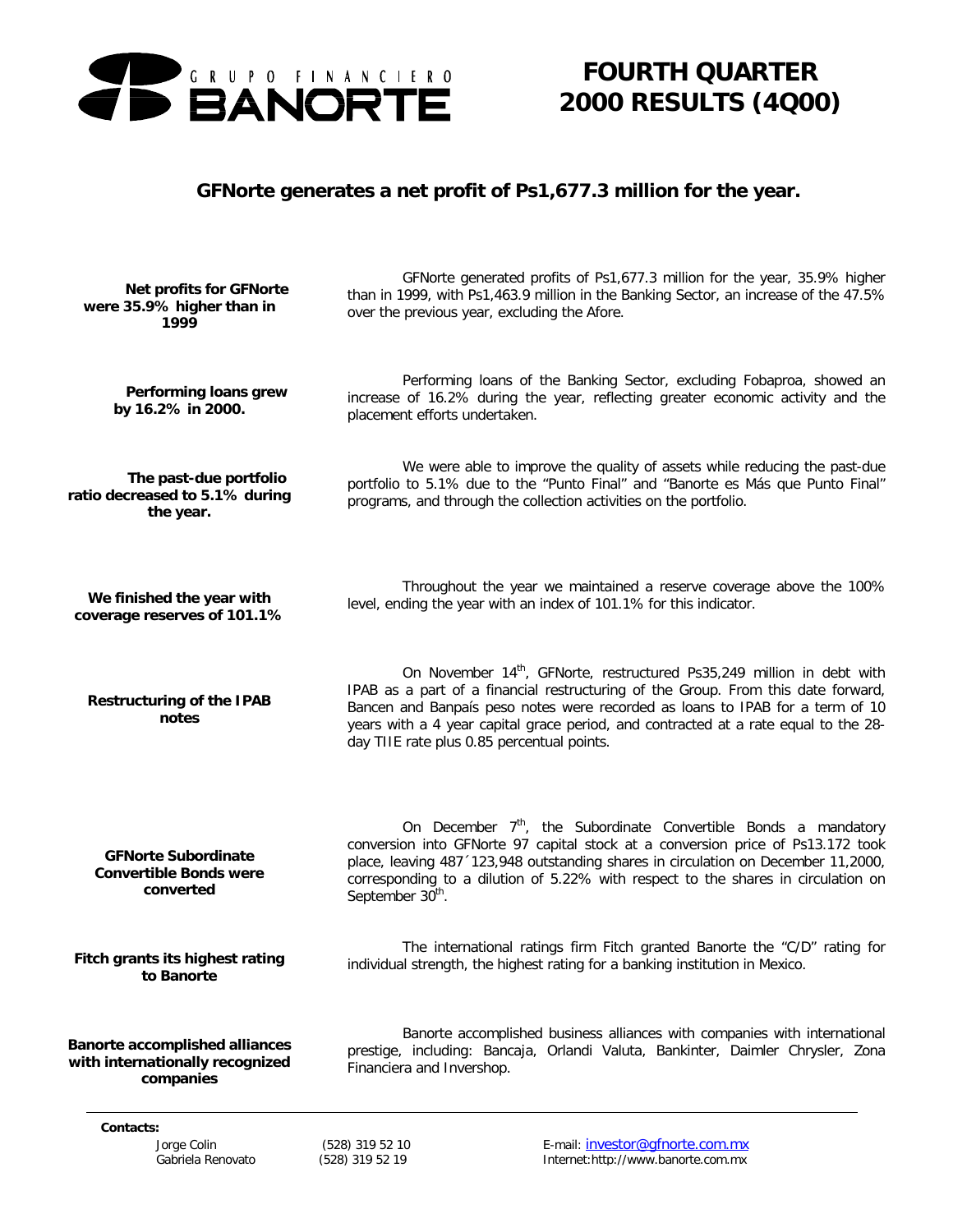

## **I. Highlights**

#### *Financial Group*

**GFNORTE and its subsidiaries achieved profits of Ps1,677.3 million pesos, a figure 35.9% higher than in the year 1999** and Ps459.4 million pesos for the fourth quarter of 2000, 56.6% higher than for the same quarter in the previous year. With regard to the accumulated Profits for the year 2000, the Banking Sector of the Group represented 87.2% of the profits of the Financial Group, generating Ps1,463.9 pesos, 47.5% more than in the previous year. Meanwhile, the Brokerage Sector earned profits of Ps27.1 million pesos, the Auxiliary Organizations Sector reported Ps85.3 million, and the Long Term Savings Sector reported Ps40.0 million pesos in earnings.

### *Banking Sector*

*Deposits.-*Non-interest bearing deposits in the Banking Sector received a major boost during the year, achieving a growth of 14% compared to 1999, while overall deposits increased by 9.5% during the same period. This made it possible to continue optimizing the cost of deposits in the Banking Sector.

*Loans.-*The year 2000 witnessed a strong reactivation of loans in the Banking Sector of GFNorte, excluding Fobaproa and Goverment Entities, registering a growth of 16.2% compared to 1999 in performing loans. The growth in this line item during the year stems essentially from the commercial and mortgage portfolios.

*Asset Quality.-* The Banking Sector ended the year with a past-due loan portfolio balance of Ps4,120 million pesos resulting in a past-due loan ratio of 5.1%, lower than the 5.8% in December 1999. This decrease was mainly due to the success of the "Punto Final" and "BANORTE es Más que Punto Final" mortgage programs, as well as the good results from the collections on the commercial portfolio. The loan coverage reserves for the past-due portfolio reached 101.1%.

*Capitalization.-* The strategy implemented by GFNorte during the third quarter of 2000, to carry out a financial restructuring of the Group, enabled Banorte to fully reserve for its entire regulatory requirements, including Fobaproa, and meet the strict capitalization criteria that will go into effect in the year 2003. Under these rules, the net capitalization index for Banorte reached a level of 12.8% for credit risk and 11.2% when including market risks. Bancentro, for its part, reached 24.9% and 21.1%, respectively.

*Non Interest Expense.-* The Non Interest Expense for the Banking Sector showed a considerable decline during the year, dropping 15.3% when compared to the year before. This decrease formed part of the expense rationalization efforts that were carried out by GFNorte.

During the year 2000, the Banking Sector of GFNorte experienced a period of consolidation including the following achievements: 1) An organizational restructuring, which enabled it to integrate specialized business directors and directors of territories under a single line of report. This also decreased the span of control of the General Directors of the Group. 2) The merger of Banpaís with Banco Mercantil del Norte and, 3) a strategy for improving efficiency. This strategy involved the startup of 3 major projects called Evolución, Transformación y Rentabilidad. The objectives of these 3 projects are geared toward the rationalization and control of the operation, optimizing the personnel, the reengineering of the loan process, and the implementation of a culture of profitability at all levels through the application of profitability systems for the business areas, the territories, the branches, the products, and the customer. These projects contributed significantly to the results achieved by GFNorte for the year and will enable it to improve its position in the market and raise the value of its franchise.

**Recovery Bank.-** As part of its strategy, GFNorte has continued to exploit its strength in the recovery business. At the end of the year 2000, it once again participated in a portfolio bidding process, achieving the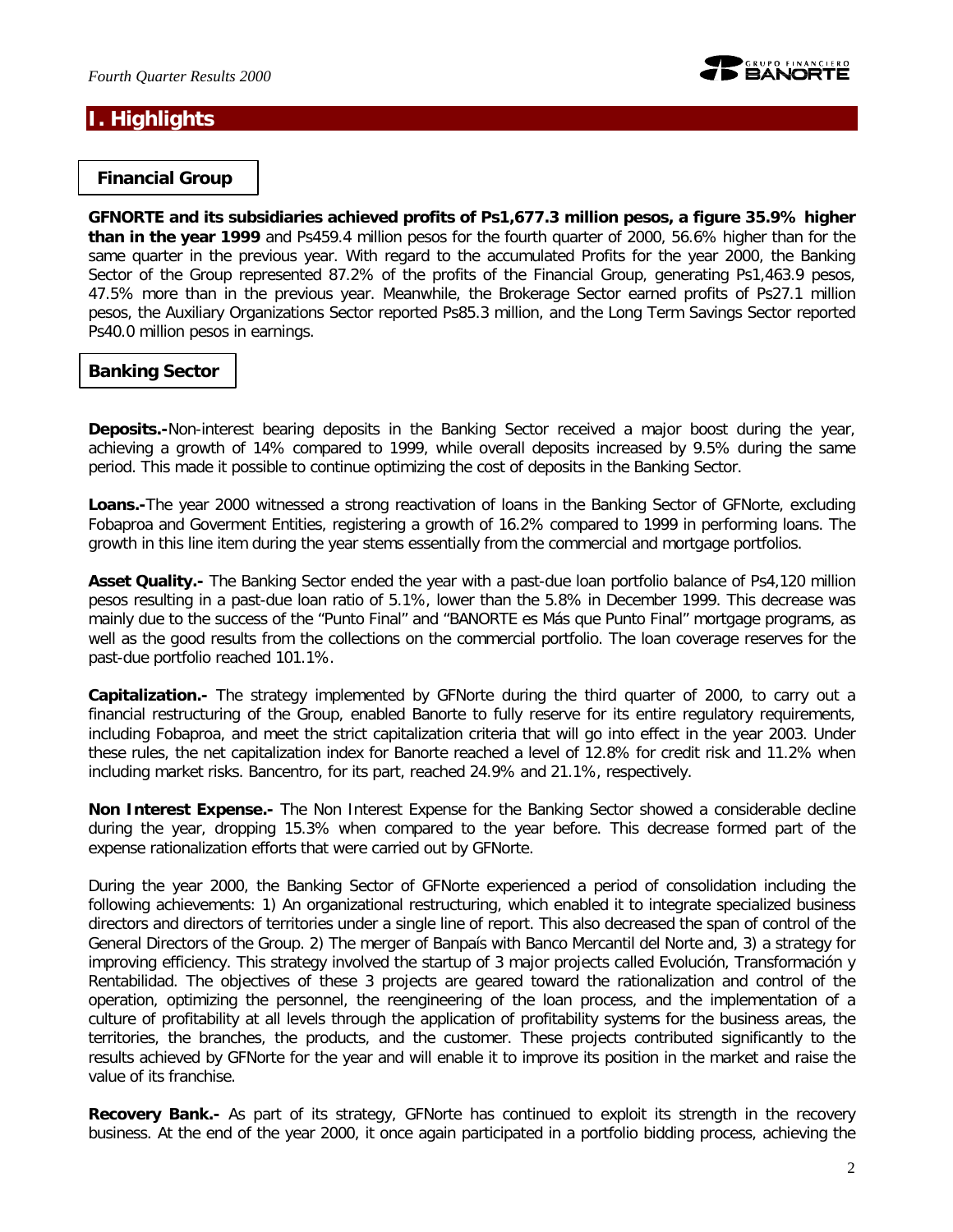

acquisition of a new packet of Serfín's mortgage portfolio worth Ps2,691 million pesos, comprised of 19,253 social interest loans with an outstanding active balance of 66% for which GFNorte paid Ps621 million pesos.

*Ratings and Recognition.-* The international rating firm Fitch granted the "C/D" rating to Banorte for individual strength, the highest rating granted to any Mexican banking institution, BBB- for the national currency, and BB+ for foreign currency, limited only by the prevailing risk ceiling. Likewise, in the third quarter of the year, Banorte received recognition from the prestigious English journal "The Banker" as the best Mexican Bank in its first award of prizes for the best banks in the world. This prize was awarded for its strategy to take the bank from a regional level to a national level and for its preparations to face a more competitive market.

*e-Business.-* GFNorte re-launched its new Internet service in august, 2000 and promoted it through special events carried out in the main cities in Mexico. During the year Banorte´s portal was redesigned providing new capabilities for individuals through home banking (Banco en su Casa), launched a solution for internet for businesses (Banorte en su Empresa), developed a solution for credit card payments on e-commerce markets and launched to the market a new internet virtual card. New services were developed through internet for the acquisition and payments of Banorte-Generali insurance policies, as well as information inquiries for the Afore, the implementation of the on-line buy/sell of stocks and mutual funds in the Brokerage House. Also, the internet strategy will be a powerful productivity tool for the simplification of internal processes.

*Alliances.-* Banorte aware for participating on the financial business globalization, has developed some specific alliances with international prestigious firms, all of them oriented toward value generation, among them: Bancaja, for tourism spots development; Bankinter, where Banorte´s clients will be granted with access to the Spanish bank services and vice versa; DaimlerChrysler, for automotive financing; Orlandi Valuta, the third largest US- Mexico money transfer corporation through which Banorte will participate in this market; Investshop, for the development of virtual stock investment simulator and Zona Financiera.com, where users of this site will be able to access GFNorte´s financial products and services.

#### *Brokerage Sector*

The Brokerage Sector of the Group, which consists of the BANORTE BROKERAGE HOUSE, generated Ps27.1 million pesos in profits during the year. This figure is lower than the earnings accumulated in 1999 because at the end of the year the management of the investment companies was transferred to Bancentro as part of the financial restructuring initiatives of the Group, with these revenues now being reported under Bancentro. In the same way, the money market operations and their income passed to Banorte. For their part, the assets under management ended the year with a balance of Ps61,929.

#### *Long Term Savings Sector*

GFNORTE continued to increase its market participation in the pension management sector through the SÓLIDA BANORTE-GENERALI AFORE company, raising its market participation to 8.9% and gaining 1,581,460 afiliates with one of the lowest membership costs in the industry. The funds under management grew to Ps8,741 million pesos, 51.4% greater than the year before. The accumulated profit of this Sector was Ps40.0 million pesos, 37.0% higher than was earned in 1999.

#### *Auxiliary Organizations Sector*

Here we highlight the growth of the Banorte Factoring loan portfolio by 49.4% during the year, and the decline of the past-due loan ratio on the Banorte leasing company from 5.9% in 1999 to 3.5% in 2000.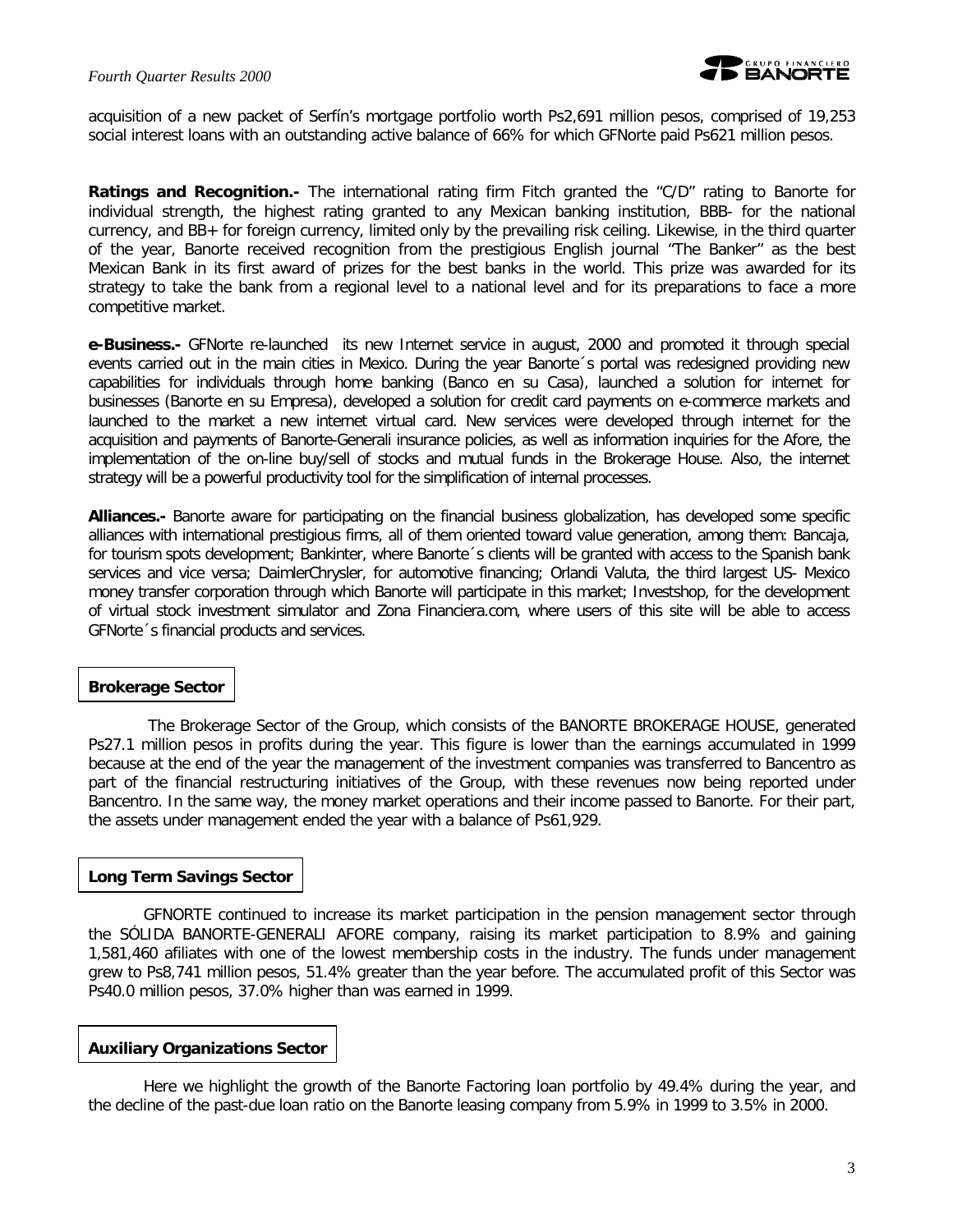

#### **II. Macroeconomic Environment**

During the fourth quarter of the year, the situation abroad continued to hinder the evolution of Mexican markets. The stock market in the United States maintained a predominantly negative trend influenced by now more concrete evidence of an economic slowdown and the ensuing lower earnings expectations for companies. As was true throughout the year 2000, the Mexican stock market constantly felt the influence from abroad, particularly of the NASDAQ, and experienced a loss of 12.07%.

For the fixed yield market, the fourth quarter was a period punctuated by a clear increase in interest rates, a result of the restrictive monetary policy on the part of the Banco de México, as well as the negative effects of the uncertainty abroad. This pushed the interest rates up by 2.1%, ending the year at 17.59%.

The exchange rate experienced a decline of 1.8% during the quarter, moving from 9.41 to 9.57. This movement took place mainly toward the end of December, due to the emerging uncertainty about the economic future of the United States in the year 2001. Also, a correction in the price of petroleum started during the month of November, and experienced a cumulative loss of 6 dollars for the quarter. For the year as a whole, the Mexican currency depreciated by less than 1% in nominal terms.

The downward trend for inflation stagnated during the fourth quarter of the year. Inflation over the past twelve months went from 8.85% to 8.96% during the period. Nevertheless, the continued strong consumer activity, combined with the heightened expectations of exchange rate depreciation, leads us to expect that there are obvious risks for continuing to stop the rise in prices and, in such a case, the Banco de México will be forced to act by implementing a restrictive monetary policy.

During the fourth quarter, the growth rate of the economy, though a bit slower, still continued to show signs of strength, particularly with respect to consumer spending. The general indicator of economic activity grew 6.5% in October, compared with 7.5% during the first nine months of the year. In terms of industrial production the increase was 6.0% in the October-November two-month period, compared with 7.5% for production during the first nine months.

With respect to the foreign sector, exports continued to grow at a respectable rate, though less than during the first three quarters. The combination of lower petroleum prices and slower economic growth in the United States stared to be felt in foreign trade, a trend that we expect to become more pronounced in the coming months. During the October-November period, this grew by 19.3%, a figure lower than the 23.5% seen for the first nine months of the year. For its part, imports, bolstered by strong consumer spending, grew by 22.42%, a figure slightly lower than the 24.1% for the first three quarters of the year.

Consumer spending, which represents around 60% of GDP, maintained its accelerated growth pace. The numbers from retail automobile sales, as well as general goods and automotive services, demonstrate the strength of consumer spending. All this, taken together, leads us to anticipate a growth slightly above 6% during the fourth quarter and a gain for the year of around 7.3%.

For the year 2001, the combination of a less favorable foreign environment with the need to continue to make headway against inflation and the fiscal deficit, points to a slower economic growth in the year 2001.

### **III. Strategy**

The results achieved in the year 2000 were in line with the original expectations included in our business strategy. The forecast for the year under review included a reduction in the net interest income due to lower interest rate levels, as well as a decrease in the yields on the Fobaproa notes, and also to the increase in the contributions to IPAB.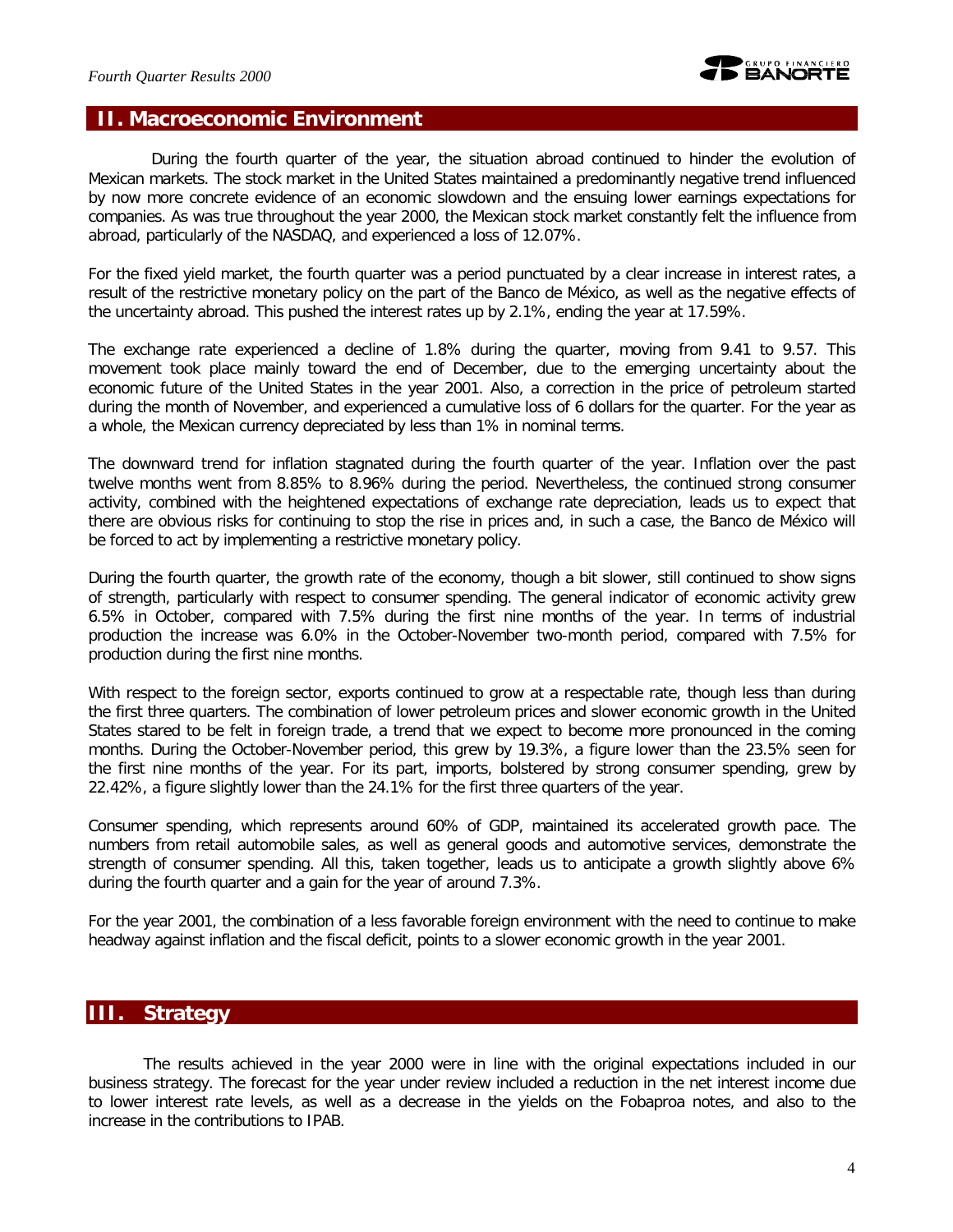

Grupo Financiero Banorte managed to accomplish this successfully through a program of improvements in efficiency and cost rationalization, which enabled the banking group to reduce costs by 15.3% in comparison with 1999. Another factor was the acquisition of new business through its recovery banking sector, with the purchase of collection rights on approx. Ps25,000 million of Serfín loans and repossesed assets to IPAB.

## **IV. Recent Events**

#### *Grupo Financiero Banorte*

*Restructuring of the IPAB notes*.- On November 14, 2000, GFNorte restructured Ps35,249 million in debt with IPAB as part of the financial restructuring of the Group. The term of the debt was increased from 6 to 10 years. Bancen´s and Banpaís´peso notes were recorded in Banorte as loans to IPAB at a rate equal to the 28 day TIIE + 0.85 percentual points, a yield equivalent to what these notes earned in 2000, so the change in the formula for determining the interest rate do not affect the income earned on these notes. The restructured debt was that of the IPAB loans in national currency and the right of IPAB to prepay the loans is maintained as before. The advantages of this transaction are: 1) the term of the loan is extended from 6 to 10 years; 2) the period for cash interest payments is reduced from 90 to 28 days; 3) the return on the loans is disconnected from special formulas to establish reference rates based on market rates.

*Conversion of Subordinate Convertible Bonds of GFNorte.-* On December 7, Ps425 million in Subordinate Convertible Bonds of the Group (GFNorte 97) were converted at a conversion price of Ps13.72 per bond, resulting in 32,265,404 new shares in circulation on December 8, 2000, equivalent to a dilution of 5.22% compared to the outstanding shares on September 30th of the year. This conversion was achieved through a modified conversion formula that established that, if the average price during the last 15 trading sessions was lower than the book value, the average market price was used instead. This modification was approved in the General Extraordinary Stockholders Meeting, and the General Bondholders Meeting held on November 21, 2000.

**Purchase of Ps2,691 million of the IPAB mortgage portfolio.**- On December 6, 2000, GFNorte won the auction tender for the purchase of Ps2,691 million of the IPAB mortgage portfolio for which it will pay Ps621 million. This portfolio is integrated with medium level and residential loans. This operation was carried out through the Banorte subsidiary Sólida Asesória y Servicios Corporativos, S.A. de C.V, which will manage the collection of these loans. Mexican and prestigious well-known foreign companies also participated in this bidding process.

**Increase in the stock repurchase Fund.-** In the Ordinary General Stockholders Meeting held on November 21, 2000, an increase in the stock repurchase fund was approved, setting a new limit of Ps400 million. This increase was requested with the purpose of having more resources to support the stability of GFNorte share price.

*FITCH grants its highest rating to Banorte.-* The prestigious international ratings firm FITCH gave the "C/D" rating to Banco Mercantil for individual strength. the highest rating ever granted to a Mexican Banking Institution. It also gave the rating "BBB-" for national currency and "BB+" for foreign currency, the latter being limited only by the prevailing risk ceiling. In accordance with this rating, the outlook for Banorte is "positive." This was stated in its communication of January 8, 2001.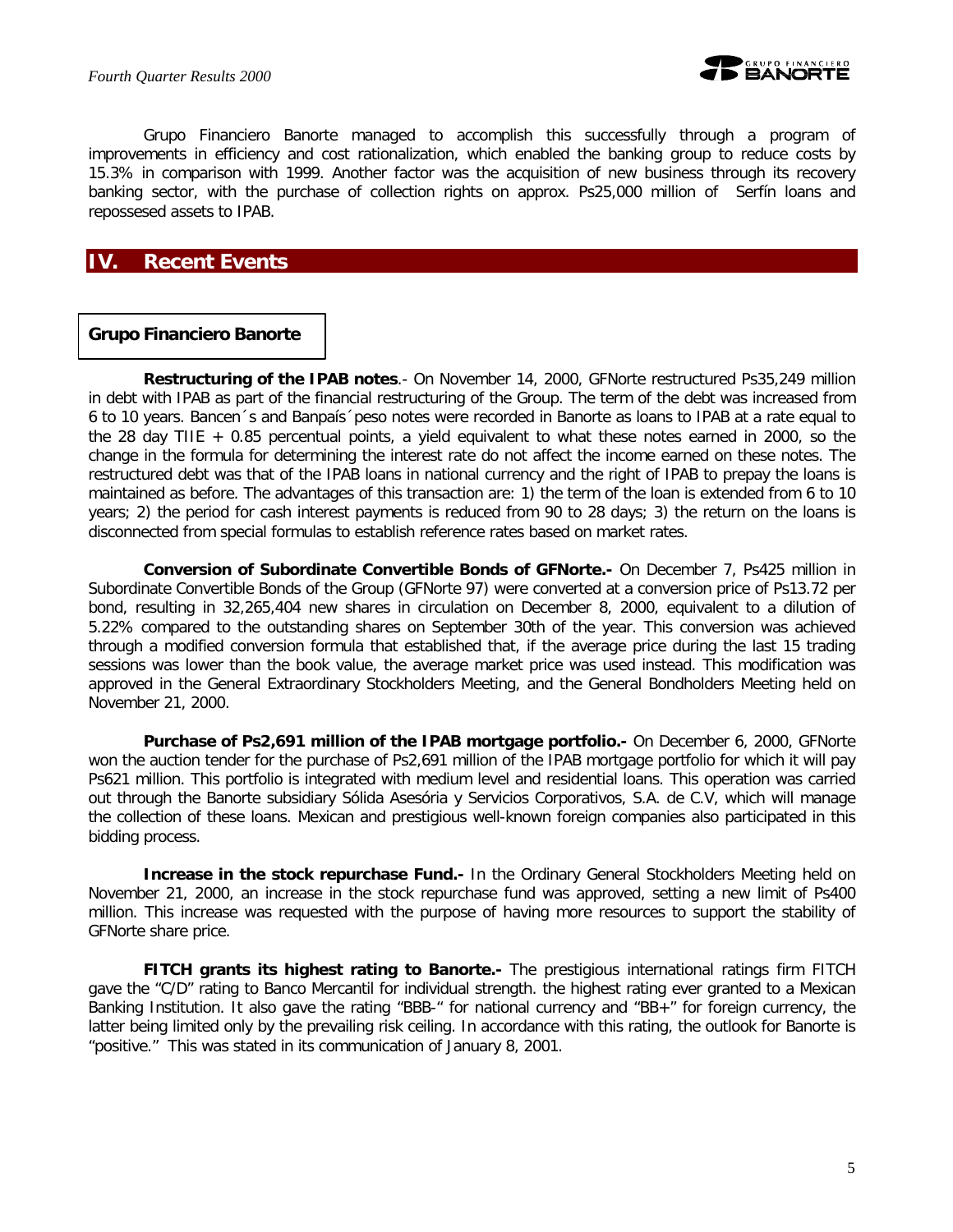#### *Banking Sector*

*New loan restructuring program*.- Since the beginning of the quarter, Banorte has launched a program called "*Ahora, Banorte está Contigo"* through which it will restructure mortgage and consumer loans. This program is designed to offer definitive alternatives to resolve delinquent debt and decrease the past-due portfolio of Banorte through settlement incentives and loan restructuring through discounts and preferential fixed rates.

## **V. Grupo Financiero- Consolidated**

#### **Grupo Financiero Banorte Earnings**

| (Millions as of December '00 Ps)                      | <b>QUARTER</b> |       |        | <b>ACCUMULATED</b> |         |
|-------------------------------------------------------|----------------|-------|--------|--------------------|---------|
|                                                       | 4099           | 3000  | 4000   | 1999               | 2000    |
| G. F. Banorte [holding]                               | 3.6            | 16.4  | 36.6   | 1.8                | 61.0    |
| <b>Banking Sector</b>                                 |                |       |        |                    |         |
| Banco Mercantil del Norte (1)                         | 166.0          | 145.5 | 254.1  | 739.6              | 643.2   |
| Banco del Centro (2)                                  | 62.8           | 238.8 | 170.1  | 253.1              | 820.7   |
|                                                       | 228.8          | 429.3 | 424.2  | 992.7              | 1,463.9 |
| <b>Brokerage Sector</b>                               |                |       |        |                    |         |
| Brokerage House                                       | 45.0           | 50.4  | (31.1) | 161.2              | 27.1    |
|                                                       |                |       |        |                    |         |
| <b>Long-Term Saving Sector</b><br>Pension Funds Afore | 8.2            | 27.4  | 4.9    | 59.5               | 68.3    |
| <b>Bancassurance</b>                                  | 5.6            | 14.6  | 7.5    |                    | 4.6     |
|                                                       |                |       |        | (6.4)              |         |
| Annuities                                             | (2.5)          | (2.3) | (13.7) | (23.8)             | (32.8)  |
|                                                       | 11.3           | 39.8  | (1.4)  | 29.2               | 40.0    |
| <b>Auxiliary Organization Sector</b>                  |                |       |        |                    |         |
| Leasing                                               | 0.1            | 7.2   | 7.0    | 11.3               | 23.1    |
| Factoring                                             | 3.5            | 11.2  | 13.1   | 29.1               | 42.4    |
| Warehousing                                           | (0.0)          | 2.2   | 10.2   | 2.5                | 13.7    |
| Bonding                                               | <u>1.0</u>     | 2.3   | 0.7    | <u>6.3</u>         | 6.2     |
|                                                       | 4.6            | 22.9  | 31.0   | 49.2               | 85.3    |
| <b>Total</b>                                          | 293.4          | 558.8 | 459.4  | 1,234.0            | 1,677.3 |
|                                                       |                |       |        |                    |         |
| <b>RATIOS</b>                                         |                |       |        |                    |         |
| Net Income per Share (3)                              | 0.59           | 1.13  | 0.93   | 2.50               | 3.40    |
| Dividends per share (3)                               |                |       |        |                    |         |
| Book Value per share(3) (4)                           | 16.00          | 13.40 | 15.21  | 16.00              | 15.21   |

1) 95.79% owned by GFNorte. Includes Banpaís.

2) Includes the Bank's Subsidiaries. Excludes the AFORE

3) Per Share data, based on 493.2 million shares outstanding on December 31,2000.

4) Excluding Minority holdings.

Grupo Financiero Banorte consolidated generated a net income of Ps1,677.3 million in the year, a 35.9% increase over that of 1999, equivalent to 3.40 pesos per share, that compares favorably with the 2.50 pesos per share obtained in 1999. During the quarter, GFNorte showed profits for Ps459.4 million, 56.6% higher than those of 4Q99, and equivalent to 0.93 pesos per share. Book value per share at the close of 2000 was 15.21, lower than that of the previous year due to charges against capital in Banorte in 3Q00 for an amount of Ps1,937.7 million, to fully reserve for Fobaproa contingencies.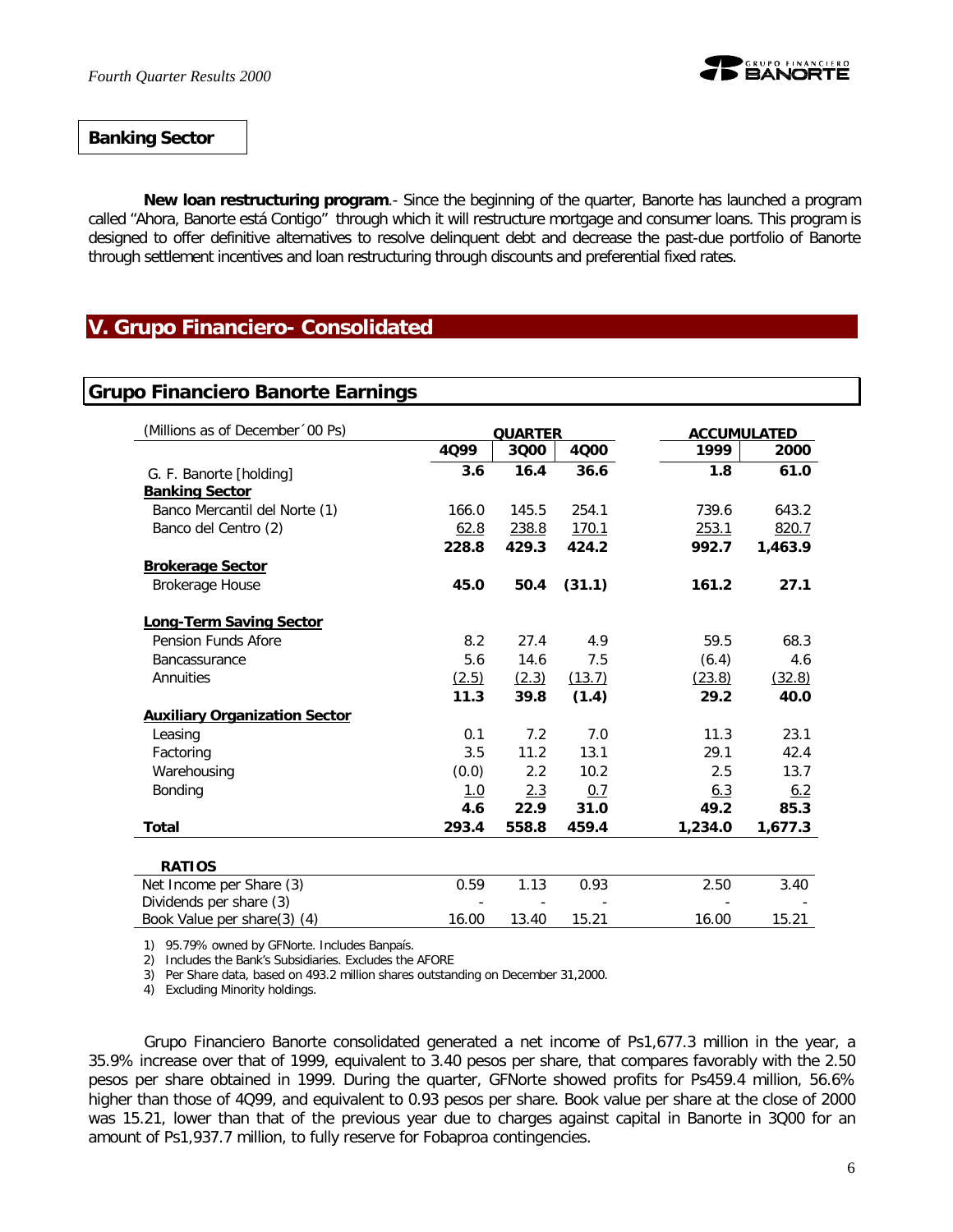## **Relevant Numbers for Grupo Financiero**

| (Millions of December '00 Ps)          | <b>QUARTER</b> |         |         |  |         | <b>ACCUMULATED</b> |
|----------------------------------------|----------------|---------|---------|--|---------|--------------------|
| <b>Income Statement</b>                | 4099           | 3000    | 4000    |  | 1999    | 2000               |
| Net Interest Income (NII)              | 1,928.4        | 1,467.1 | 1,397.9 |  | 8,020.5 | 6,269.3            |
| + REPOMO-Margin                        | 114.0          | (26.4)  | 13.1    |  | 863.1   | (21.0)             |
| = NET Interest Income after Repomo     | 2,042.3        | 1,440.8 | 1,411.0 |  | 8,883.6 | 6,248.3            |
| - Loan Loss Provisions                 | 183.1          | 6.6     | 256.5   |  | 664.6   | 661.7              |
| - Loss Sharing Provisions              | (11.3)         | 80.8    |         |  | 280.6   | 159.1              |
| =Net Interest Income after Provisions  | 1,870.5        | 1,353.4 | 1,154.5 |  | 7,938.3 | 5,427.6            |
| + Non Interest Income                  | 359.6          | 782.6   | 826.0   |  | 2,009.6 | 2,771.6            |
| = Total Operating Income               | 2,230.1        | 2,135.9 | 1,980.5 |  | 9,947.9 | 8,199.1            |
| - Non Interest Expense                 | 1,900.1        | 1,692.5 | 1,720.5 |  | 7,673.4 | 6,674.8            |
| $=$ Net Operating Income               | 329.2          | 443.5   | 260.1   |  | 2,274.5 | 1,524.3            |
| - Other Expenses (Revenues)            | 17.8           | 203.4   | 152.7   |  | (739.5) | 364.6              |
| $=$ Pre-tax Income                     | 347.0          | 646.9   | 412.8   |  | 1,535.0 | 1,888.9            |
| - Income Tax & profit sharing          | 3.5            | (51.1)  | (23.3)  |  | (114.4) | (82.0)             |
| - Tax on asset                         | (16.5)         | (5.7)   | (0.5)   |  | (43.2)  | (16.3)             |
| - Deferred Income Tax & profit sharing | (59.3)         | (21.6)  | 73.8    |  | (45.2)  | (24.6)             |
| = Net Income before Subsidiaries       | 274.6          | 568.5   | 462.8   |  | 1,332.2 | 1,766.0            |
| + Undistrib. Earnings of Subsidiaries  | 39.7           | 20.6    | 11.0    |  | 8.0     | 10.4               |
| =Net Income-contin. Operation          | 314.3          | 589.1   | 473.8   |  | 1,340.2 | 1,776.4            |
| + Extraordinary Items, net             |                |         |         |  |         |                    |
| - Minoritary Income                    | (20.9)         | (30.3)  | (14.5)  |  | (106.1) | (99.0)             |
| =Total Net Income                      | 293.4          | 558.8   | 459.4   |  | 1,234.0 | 1,677.3            |
|                                        |                |         |         |  |         |                    |
| <b>Profability Ratios</b>              |                |         |         |  |         |                    |
| ROA (1)                                | 1.0%           | 1.8%    | 1.7%    |  | 1.1%    | 1.4%               |
| <b>ROE</b> (2)                         | 14.1%          | 27.6%   | 25.3%   |  | 15.1%   | 20.7%              |

| <b>Balance Sheet</b>                             | 4099    | 3000    | 4000    |
|--------------------------------------------------|---------|---------|---------|
| <b>Total Assets</b>                              | 125,718 | 116,804 | 103,116 |
| Loan Portfolio                                   | 84,979  | 84.657  | 80,086  |
| Performing loans excl. Fobaproa and Goverm. Ent. | 22,883  | 25,130  | 27,290  |
| Deposits                                         | 92.594  | 86.649  | 67,668  |
| Total Deposits (3)                               | 124,945 | 133,228 | 137,010 |
| Equity                                           | 9.162   | 7.769   | 8,220   |
| Past Due Loans                                   | 4.974   | 4.156   | 4,146   |
| Loan Loss Reserves                               | 4.984   | 4.268   | 4.183   |
|                                                  |         |         |         |
| <b>Asset Quality Ratios</b>                      |         |         |         |
| Past Due Loans to Total Loans                    | 5.9%    | 4.9%    | 5.2%    |
| Loan Loss Reserves to Past Due Loans             | 100.2%  | 102.7%  | 100.9%  |

1) Annualized earnings as a percentage of the average of end of the month assets over the period.

2) Annualized earnings as a percentage of the average of end of the month equity over the period.

3) Deposits + On behalf of Third Parties Deposits.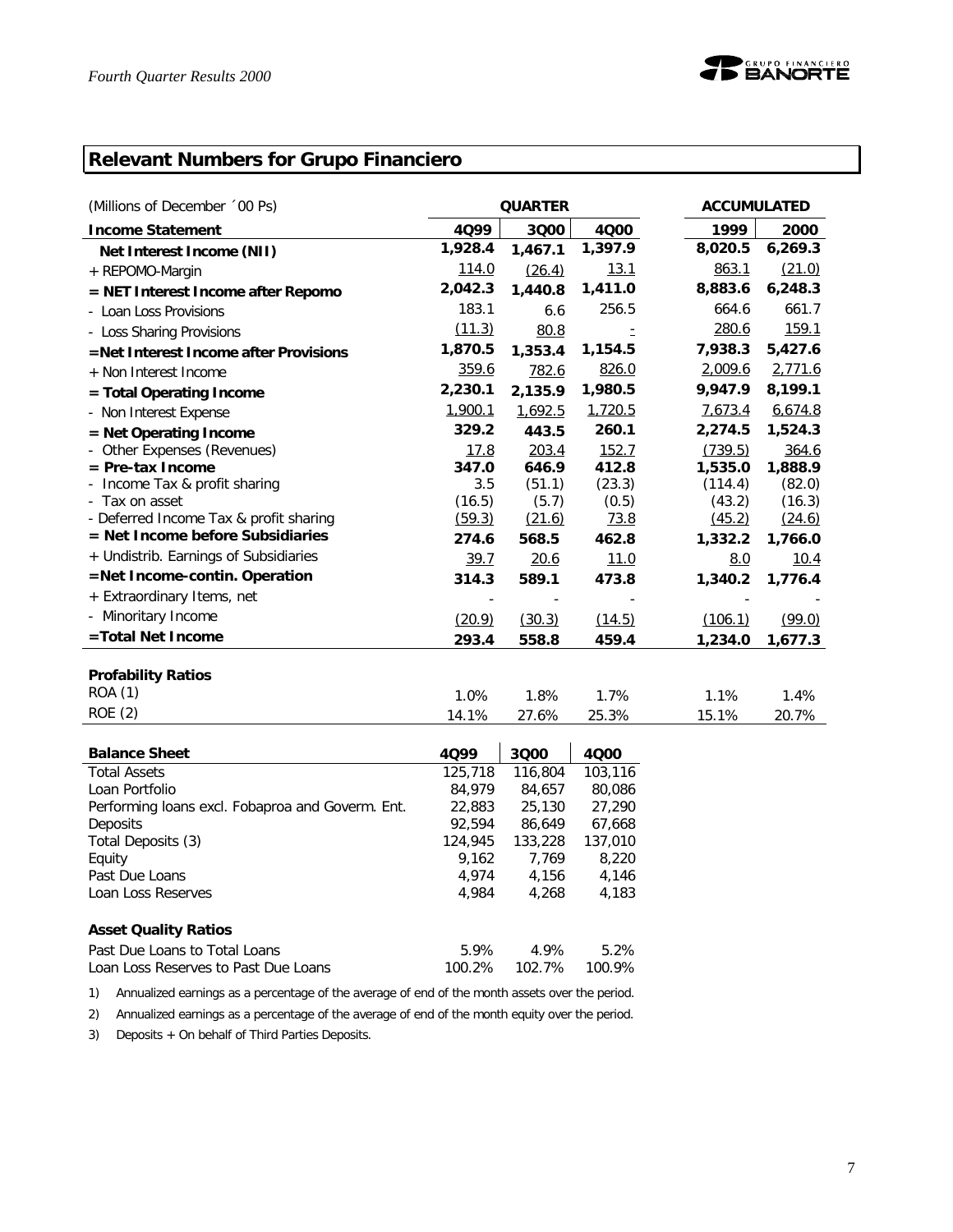## **VI. Information by Sectors 1. Banking Sector**

| (Millions of December 00 Ps)           |             | <b>QUARTER</b> |         | <b>ACCUMULATED</b> |                      |
|----------------------------------------|-------------|----------------|---------|--------------------|----------------------|
| <b>Income Statement</b>                | 4Q99        | 3000           | 4000    | 1999               | 2000                 |
| <b>Net Interest Income</b>             | 1,780.0     | 1,358.9        | 1,363.7 | 7,452.8            | $5,937.\overline{3}$ |
| + REPOMO-Margin                        | 138.0       | (16.9)         | 7.2     | 943.4              | 13.4                 |
| = Net Interest Income after Repomo     | 1,918.0     | 1,342.0        | 1,370.9 | 8,396.2            | 5,950.7              |
| - Loan Loss Provisions                 | 176.3       | 6.3            | 256.1   | 649.1              | 657.7                |
| - Loss Sharing Provisions              | (11.3)      | 80.8           |         | 280.6              | 159.1                |
| = Net Interest Income after Provisions | 1,752.9     | 1,254.9        | 1,114.7 | 7,466.5            | 5,133.9              |
| + Non Interest Income                  | 220.4       | 508.8          | 679.5   | 1,336.3            | 2,005.0              |
| = Total Operating Income               | 1,973.3     | 1,763.7        | 1,794.3 | 8,802.8            | 7,139.0              |
| - Non Interest Expense                 | 1,712.7     | 1,480.8        | 1,533.6 | 6,941.8            | 5,880.7              |
| = Net Operating Income                 | 260.6       | 282.8          | 260.7   | 1,861.0            | 1,258.3              |
| + Other Expenses (Revenues)            | 23.2        | 185.6          | 87.4    | (728.4)            | 285.8                |
| = Pre-tax Income                       | 283.8       | 468.4          | 348.1   | 1,132.6            | 1,544.1              |
| - Income Tax & profit sharing          | 4.9         | (6.2)          | (21.1)  | (4.0)              | (27.3)               |
| - Tax on asset                         | (15.1)      | (5.7)          | (0.5)   | (41.1)             | (16.3)               |
| - Deferred Income Tax & profit sharing | (40.6)      | (23.7)         | 103.8   | (55.6)             | (9.8)                |
| = Net Income before Subsidiaries       | 233.0       | 432.9          | 430.3   | 1,032.0            | 1,490.7              |
| + Undistrib. Earnings of Subs.         | <u>16.9</u> | 27.5           | 8.0     | 69.2               | 75.0                 |
| = Net Income-continuos Operation       | 249.9       | 460.4          | 438.3   | 1,101.1            | 1,565.8              |
| + Extraordinary Items, net             |             |                |         |                    |                      |
| Minoritary Income                      | (13.0)      | Ė              |         | (49.0)             | (3.1)                |
| =Total Net Income                      | 236.9       | 460.4          | 438.3   | 1,052.1            | 1,562.6              |
| <b>Profability Ratios</b>              |             |                |         |                    |                      |
| <b>ROA (1)</b>                         | 0.8%        | 1.4%           | 1.6%    | 0.9%               | 1.2%                 |
| <b>ROE</b> (2)                         | 13.9%       | 25.8%          | 28.3%   | 15.1%              | 22.3%                |
| <b>Balance Sheet</b>                   | 4Q99        | 3Q00           | 4000    |                    |                      |
| <b>Total Assets</b>                    | 123,471     | 114,421        | 100,884 |                    |                      |
| Loan Portfolio                         | 84,841      | 84,436         | 80,250  |                    |                      |
| Deposits                               | 92,901      | 86,827         | 67,831  |                    |                      |
| Equity                                 | 7,208       | 6,358          | 6,865   |                    |                      |
| Past Due Loans                         | 4,935       | 4,127          | 4,120   |                    |                      |
| Loan Loss Reserves                     | 4,967       | 4,249          | 4,166   |                    |                      |
| <b>Asset Quality Ratios</b>            |             |                |         |                    |                      |
| Past Due Loans to Total Loans          | 5.8%        | 4.9%           | 5.2%    |                    |                      |
| Loan Loss Reserves to Past Due Loans   | 100.7%      | 102.9%         | 101.1%  |                    |                      |

1) Annualized earnings as a percentage of the average of month-end assets over the period.

2) Annualized earnings as a percentage of the average of month-end equity over the period.

Profits from the Banking Sector totaled Ps1,562.6 million during the year, 48.5% higher than the previous year, and Ps438.3 million in the quarter, 85.0% higher than those of 4Q99. During the year, Loan Loss Provisions for Ps657.7 million and Ps159.1 million for Fobaproa Loss Sharing Provisions were charged through the Income Statement. The first was similar to the amount of 1999 and the later was 43.3% lower when compared to the previous year due to the fully provisioning of Fobaproa contingencies carried out in 3Q00 against capital. Net Interest Income before Repomo decreased by 20.3% with respect to 1999 due to a lower level of interest rates and a decrease in the Fobaproa notes yield at the end of 1999. However, this

D<sup>GRUPO FINANCIERO</sup><br>D**EANORTE**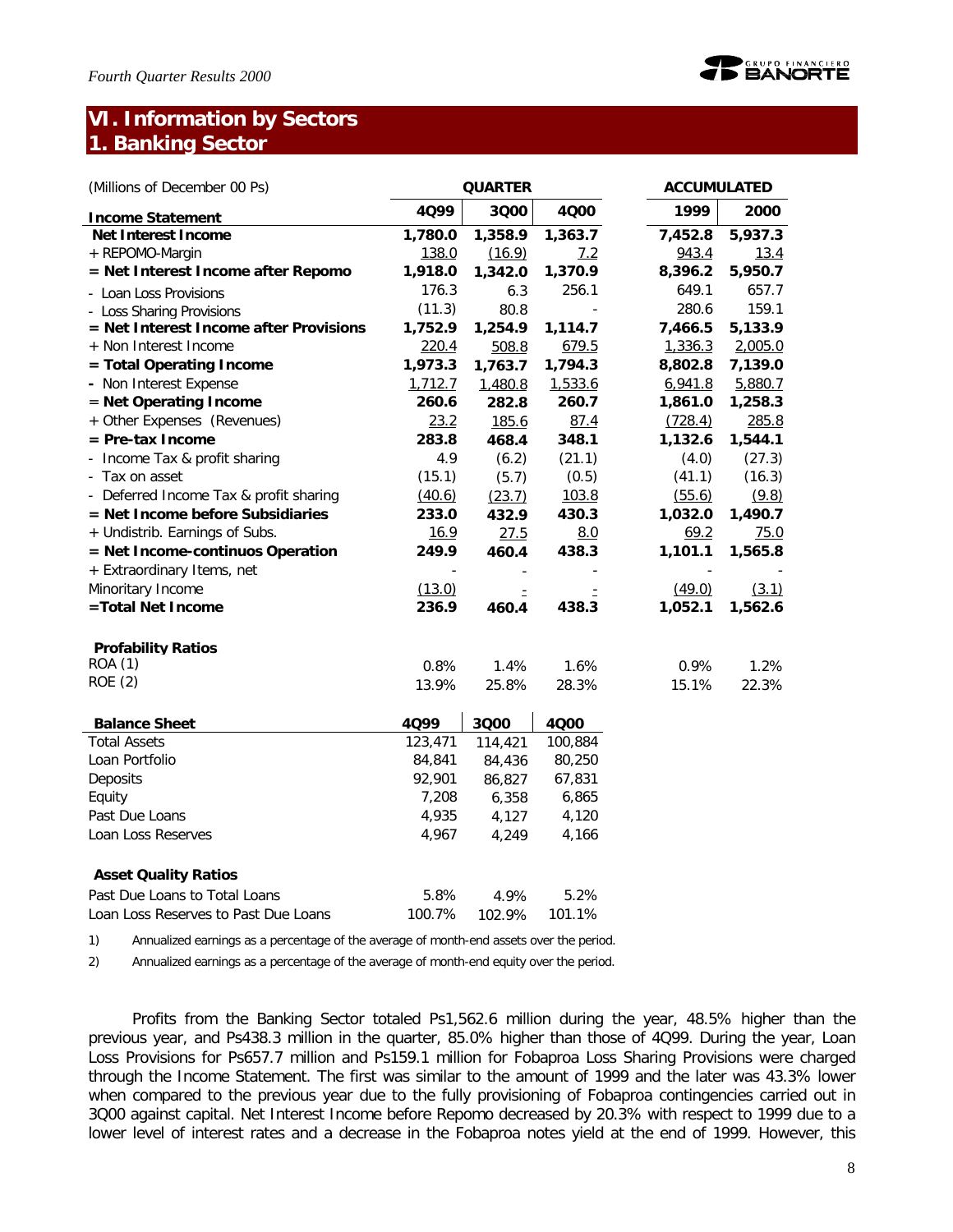#### *Fourth Quarter Results 2000*



negative impact was parcially offset by an improvement in the mix of deposits. Non Interest Income was Ps2,005.0 million vs. Ps1,336.3 million of the previous year, an increase of 50.0% been the main factor a higher fee income received from the Serfín loans collections. Non Interest Expense was Ps5,880.7 million, 15.3% lower than in 1999 due primarily to the success of the expense reduction program. Other Expenses (Revenues) went from Ps728.4 million negative in 1999 to Ps285.8 million in 2000 as a reflect of a lower inflation in the Repomo-Other account. In the 4Q00, Ps106 millones of previous years Deferred Taxes and Profit Sharing were canceled in the results on Banorte and taken against Retained Earnings in Capital accounts, due to the application of the D-4 bulletin of accounting principles.

#### **Net Interest Income**

| (Millions as of December '00 Ps)  | <b>QUARTER</b> |         |         | <b>ACCUMULATED</b> |          |          |
|-----------------------------------|----------------|---------|---------|--------------------|----------|----------|
| <b>BANKING SECTOR</b>             | 4099           | 3000    | 4000    |                    | 1999     | 2000     |
| Interest Income                   | 6.426.1        | 6.704.3 | 9.662.3 |                    | 27,316.9 | 27.914.3 |
| Interest Expense                  | 4.794.3        | 5,483.4 | 8,182.0 |                    | 20,392.2 | 22,277.1 |
| Loan Fees                         | 152.5          | 141.8   | (111.5) |                    | 554.5    | 316.0    |
| Fees Paid                         | 4.3            | 3.8     | 5.1     |                    | 26.2     | 15.9     |
| Net Interest Income before Repomo | 1,780.0        | 1,358.9 | 1,363.7 |                    | 7.452.8  | 5,937.3  |

| (Millions as of December '00 Ps)    | 3000           |               | 4000           |               |
|-------------------------------------|----------------|---------------|----------------|---------------|
|                                     | <b>BANORTE</b> | <b>BANCEN</b> | <b>BANORTE</b> | <b>BANCEN</b> |
| Interest Income- loans & securities | 3,611.5        | 1,022.9       | 3,978.1        | 608.5         |
| Interest Income-repo agreement      | 1,057.1        | 1,017.2       | 2,501.6        | 2,575.5       |
| Foreign exchange Valuation          | (4.4)          | 0.0           | (1.4)          | 0.0           |
| UDI valuation                       | 0.0            | 0.0           | 0.0            | 0.0           |
| Valorization Inst. Indizados        | 0.0            | 0.0           | 0.0            | 0.0           |
| <b>Interest Income</b>              | 4,664.2        | 2,040.1       | 6,478.2        | 3,184.0       |
| Loan Fees                           | 135.9          | 5.9           | (112.3)        | 0.8           |
|                                     | 4,800.1        | 2,046.0       | 6,365.9        | 3,184.9       |
|                                     |                |               |                |               |
| Interest Expenses-dep.& funding     | 2,777.4        | 555.8         | 2,886.4        | 158.0         |
| Interest expenses- repo agreement   | 1,050.4        | 1,091.2       | 2,340.0        | 2,738.1       |
| Foreign exchange Valuation          | 0.0            | (0.1)         | 0.0            | 0.0           |
| UDI valuation                       | 8.6            | 0.0           | 12.2           | 2.2           |
| Valorization Inst. Indizados        | 0.0            | <u>0.0</u>    | 0.0            | 0.0           |
| - Interest Expense                  | 3,836.5        | 1,646.9       | 5,238.6        | 2,943.3       |
| Fees paid                           | 3.4            | 0.4           | 5.1            | 0.0           |
|                                     | 3,839.9        | 1,647.3       | 5,243.7        | 2,943.3       |
| $=$ Net Interest Income             | 960.2          | 398.7         | 1,122.2        | 241.5         |
| Average earnings Assets             | 103,003        | 22,583        | 105,317        | 11,321        |
| % Net Interest Margin<br>(1)        | 3.7%           | 7.1%          | 4.3%           | 8.5%          |

(1) Anualized Net Interest Income

Net interest income before Repomo of the Banking Sector was Ps5,937.3 million for the year, 20.0% less than in 1999, primarily due to the lower interest rates, as the 28 day CD (Cete) averaged 21.6% in 1999, while decreasing to an average of only 15.26% in 2000. This was also due to the negative impact of the reduction in the yield on the Fobaproa notes that Banorte held as of December 1999. Net income for the quarter was Ps1,363.7 million, an amount similar to the Ps1,358.9 million for the third quarter 2000, due to a reclassification of Ps206 million of commissions charged on credit cards, arising from charges to other banks for the use of Banorte's Automatic Teller Machines (ATMs) and Point of Sale Terminals (POS) during the year, which were posted to the account "other commissions" under the heading "other products and expenses".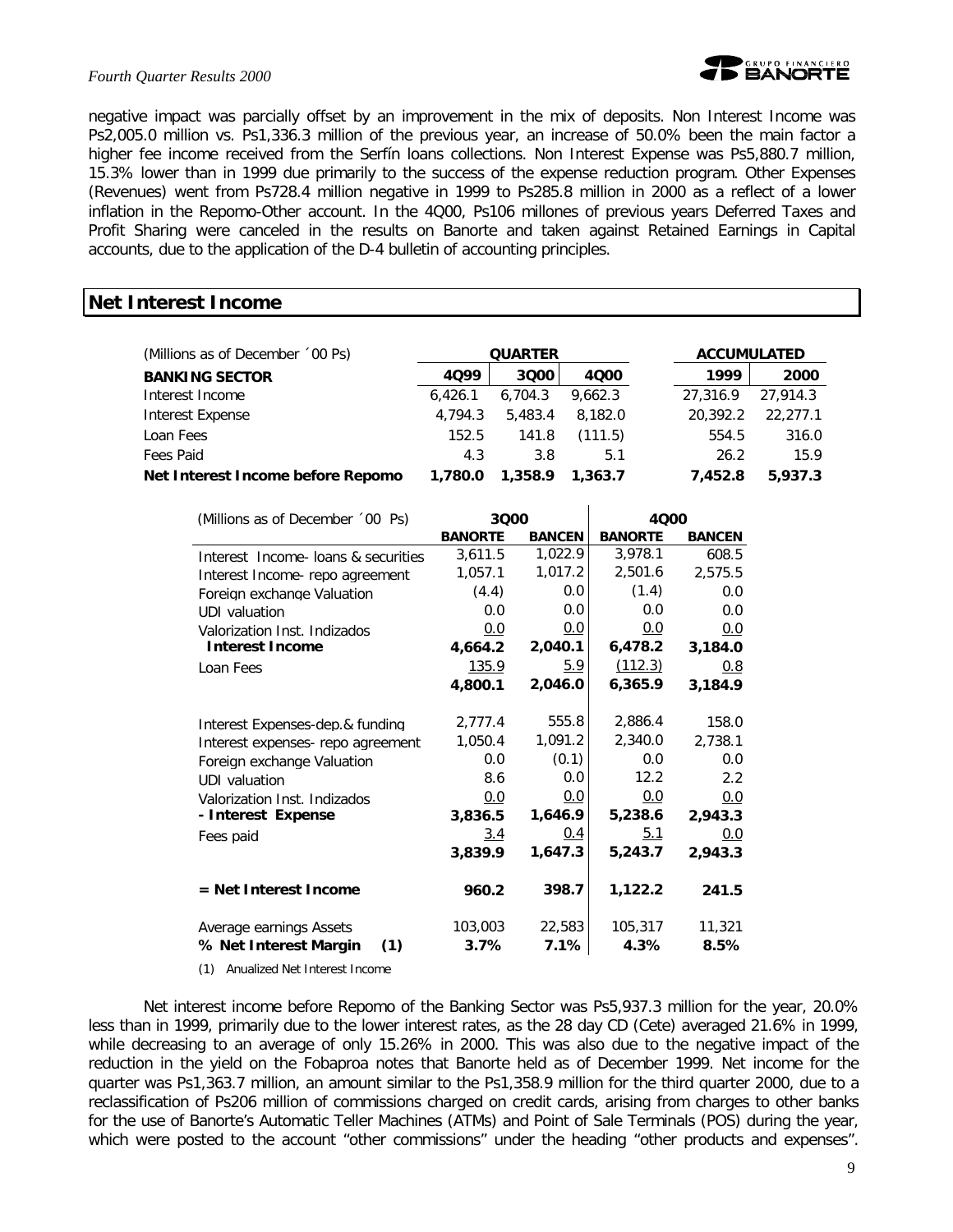#### *Fourth Quarter Results 2000*



Excluding this item, net income increased by 15.5% due to higher interest rates during the period and to the significant improvement in the mix of deposits.

During the year, several programs were implemented that were geared toward increasing the interest collected and toward decreasing the cost of deposits. These achieved good results, as we were able to grow the active portfolio, excluding Fobaproa and Government Institutions, by 16.2% and non-interest bearing checking deposits by 14%.

#### **Non Interest Income**

| (Millions as of December '00 Ps) | <b>QUARTER</b> |       |       | <b>ACCUMULATED</b> |         |
|----------------------------------|----------------|-------|-------|--------------------|---------|
|                                  | 4Q99           | 3000  | 4000  | 1999               | 2000    |
| Fees on purchased services:      |                |       |       |                    |         |
| + Fund Transfers                 | 9.6            | 7.8   | 8.4   | 33.4               | 32.7    |
| + Account Management Fees        | 55.6           | 68.3  | 76.9  | 192.7              | 258.5   |
| + Fiduciary                      | 17.4           | 223.1 | 136.2 | 62.2               | 607.5   |
| + Credit Card                    | 5.6            | 7.8   | 9.0   | 18.9               | 28.0    |
| + From Fobaproa                  | 144.3          | 137.6 | 103.0 | 870.9              | 546.5   |
| + Other Fees                     | 48.5           | 51.3  | 313.8 | 182.2              | 496.4   |
|                                  | 281.0          | 495.8 | 648.0 | 1,360.4            | 1,969.2 |
| Fees on payed services:          |                |       |       |                    |         |
| + Fund Transfers                 | 0.0            | 0.0   | 0.0   | 0.4                | 0.0     |
| + Other Fees                     | <u>105.6</u>   | 84.2  | 83.6  | 330.8              | 344.0   |
|                                  | 105.7          | 84.2  | 83.6  | 331.2              | 344.0   |
| $=$ Net Fees                     | 175.3          | 411.6 | 564.4 | 1,029.2            | 1,625.2 |
| = Trading Income                 |                |       |       |                    |         |
| + Foreign Exchange               | 5.7            | 49.2  | 44.9  | 180.9              | 195.4   |
| + Security- Realized gains       | 40.4           | (1.2) | (0.5) | 122.3              | 17.2    |
| + Security- Unrealized gains     | (1.1)          | 49.3  | 70.8  | <u>3.9</u>         | 167.3   |
|                                  | 45.1           | 97.3  | 115.2 | 307.1              | 379.9   |
| $=$ Non Interest Income          | 220.4          | 508.8 | 679.5 | 1,336.3            | 2,005.0 |

Non interest income for the year reached Ps2,005.0 million, 50.0% higher than in 1999, mainly due to the income stemming from collections on the Serfín portfolio, which was included by way of the trust account since the first quarter of 2000, amounting to Ps607.5 million, almost 10 times more than the total recorded in 1999 for this account. On the other hand, Fobaproa commissions decreased by 37.3%, due to the fact that in 1999, we collected extraordinary commission income of about Ps300 million. Other commissions increased by 172.5% compared to 1999, due to the fact that we reclassified the commissions collected from other banks for the use of ATM machines and Point of Sale terminals amounting to Ps206 million in the fourth quarter of 2000. These had before been grouped with loans fees under the heading net interest income. Trading income increased by 23.7% due mainly to an important increase in Unrealized gains from securities that more than offset the drop in Realized gains.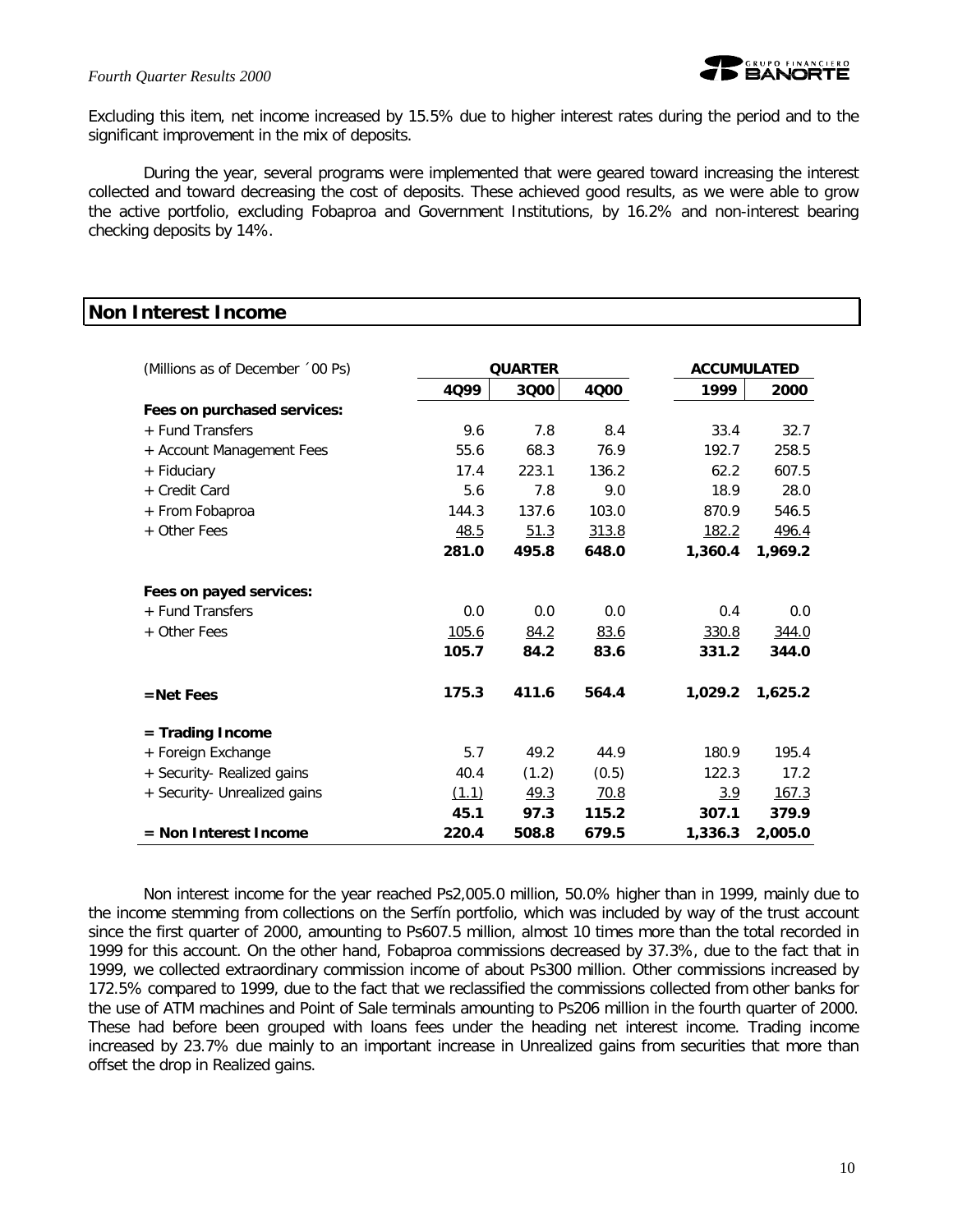#### **Non Interest Expense**

| (Millions as of December '00 Ps)     | <b>QUARTER</b> |         |         |         | <b>ACCUMULATED</b> |
|--------------------------------------|----------------|---------|---------|---------|--------------------|
|                                      | 4099           | 3000    | 4000    | 1999    | 2000               |
| Personnel Expenses                   | 673.1          | 593.5   | 656.4   | 2,594.2 | 2,470.6            |
| +Fees Paid                           | 92.5           | 61.7    | 77.8    | 404.4   | 294.8              |
| +Operation & Administration Expenses | 327.1          | 445.6   | 382.2   | 2,132.3 | 1,586.0            |
| +Rent, Depreciation& Amortization    | 191.9          | 167.2   | 147.9   | 773.1   | 645.9              |
| +Tax other than income tax           | 338.8          | 120.3   | 177.8   | 738.2   | 514.8              |
| +Contributions to IPAB               | 89.3           | 92.6    | 91.4    | 299.5   | 368.6              |
| - Corporate Expense Recoveries       |                |         |         |         |                    |
| $=$ Non Interest Expense             | 1,712.7        | 1,480.8 | 1,533.6 | 6,941.8 | 5,880.7            |

The actions taken during the year to reduce costs yielded very positive results, as costs were decreased by 15.3%, compared to 1999. This was achieved thorugh a program of strict cost control in all areas and processes of the banking sector. This reduction is reflected in the different cost items, except for the contributions to IPAB, the sum of which is tied to the level of deposits, which grew by 9.8%, and to the increase in fees charged by IPAB from 3 to 4 per thousand as of July 1999. Personnel expenses decreased by 4.8% in relation to the year before, mainly because the number of employees during the year was 3.1% lower than in 1999. Fees paid decreased by 27.1% because fewer consultants were hired. Administrative and Promotional Expenses decreased by 25.6% for the year, primarily as a result of lower marketing and technology spending and through the implementation of strict cost containment policies. The line item "other taxes", which mainly includes non-creditable VAT (Value Added Tax), fell by 30.3% as a result of a lower expense and investment levels compared to 1999.

| (Millions as of December '00 Ps) |         | <b>QUARTER</b> |         | <b>ACCUMULATED</b> |                |
|----------------------------------|---------|----------------|---------|--------------------|----------------|
|                                  | 4099    | 3000           | 4000    | 1999               | 2000           |
| +Other Revenues                  | 171.9   | 148.4          | 186.3   | 327.1              | 583.0          |
| +Foreign Exchange                |         |                |         |                    | 0.4            |
| +Recoveries                      | 27.5    | 203.3          | 88.4    | 293.0              | 321.2          |
| +Repomo-other                    |         |                |         |                    | 16.7           |
| $=$ Other Revenues               | 199.4   | 351.6          | 274.7   | 620.0              | 921.2          |
| -Other Expenses                  | (17.0)  | (132.6)        | (146.3) | (285.7)            | (375.5)        |
| -Foreign Exchange                |         |                |         |                    | (21.6)         |
| -Repomo-other                    | (159.3) | (33.4)         | (40.9)  | (1,062.7)          | <u>(238.3)</u> |
| =Other Expenses                  | (176.3) | (166.0)        | (187.2) | (1,348.5)          | (635.4)        |

The net results from Other Products and Expenses for 2000 were Ps285.8 million vs. negative Ps728.4 million for the prior year, due mainly to a 77.6% decrease in the Repomo – other item under the heading Other Expenses equivalent to a Ps824.4 million decrease, as a result of a lower inflation rate of the year. The other important change was in the account "other products", which increased by 78.2% in annualized terms, due to income stemming from the administration of the Mutual Funds as of the third quarter of 1999, which had previously been managed by the Brokerage House of the Group. Income from recoveries was Ps321.2 million, 9.6% higher that the year before.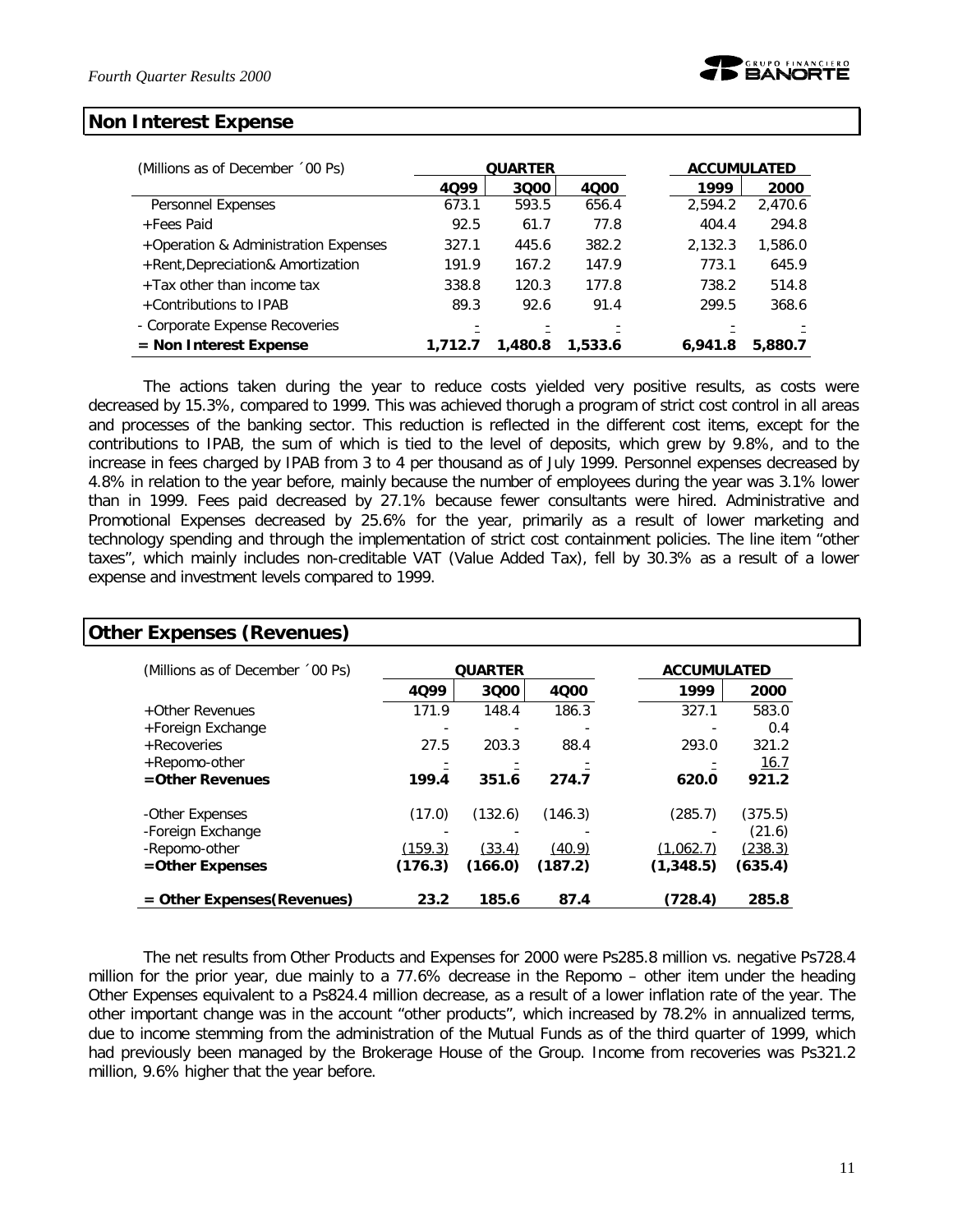

#### **Loan Portfolio**

| (Millions as of December '00 Ps) | 4099   | 3000   | 4000   |
|----------------------------------|--------|--------|--------|
| <b>Performing Loans</b>          |        |        |        |
| Commercial                       | 15,114 | 16,453 | 19,222 |
| <b>Financial Intermediaries</b>  | 3,319  | 3,750  | 2,586  |
| Consumer                         | 565    | 607    | 623    |
| Mortgages                        | 3,804  | 4,143  | 4,067  |
| <b>Goverment Entities</b>        | 3,193  | 2,701  | 37,755 |
| Fobaproa                         | 53,911 | 52,654 | 11,877 |
| Total                            | 79,906 | 80,308 | 76,130 |
| <b>Past Due Loans</b>            |        |        |        |
| Commercial                       | 2,198  | 1,771  | 1,722  |
| <b>Financial Intermediaries</b>  |        |        |        |
| Consumer                         | 724    | 594    | 595    |
| Mortgages                        | 2,014  | 1,761  | 1,803  |
| <b>Goverment Entities</b>        |        |        |        |
| Total                            | 4,935  | 4,127  | 4,120  |
| <b>Total Propietary Loans</b>    | 84,841 | 84,436 | 80,250 |
| % Past Due Loans                 | 5.8    | 4.9    | 5.1    |

The performing loan portfolio without Fobaproa and loans to Government Entities increased by 16.2% compared to December 1999, and 6.2% during the quarter due mainly to an increase in economic activity in the country, and also to the promotional efforts of the Group to make new loans. This growth was reflected primarily in the commercial, mortgage, and consumer portfolios. Total loans decreased by 5.4% in 2000 compared to 1999 because the Fobaproa notes of Banpaís and Bancen did not capitalize interests. It was also due to the Fobaproa notes amortizations during the year for an amount of Ps5,813 million, and to the loss sharing provisions created during the 3Q00 for Ps1,334 million that are neted out with the Fobaproa notes. In November 2000, Ps35,249 million of peso notes were restructured with IPAB that now are showned in the Government Entities line, so the Loans to Fobaproa account includes only the dollar Fobaproa notes and those of Banorte.

The past-due portfolio decreased by 16.5% compared to the close of 1999 due, on one hand, to the restructuring programs of the mortgage portfolio, known as "Punto Final" and "Banorte es Más que Punto Final" which managed to lower the level of the past-due mortgage portfolio by 10.5%. Another important factor was the decrease in the past-due commercial portfolio by 21.7%, due to the collection and loan restructuring efforts. The past-due portfolio index went down from 5.8% in December 1999 to 5.1% at the close of 2000 as a result of the aforementioned programs and activities undertaken by Banorte.

(Millions of December´00 Pesos)

| <b>Classified Loans</b> |  |
|-------------------------|--|
|-------------------------|--|

|                | $3000$ (**) |        | 4Q00   | $* * * *$ |
|----------------|-------------|--------|--------|-----------|
| Category       | Loans       | ℅      | Loans  | ℅         |
| Α              | 20,033      | 66.0%  | 20,644 | 68.5%     |
| В              | 5,147       | 17.0%  | 4,085  | 13.6%     |
| C              | 1,507       | 5.0%   | 1,979  | 6.6%      |
| D              | 2,964       | 9.8%   | 2,644  | 8.8%      |
| E (*)          | 699         | 2.3%   | 770    | 2.6%      |
| <b>Total</b>   | 30,351      | 100.0% | 30,122 | 100.0%    |
| Excepted       | 53,848      | 63.7%  | 52,841 | 63.4%     |
| Not Classified | 271         | 0.3%   | 331    | 0.4%      |
| Total          | 84,469      | 64.1%  | 83,294 | 63.8%     |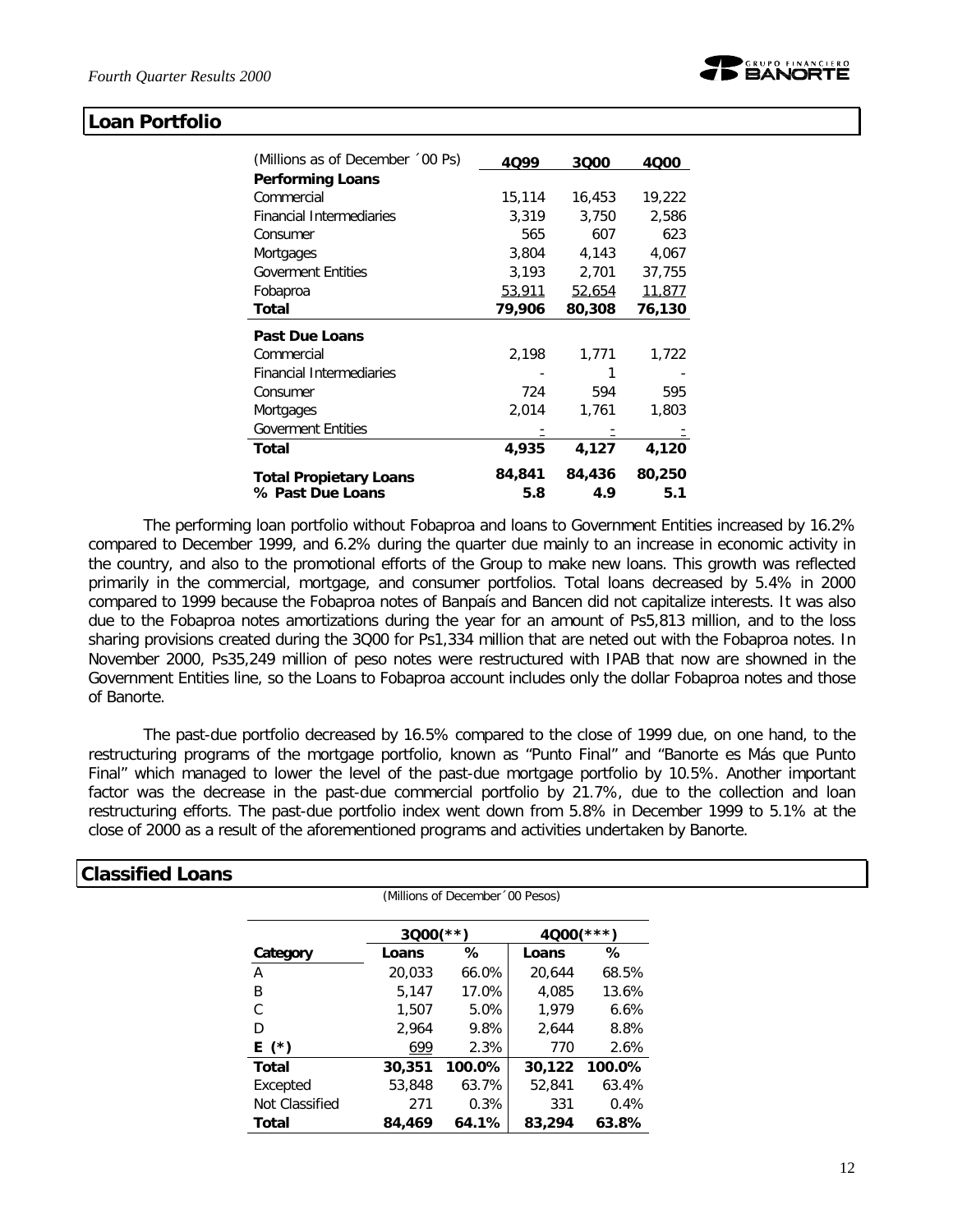#### *Fourth Quarter Results 2000*



#### (\*) Net of Charges offs

Note : Consolidated with UDIS

(\*\*) Assessed with March'00 peso figures, except the credit card, which uses the numbers from June 30, 2000, per application of Report 1449 of the CNByV (the National Banking and Securities Commission).

(\*\*\*) Assessed with June '00 peso figures, except the credit card and mortgage, which use the numbers from September 30, 2000, per application of Report 1449 and 1460 of the CNByV, respectively.

#### **Fobaproa-IPAB**

At the close of December 2000, the remaining contingencies were fully covered for FOBAPROA-IPAB through its programs of Loss Sharing, Incentive Scheme, and FOBA-70. Cash collections represent 21.0% of the balance of Banorte's FOBAPROA-IPAB loans.

| (Million as Of December '00)  | <b>REMAINING CONTINGENCIES</b> |               |         |              |  |  |  |
|-------------------------------|--------------------------------|---------------|---------|--------------|--|--|--|
|                               | LOS(1)                         | INCENTIVE(1)  | FOBA-70 | <b>TOTAL</b> |  |  |  |
|                               | <b>SHARING</b>                 | <b>SCHEME</b> | (2)     |              |  |  |  |
| Gross Fobaproa notes balance  | 8.924                          | 5,380         | 873     | 5,177        |  |  |  |
| - Cash recoveries             | 1,818                          | 1,185         | 201     | 3,204        |  |  |  |
| - Repossesed assets           |                                |               | 234     | 234          |  |  |  |
| $=$ Balance net of recoveries | 7,106                          | 4.195         | 438     | 11,739       |  |  |  |
| Contingency before reserves   | 1.894                          | 310           | 438     | 2,642        |  |  |  |
| - Reserves                    | 1,894                          | 318           | 438     | 2,650        |  |  |  |
| $=$ Remaining contingencies   |                                | (8)           | Ω       | (8)          |  |  |  |

#### **Loan Loss Reserves (LLR)**

| (Millions as of December '00 Ps)              | 4000                                     |      |       |  |  |  |
|-----------------------------------------------|------------------------------------------|------|-------|--|--|--|
|                                               | <b>BANCEN</b><br><b>BANORTE</b><br>ΤΟΤΑΙ |      |       |  |  |  |
| Period<br>end-Loan<br><b>Previous</b><br>Loss | 3,868                                    | 381  | 4.249 |  |  |  |
| + Provisions taken in the period              | 212                                      | 28   | 240   |  |  |  |
| - Charge offs and discounts                   | 144                                      | 12   | 157   |  |  |  |
| -Special Fobaproa Notes Reserves              |                                          |      |       |  |  |  |
| + Valuation & Other                           | (152)                                    | (14) | (166) |  |  |  |
| $=$ Loan Loss Reserves at period end          | 3.784                                    | 382  | 4.166 |  |  |  |

During the quarter Ps240.0 million of loan loss provisions were created through the Income Statement. Also, Ps157 million of Charge Offs and discounts related to loan collections and restructurings were registered. The Valuation and Other account showed a negative impact of Ps166 million from which Ps113 million were transfers to UDI trusts and Ps54 million was the valuation effect on the US dollar loan portfolio. The Loan Loss Reserve balance at the end of 2000 was Ps4,166 million.

#### **Reserve Coverage as of 4Q00**

| (Millions as of December '00 Ps) |                 |                 |                          |
|----------------------------------|-----------------|-----------------|--------------------------|
| <b>BANORTE</b>                   | <b>Past Due</b> | <b>Reserves</b> | <b>Reserves/Past Due</b> |
| Commercial                       | 1,658           | 1.658           | 100.0%                   |
| <b>Financial Intermediaries</b>  |                 |                 |                          |
| Consumer                         | 595             | 595             | 100.0%                   |
| Mortgage                         | 1.669           | 1.531           | 91.7%                    |
| <b>Goverment Entities</b>        |                 |                 |                          |
| Total                            | 3.922           | 3.784           | 96.5%                    |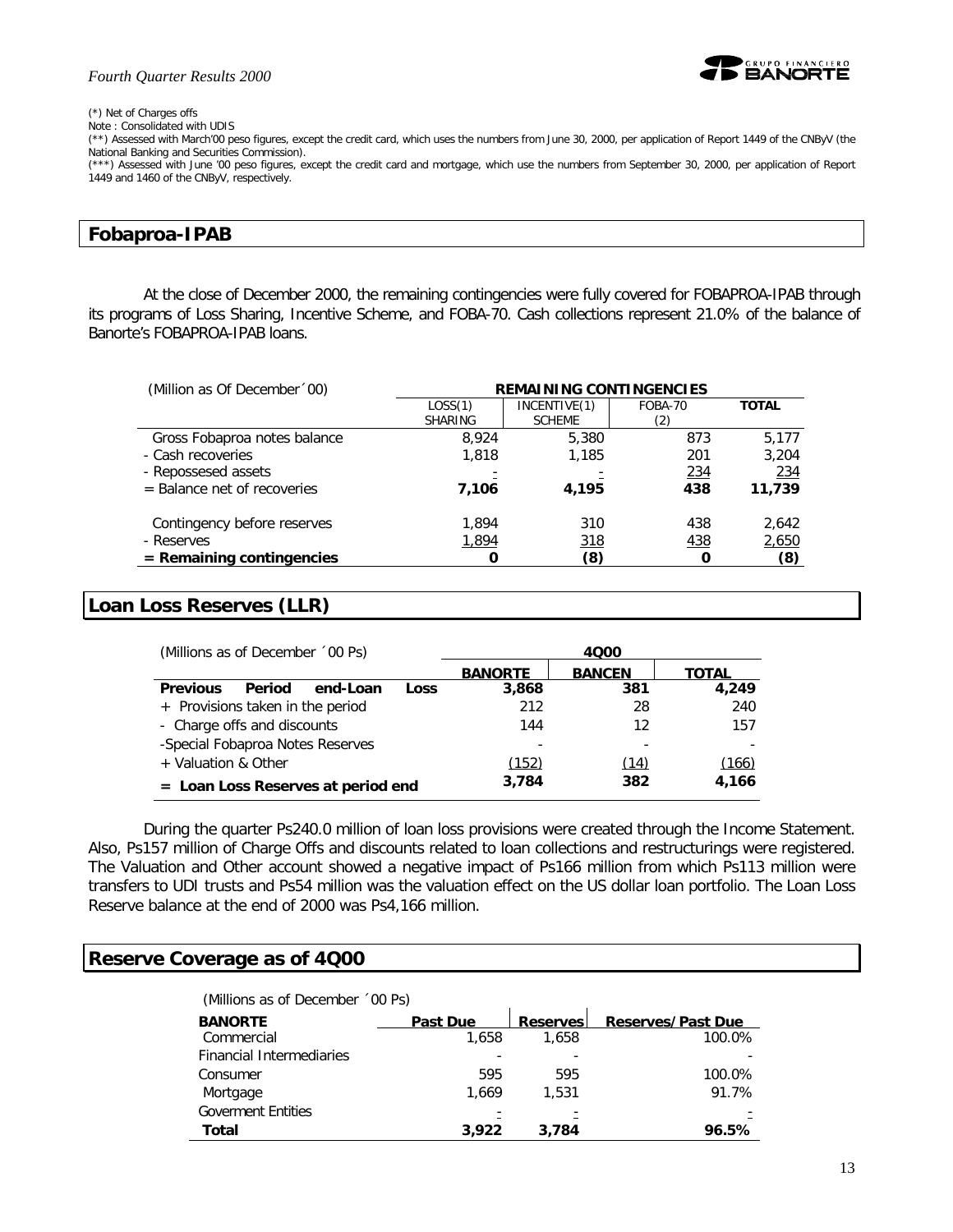

| <b>BANCEN</b>                   |       |            |        |
|---------------------------------|-------|------------|--------|
| Commercial                      | 64    | 64         | 100.0% |
| <b>Financial Intermediaries</b> | ۰     | ۰          |        |
| Consumer                        |       |            |        |
| Mortgage                        | 134   | 134        | 100.0% |
| <b>Goverment Entities</b>       |       |            |        |
| Surplus                         |       | <u>184</u> |        |
| <b>Total</b>                    | 198   | 382        | 192.9% |
| <b>Total</b>                    | 4,120 | 4,166      | 101.1% |

The reserve coverage for the Banking Sector was at 101.1% during the 4Q00. In the case of Banorte the reserve coverage was 96.5%, with 100% coverage for the past due commercial and consumer portfolios and 91.7% for the mortgages. In the case of Bancen, the reserve coverage amounted to 192.9%, with individual coverages surpassing 100%, and a surplus of Ps184 million to cover future contingencies.

# **Deposits**

| (Millions as of December '00 Ps)    | 4099   | 3000   | 4000   |
|-------------------------------------|--------|--------|--------|
| Demand Deposits                     | 25,005 | 23,845 | 25,958 |
| <b>Time Deposits</b>                | 64.604 | 61.695 | 40.544 |
| <b>Bonds</b>                        | 3,293  | 1,288  | 1,309  |
| Total                               | 92.901 | 86,827 | 67.811 |
|                                     |        |        |        |
| On behalf of Third Parties Deposits | 32,351 | 46,579 | 69,342 |

The financial restructuring of the Group, undertaken in the third quarter of the year and the financial market conditions changed the deposit figures of the Banking Sector in the fourth quarter in an important way, mainly impacting them as follows:

- 1) In the third quarter of 2000 we transferred our cash position for third party accounts to the Stock Brokerage House, increasing this line item by approximately Ps30,000 million.
- 2) Financial Market conditions prevailing throughout the year, caused a change in the operating policies of the Banorte treasury, decreasing its position in fixed rate certificates which are funded with term deposits.

The program for obtaining deposits at low cost geared toward improving the mix of deposits yielded good results, as we were able to increase non-interest bearing checking deposits by 14% compared to December 1999. Total deposits (Deposits + On behalf of Third Parties Deposits) grew by 9.5% in 2000.

#### **Risk Management**

The average "Value at Risk" (or VaR) for the quarter of the portfolio of negotiable instruments of the Group (Banking and Brokerage Sectors) including bonds, stocks, money market operations, interest rate swaps, forward and futures contracts, and other derivatives on and off the balance sheet were calculated in two ways: the first by maintaining a holding period of 1 day with a confidence level of 95% and the second by maintaining a holding period of 10 days with a confidence level of 99%.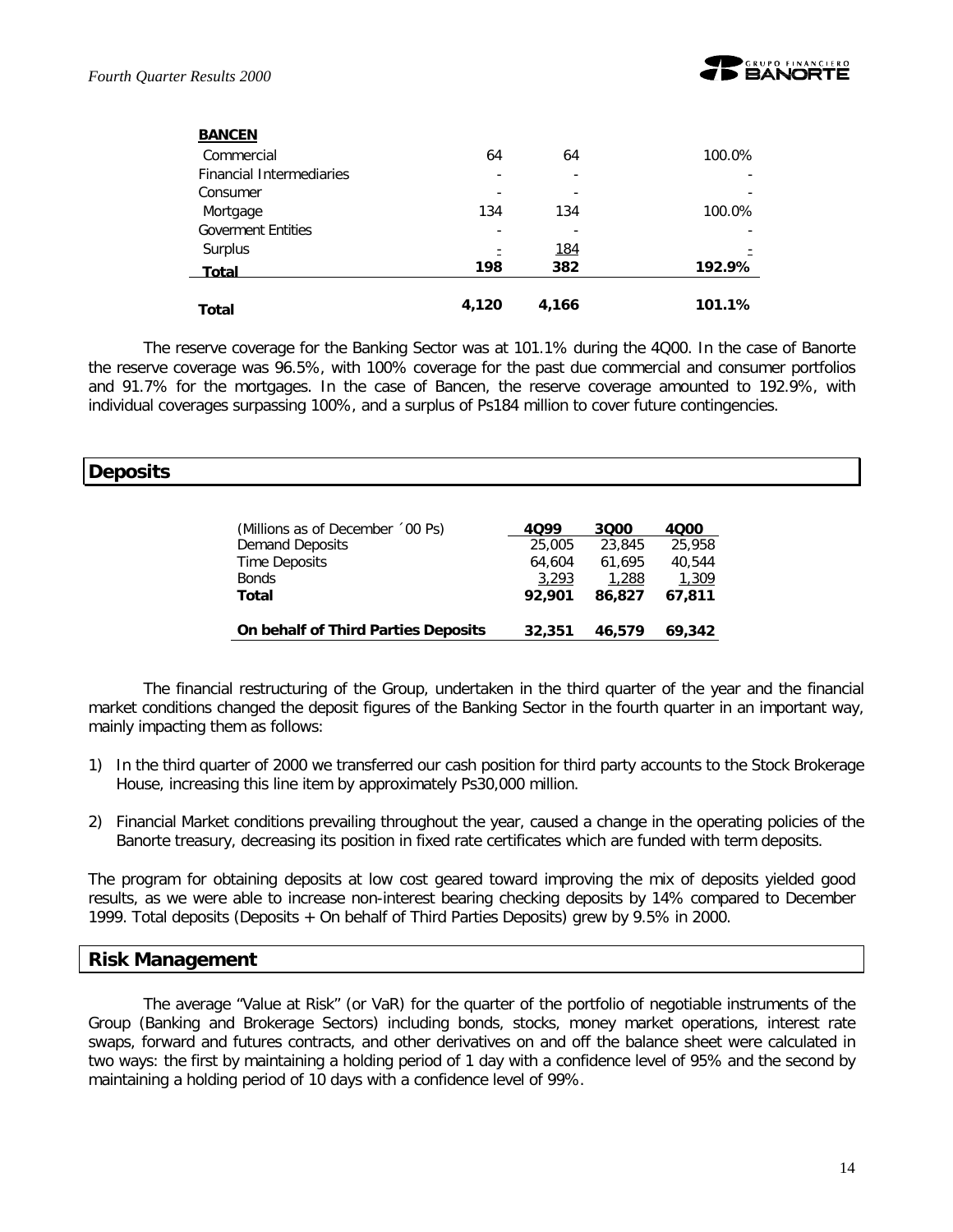

*Fourth Quarter Results 2000*

Value at Risk *(Millions of pesos)*

|             | 1T00                | <b>2T00</b>             | 3T00 | 4TOO |
|-------------|---------------------|-------------------------|------|------|
| VaR<br>dav  | БC                  | 48                      | υJ   | 80   |
| VaR 10 days | <u>_ , _</u><br>ر ب | $\sim$<br>4<br><u>.</u> | _ _  | 356  |

The average VaR during the quarter under the first definition was Ps80 million, equivalent to 0.97% of the capital of the Group, and under the second definition the average VaR was Ps356 million, equivalent to 4.33% of the capital of the Group.

#### **Capitalization**

| (Millions as of December '00 Ps)  | <b>2003 RULES</b> |               |  |
|-----------------------------------|-------------------|---------------|--|
|                                   | <b>BANORTE</b>    | <b>BANCEN</b> |  |
| <b>Basic Capital</b>              | 4,541             | 800           |  |
| Supplemental Capital              | 455               |               |  |
| <b>Net Capital</b>                | 4,996             | 800           |  |
| Riskcredit assets                 | 38,906            | 3.211         |  |
| Net Capital / Risk Credit Asset   | 12.84%            | 24.9%         |  |
| Total risks assets (1)            | 44,482            | 3,790         |  |
| <b>Capitalization Ratio</b>       |                   |               |  |
| Tier 1                            | 10.2%             | 21.1%         |  |
| Tier 2                            | 1.0%              |               |  |
| <b>Total Capitalization Ratio</b> | 11.2%             | 21.1%         |  |

(1) Includes Market Risks. Without inter-company eliminations

The Banking Sector of the Group anticipated since 3Q00 the fulfillment of the 2003 capitalization requirements, and therefore, since the previour quarter, capitalization indexes are shown using 2003 rules.

At the end of 2000, Banorte close the year with a credit risk assets capitalization ratio of 12.8% and 11.2% including market risks, with 10.2% of Tier 1 and 1.0% of Tier 2. For Bancen, the credit risk assets capitalization ratio was 24.9% and 21.1% including market risks, with 21.1% of Tier1 and zero of Tier2.

#### **US Dollar Assets and Liabilities**

| (Millions of Dollars)       | 3000           |               | 4000           |               |
|-----------------------------|----------------|---------------|----------------|---------------|
| Liabilities                 | <b>BANORTE</b> | <b>BANCEN</b> | <b>BANORTE</b> | <b>BANCEN</b> |
| <b>Retail Deposits</b>      | 853.4          | 0.0           | 824.2          | 0.0           |
| Market Deposits             | 402.1          | 0.0           | 373.1          | 0.0           |
| Loans                       | 424.2          | 0.0           | 393.9          | 0.0           |
| Intergroup Funding          | 0.0            | 195.3         | 0.0            | 0.0           |
| Development Banks           | 190.2          | 35.6          | 174.1          | 34.4          |
| <b>Cross Currency Swaps</b> | 150.0          | 0.0           | 150.0          | 0.0           |
| Deferred payments           | 10.9           | 0.0           | 23.0           | 0.0           |
| Loan Loss Reserves          | 53.6           | 0.0           | 52.7           | 0.0           |
| Foreign Exchange Der        | 107.5          | 0.0           | 65.3           | 0.0           |
| Other liabilities           | 0.0            | 2.9           | 0.0            | 1.4           |
| Total                       | 2.191.7        | 233.8         | 2,056.3        | 35.8          |
|                             |                |               |                |               |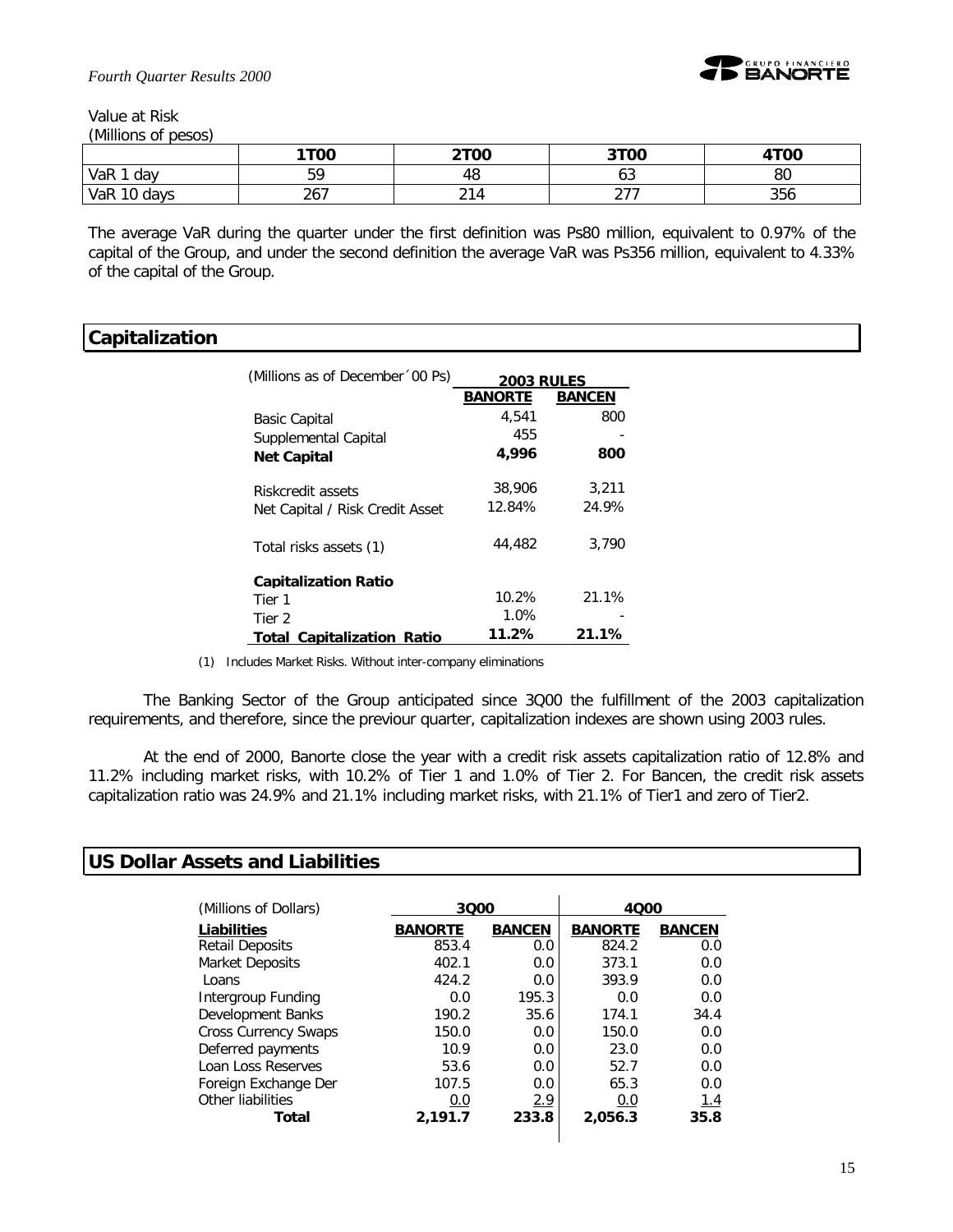

| <b>Assets</b>              |         |       |         |      |
|----------------------------|---------|-------|---------|------|
| Cash                       | 11.9    | 0.0   | 14.1    | 0.0  |
| Deposits on Foreign B      | 373.4   | 0.0   | 493.3   | 35.4 |
| <b>Intergroup Deposits</b> | 195.3   | 0.0   | 0.0     | 0.0  |
| <b>USCP</b>                | 59.7    | 0.0   | 19.9    | 0.0  |
| Investment portfolio       | 209.1   | 0.0   | 179.9   | 0.0  |
| Loan portfolio             | 590.1   | 0.0   | 621.1   | 0.0  |
| Fobaproa or IPAB Note(1)   | 630.5   | 233.8 | 634.0   | 0.4  |
| Foreign Exchange Der       | 107.4   | 0.0   | 65.5    | 0.0  |
| Other assets               | 14.2    | 0.0   | 28.5    | 0.0  |
| Total                      | 2,191.7 | 233.8 | 2.056.3 | 35.8 |

The total sum of assets and liabilities in foreign currency of Bancen decreased by US\$198.0 million during the quarter, primarily due to the merge of Bancen´s banking side with Banorte at the end of 3Q00. This also resulted in a decrease of US\$104.6 million in the funding requirements of Banorte that had previously been used to support Bancen. The combined position of both banks decreased by Ps333.4 million mainly explained by the cancellation of operations between both banks after the merge.

#### **2.-Brokerage Sector**

| (Millions as of December '00 Ps) | <b>QUARTER</b> |        |        | <b>ACCUMULATED</b> |        |  |  |
|----------------------------------|----------------|--------|--------|--------------------|--------|--|--|
|                                  | 4099           | 3000   | 4000   | 1999               | 2000   |  |  |
| <b>Brokerage House</b>           |                |        |        |                    |        |  |  |
| Net Income                       | 45.0           | 50.4   | (31.1) | 161.2              | 27.1   |  |  |
| Equity                           | 526.2          | 185.3  | 143.2  | 526.2              | 143.2  |  |  |
| <b>Total Assets</b>              | 1,106.9        | 572.2  | 364.9  | 1.106.9            | 364.9  |  |  |
| Assets under Management          | 67.451         | 69.011 | 61.929 | 67.451             | 61.929 |  |  |

The *Brokerage House* obtained profits for Ps27.1 million during the year, 83.2% lower than in 1999. This decrease was due to the transfer of the Mutual Funds administration to Bancen at the end of 1999 and also to the relocation of the money market operations to Banorte in 3Q00, as a part of the financial corporate restructuring of the Group, thus the Brokerage House stop receiving this income. In the quarter, it showed losses of Ps31.1 million as a result of the volatility of the financial markets. At the end of the year Assets under Management amounted Ps61,929.0 million.

#### **3.-Long Term Savings Sector**

| (Millions as of December '00 Ps) | <b>QUARTER</b> |         |         |  |         |         |  | <b>ACCUMULATED</b> |  |
|----------------------------------|----------------|---------|---------|--|---------|---------|--|--------------------|--|
|                                  | 4099           | 3000    | 4000    |  | 1999    | 2000    |  |                    |  |
| Afore                            |                |         |         |  |         |         |  |                    |  |
| Net Income                       | 16.1           | 54.3    | 10.7    |  | 116.6   | 140.0   |  |                    |  |
| Equity                           | 920.6          | 980.6   | 984.5   |  | 920.6   | 984.5   |  |                    |  |
| <b>Total Assets</b>              | 962.8          | 1.117.1 | 1,109.6 |  | 962.8   | 1,109.6 |  |                    |  |
| Assets under Management          | 5.774.8        | 7.966.4 | 8,741.0 |  | 5,744.0 | 8,741.0 |  |                    |  |
| <b>Bancassurance</b>             |                |         |         |  |         |         |  |                    |  |
| Net Income                       | 11.0           | 28.6    | 14.6    |  | (12.6)  | 8.9     |  |                    |  |
| Equity                           | 110.9          | 104.7   | 118.3   |  | 110.9   | 118.3   |  |                    |  |
| <b>Total Assets</b>              | 1.194.7        | 1.277.7 | 1.251.9 |  | 1.194.7 | 1.251.9 |  |                    |  |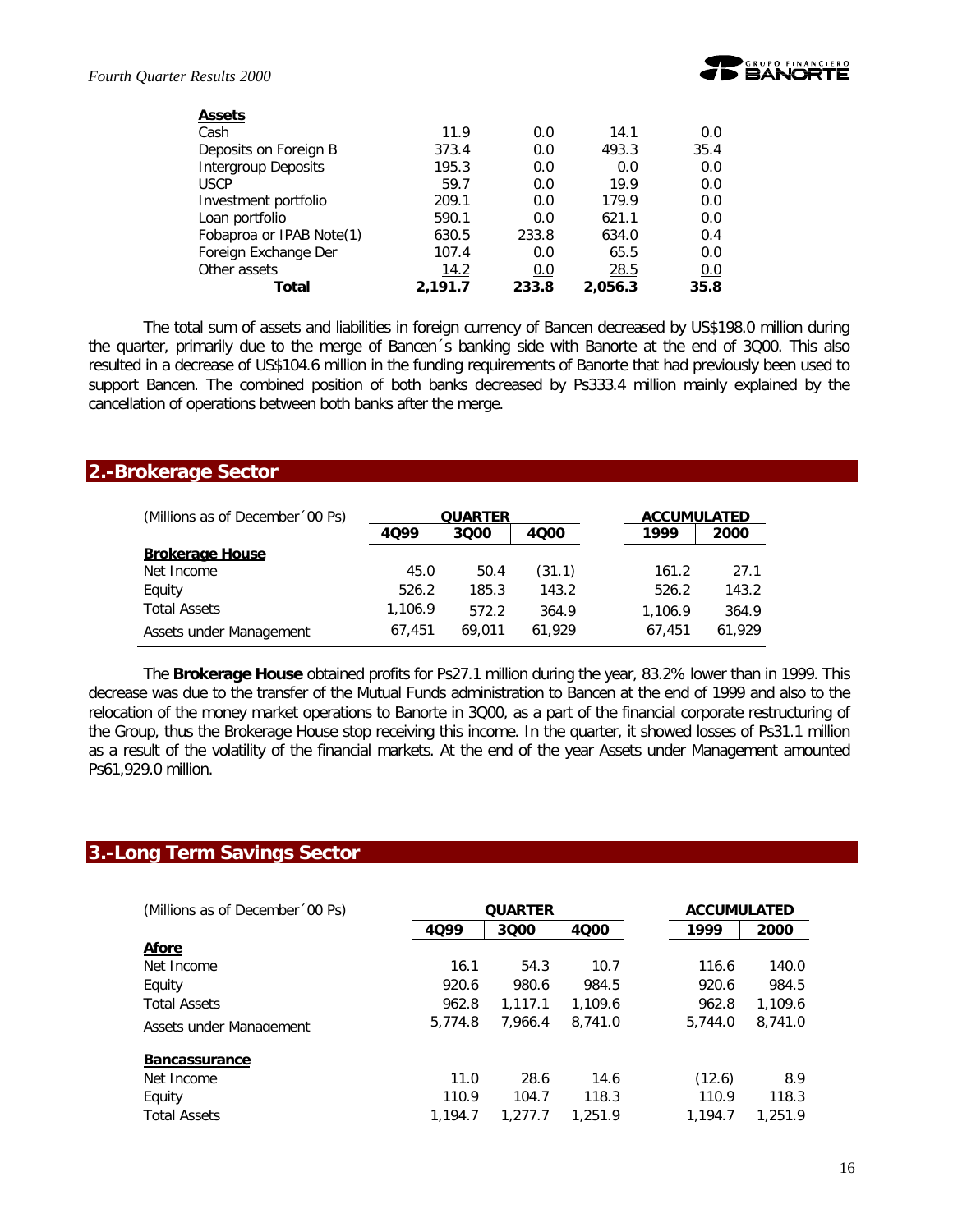

| (4.9) | (4.4) | (26.9) | (46.7)                  | (64.4)  |
|-------|-------|--------|-------------------------|---------|
| 100.9 | 89.8  | 84.4   | 100.9                   | 84.4    |
|       |       |        |                         | 2,149.4 |
|       |       |        | 1,122.2 1,889.8 2,149.4 | 1,122.2 |

The *Afore* business generated a net income of Ps140.0 million in 2000 (51% for Bancen), 20.0% higher than that of 1999. This increase was caused primarily by the 52.2% rise in Assets under Management throughout the year due to 230,082 new afiliates, that represents 43% of the active workers growth in the industry. The Afore ended the year with 1´581,460 afiliates that represent 8.9% of national market share. Our Afore has one of the lowest cost per afiliation in the industry.

The *Bancassurance* business showed profits of Ps8.9 million in the year vs. a Ps12.6 million loss in 1999 (51% for GFNorte). This improvement was due to a 15.1% increase in the number of life and insurance policies throughout the year. Total premiums sold were 36.6% higher than 1999 ending the year with a Ps772.4 million balance.

The *Annuities Company* business ended the year with a Ps64.4 million loss vs a Ps46.7 million loss in 1999 (51% for GFNorte). This result was due to an important volume increase that made technical reserves to rise by more than 100% that using the present Repomo formula, had a negative impact in the bottom line. The market share increased from 7.1% in 1999 to 9.5% in 2000.

#### **4.-Auxiliary Organizations Sector**

| (Millions as of December '00 Ps) |         | <b>QUARTER</b> | <b>ACCUMULATED</b> |                |         |  |
|----------------------------------|---------|----------------|--------------------|----------------|---------|--|
|                                  | 4099    | 3000           | 4000               | 1999           | 2000    |  |
| Leasing                          |         |                |                    |                |         |  |
| Net Income                       | 0.1     | 7.2            | 7.0                | 11.3           | 23.1    |  |
| Equity                           | 94.0    | 107.2          | 114.5              | 94.0           | 114.5   |  |
| Loan Portfolio(*)                | 494.7   | 510.9          | 521.3              | 494.7          | 521.3   |  |
| Past Due Loans                   | 29.2    | 18.3           | 18.0               | 29.2           | 18.0    |  |
| Loan Loss Reserves               | 6.0     | 8.5            | 8.3                | 6.0            | 8.3     |  |
| <b>Total Assets</b>              | 501.5   | 514.1          | 525.9              | 501.5          | 525.9   |  |
| <b>Factoring</b>                 |         |                |                    |                |         |  |
| Net Income                       | 3.5     | 11.2           | 13.1               | 29.1           | 42.4    |  |
| Equity                           | 119.0   | 148.2          | 161.3              | 119.0          | 161.3   |  |
| Loan Portfolio                   | 1,233.5 | 1,505.4        | 1,842.4            | 1,233.5        | 1,842.4 |  |
| Past Due Loans                   | 10.6    | 10.0           | 8.8                | 10.6           | 8.8     |  |
| Loan Loss Reserves               | 10.6    | 10.0           | 8.8                | 10.6           | 8.8     |  |
| <b>Total Assets</b>              | 1,231.3 | 1,506.4        | 1,854.9            | 1,231.5        | 1,854.9 |  |
| Warehousing                      |         |                |                    |                |         |  |
| Net Income                       | (0.0)   | 2.2            | 10.2               | 2.5            | 13.7    |  |
| Equity                           | 56.0    | 54.3           | 50.1               | 56.0           | 50.1    |  |
| Inventories $(**)$               |         | 558.2          | 121.5              | $\blacksquare$ | 121.5   |  |
| <b>Total Assets</b>              | 57.5    | 647.7          | 240.4              | 57.5           | 240.4   |  |
| <b>Bonding</b>                   |         |                |                    |                |         |  |
| Net Income                       | 1.0     | 2.3            | 0.7                | 6.3            | 6.2     |  |
| Equity                           | 55.6    | 60.9           | 61.0               | 55.6           | 61.0    |  |
| <b>Total Assets</b>              | 118.9   | 126.8          | 120.4              | 118.9          | 120.4   |  |

**New Accounting Principles : Warehousing, Leasing & Factoring= Circular 1458**

(\*) Departing 2Q00 it includes operating lease.

(\*\*) Accounted in Other Assets, Deferred charges and Intangibles account.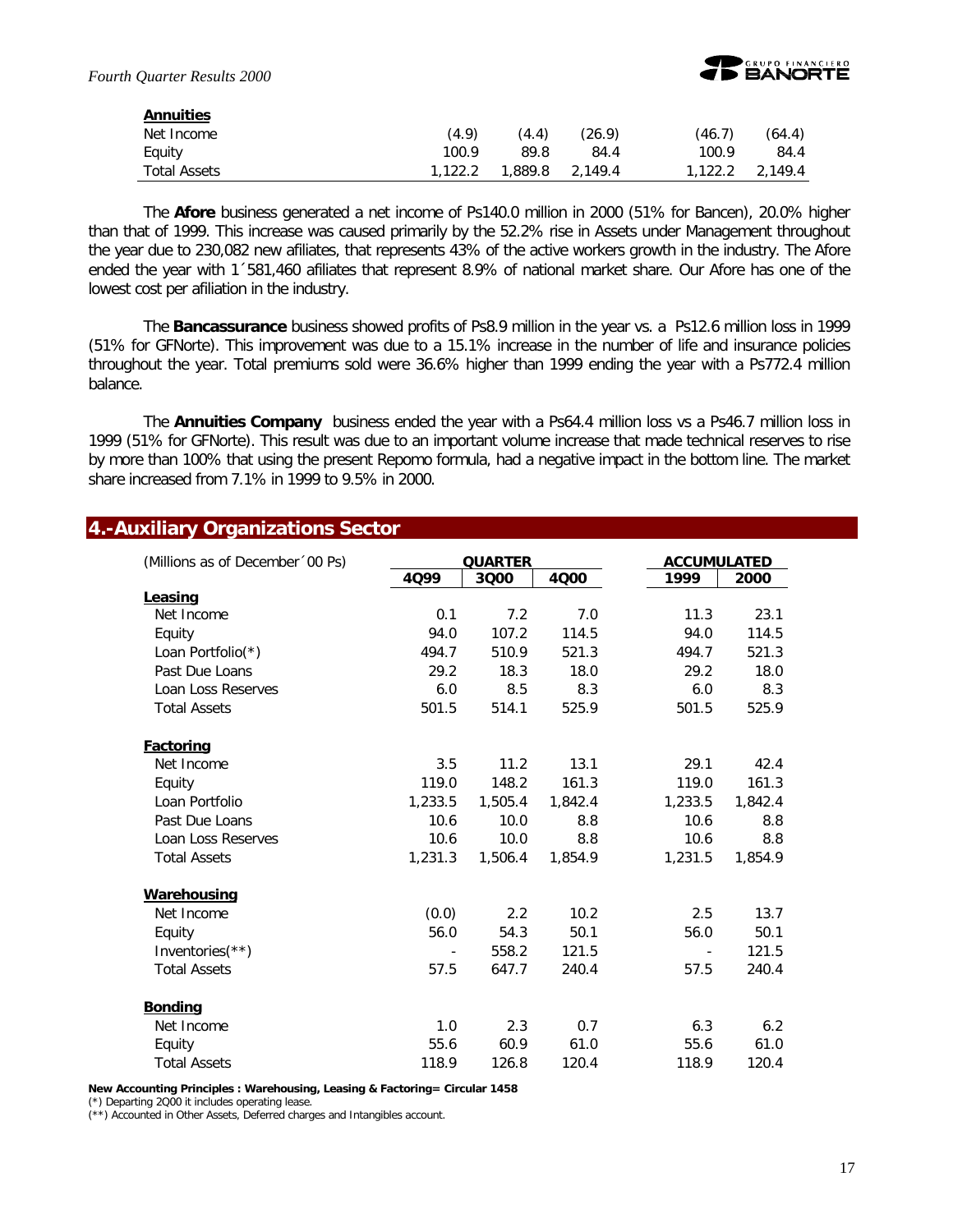#### *Fourth Quarter Results 2000*



The *Leasing Company* generated a net income of Ps23.1 million in the year, 104.2% higher than in 1999. The loan portfolio increased by 5.4% when compared to the previous year. The strategy to focus on the medium market with better margins brought positive effects because the operating margin improved significantly and there was also a 38.4% decrease in past due loans, so the past due loan ratio went from 5.9% in 1999 to 3.5% in 2000. Presently, we rank  $8<sup>th</sup>$  place among 32 leasing companies in the industry.

The *Factoring Company* obtained profits of Ps42.4 million in 2000, 45.7% higher than in 1999 due to 49.4% increase in the loan portfolio throughout the year. This was as a result of following a strategy of focusing in big companies that have a lower default rate, giving as a result an improvement in the past due loan ratio that went from 0.9% in 1999 to 0.5% in 2000. This company ranks 1<sup>st</sup>. Place among 12 factoring companies in the industry.

The *Warehousing* showed a net income for the year of Ps13.7 million, a 448% rise versus the previous year. At the end of the 2Q00 we initiated a new inventory commercialization service that brought remarkable benefits for the users and very positive results for our business because it generated higher volumes of operations. Besides in the year our own facilities grew by 223%. With this strategy we started a new distribution channel for low risk credit granting for GFNorte. Our company continues to stand out as an innovator in the mexican industry.

The *Bonding Company* generated profits of Ps6.2 million in 2000, a similar level to that of 1999, due to charges for claims on contracts of previous administrations that had an impact on the results of this year.

#### **VII. Accounting Changes and Regulations**

*Grupo Financiero Banorte –* The accounting movements related to Deferred Taxes and Profit Sharing in the Income Statement and in the Balance Sheet, were affected by integral revision under the new accounting principales contained in bulletin D-4, and also by the effects of the provisions against capital reserves created in 3Q00 not recognized until the 4Q00.

**Banking Sector (Banorte and Bancen)** – The Comisión Nacional Bancaria y de Valores (CNByV) published on December 14 of 1999, its bulletin 1455 effective from July 1, 2000. The memo mainly presents changes in the formats for the classification of accounts for the presentation of the financial information of banking institutions. These changes are mainly reflected in the Interest Income from Loans and Securities in the Income Statement that now is grouped in the Securities Unrealized Gains in the Trading Income. On the Balance Sheet the Repossesed Assets Fobaproa Trust was moved from Loans to Government Entities to Loans to Fobaproa.

*Brokerage House.***-** Bulletin 10240 of the CNBV, dated May 4,2000, provided new accounting rules for brokerage houses. The main changes are related to Repo operations that now reallocates part of its interest income from the Interest Income from Repo agreements to the Non Interest Income, therefore decreasing the first and increasing the latter.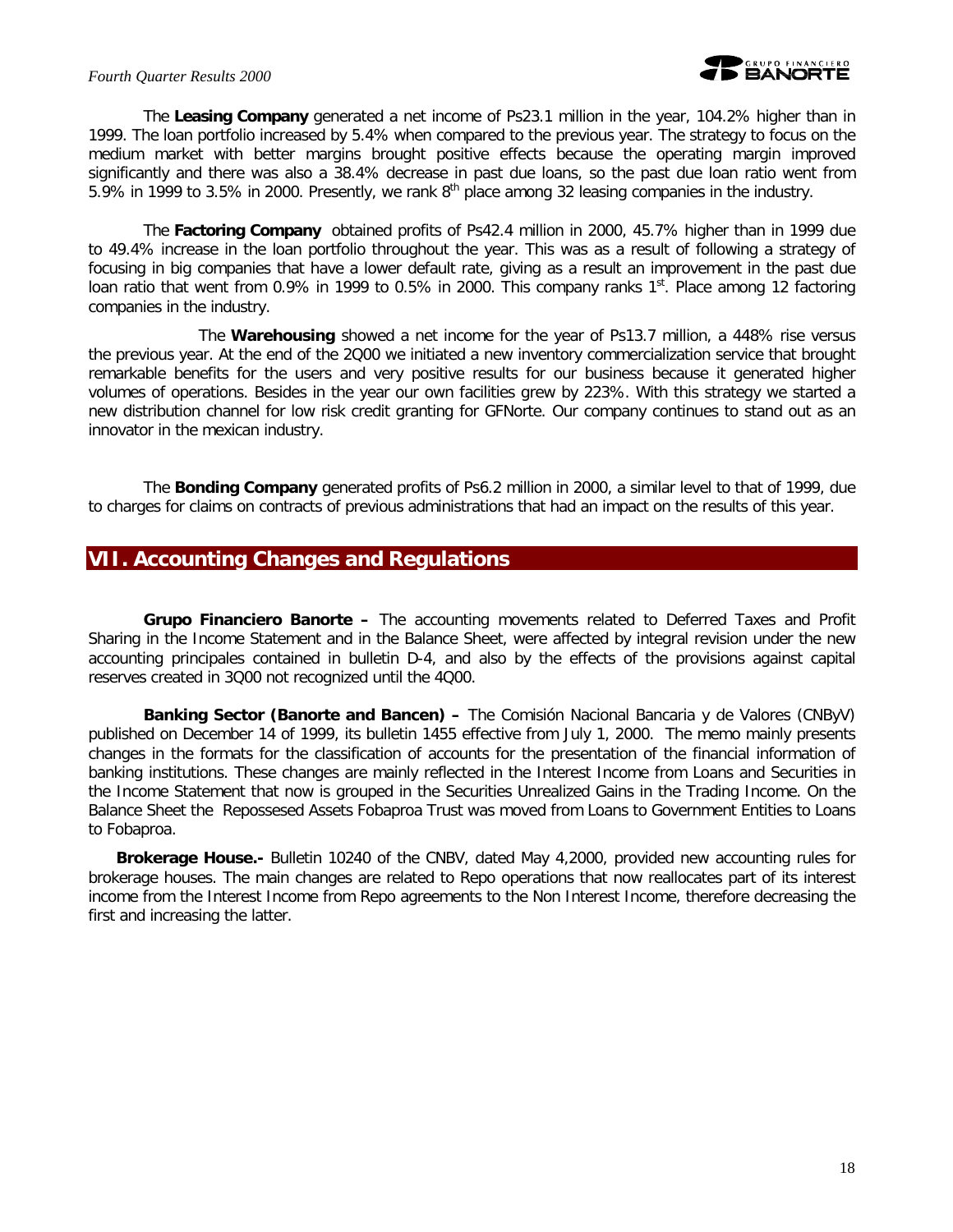

## **ANNEX 1- GRUPO FINANCIERO- GENERAL INFORMATION**

### **GFNorte Ownership in Subsidiaries- 4Q00**

| (Percentages)                 | 4000   |
|-------------------------------|--------|
| Banco Mercantil del Norte (1) | 95.79% |
| Banco del Centro              | 99.99% |
| <b>Brokerage House</b>        | 99.99% |
| Pension Funds Afore (2)       | 51.00% |
| <b>Bancassurance</b>          | 51.00% |
| Annuities                     | 51.00% |
| Leasing                       | 99.99% |
| Factoring                     | 99.99% |
| Warehousing                   | 99.99% |
| Bonding                       | 99.99% |

(1) As a result of merging Banpaís in February, 2000.

(2) Subsidiary of Banco del Centro.

## **Capital Structure of the Holding Company**

| <b>Number of Shares</b>                      | <b>SERIE O</b><br>as of December 31,2000 |
|----------------------------------------------|------------------------------------------|
| Number of shares before conversion           | 472 321,483                              |
| + New shares from Convertible debentures (1) | $32^{6}265,404$                          |
| - Shares held on Treasury                    | 11 '413,000                              |
| $=$ Number of shares outstanding             | 493 173,887                              |

(1) Conversion of Subordinated Convertible Debentures on December 7,2000.

### **Banorte's Rating – 4Q00**

| Calificadoras    | Calificated    | <b>Opinion</b> | Category                                | Date      |
|------------------|----------------|----------------|-----------------------------------------|-----------|
|                  | <b>Entity</b>  |                |                                         |           |
| Moody's Investor | <b>Banorte</b> | D              | Banorte's Financial Strength            | Jun-2000  |
| Standard & Poors | <b>Banorte</b> | BB/Stable/B    | Banorte's Financial Strength            | Aug-2000  |
| Duff & Phelps    | <b>Banorte</b> | AAA            | Remittance-Baked Certificates (Banorte) | Jul-1999  |
| Fitch            | Banorye        | BBB-           | Long Term-local money                   | Dec.-2000 |
|                  |                | $BB+$          | Long Term-                              |           |
|                  |                | C/D            | Individual-                             |           |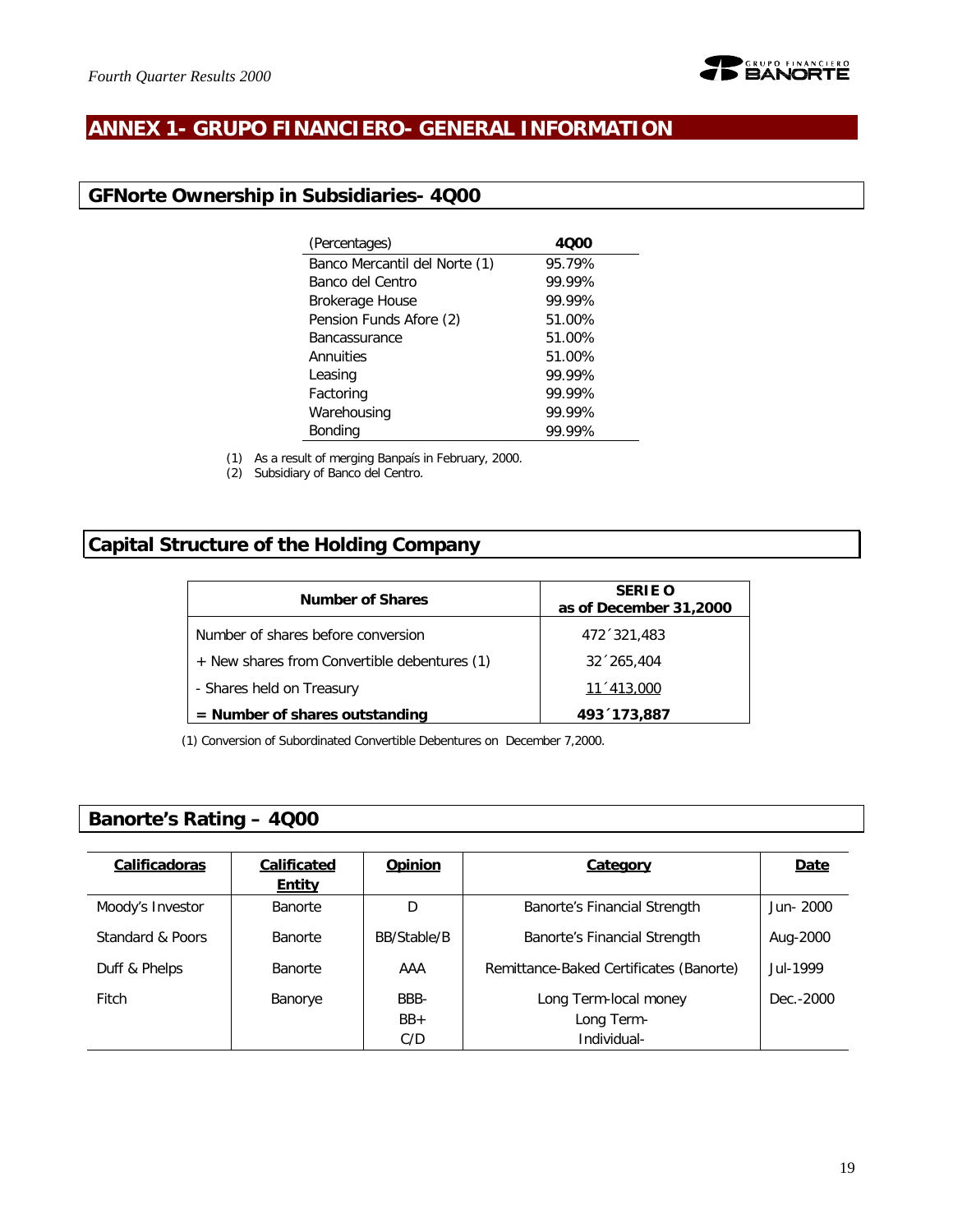

# **No of Employees & Distribution Network**

| <b>EMPLOYEES</b>            | 4099   | 3000   | 4000   |
|-----------------------------|--------|--------|--------|
| <b>Banking Sector</b>       | 8,892  | 8,938  | 9,172  |
| Other Sectors               | 2,067  | 2,203  | 2,113  |
| <b>Total Group</b>          | 10.959 | 11,141 | 11,285 |
| <b>DISTRIBUTION NETWORK</b> |        |        |        |
| Branches (*)                | 456    | 452    | 452    |
| <b>ATM</b>                  | 1,341  | 1.365  | 1,434  |

(\*) Includes banking modules and excludes 3 branches located in Cayman Island.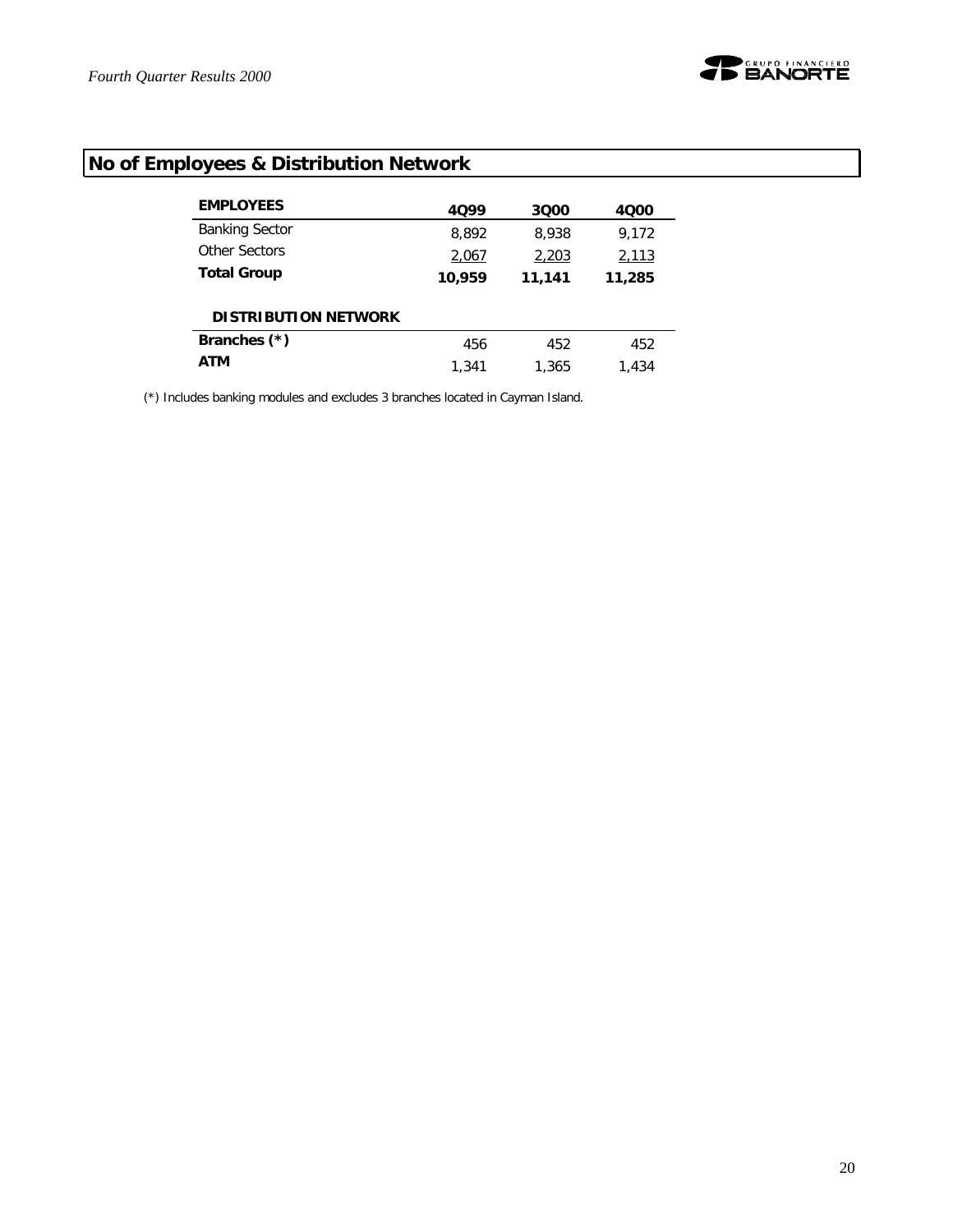

## **ANNEX 2- Grupo Financiero- Information by Segments**

#### **Proforma consolidated data as of 4Q00**

| (Millions as of December '00 Ps) | <b>BANORTE (1)</b> | <b>BANCEN (3)</b> | <b>TOTAL</b><br><b>SECTOR</b> |
|----------------------------------|--------------------|-------------------|-------------------------------|
| <b>Income Statement</b>          |                    |                   |                               |
| Net Interest Income              | 1,122.2            | 241.5             | 1,363.7                       |
| Non Interest Income              | 552.5              | 127.0             | 679.5                         |
| Non Interest Expense             | 1,468.9            | 64.7              | 1,533.6                       |
| Other income (expense)           | 18.8               | 68.7              | 87.5                          |
| Extraordinary items, net         |                    |                   |                               |
| Net Income                       | 115.3              | 323.0             | 438.3                         |
| <b>Balance Sheet</b>             |                    |                   |                               |
| Assets                           | 98,225             | 2,659             | 100,884                       |
| Loans                            | 79,685             | 565               | 80,250                        |
| Deposits                         | 66,867             | 63                | 66,931                        |
| Equity                           | 5,562              | 1,303             | 6,865                         |
| Past Due Loans                   | 3,922              | 198               | 4,120                         |
| Loan Loss Reserves               | 3,784              | 382               | 4,166                         |
| <b>Ratios</b>                    |                    |                   |                               |
| % Net Interest Income            | 4.3%               | 8.5%              | N.A.                          |
| Expense/ Total Assets            | 6.0%               | 29.2%             | 6.1%                          |
| % Past Due Loans                 | 4.9%               | 35.0%             | 5.1%                          |
| Reserves / Past Due Loans        | 96.5%              | 193.3%            | 101.1%                        |
| % Capitalization (2)             | 11.2%              | 21.1%             | N.A.                          |

1)Includes a 95.41% participation of the Group.

2)Includes Market Risks.Using 2003 rules.

3)Excludes the AFORE.

With the ultimate goal of improving the understanding of information of the Group and given the importance of the 3 banks (Banorte and Bancen) within the Financial Group, (together representing more than 90% each of the Shares, Deposits, and Profits of the Group), we have included their financial statements and combined indicators pro-forma together under the "Banking Sector" heading. The Banking Sector is defined as the 2 banks with their respective subsidiaries, except the Afore unit (a subsidiary of Bancen), which is not considered part of this Sector for management reasons (as of the end of 1998). We have also grouped companies corresponding to other Sectors, which are defined in accordance with the orientation of the companies. These Sectors are as follows: The Brokerage Sector which is made up of the Brokerage House; the Long-Term Savings Sector, made up of the Annuities, Bancassurance and Afore companies, and the Auxiliary Organizations Sector which includes the Leasing, the Brokerage, the Warehousing, and the Bonding companies. For purposes of the Reconciliation Table by Sector, these sectors are all put under the heading "Other Sectors" given that they each represent only a very small participation in the group. This segmentation was done on the basis of the International Accounting Normative (NIC 14) and the Statement of Financial and Accounting Standards N° 131 that refers to the rules for presenting financial information by segment.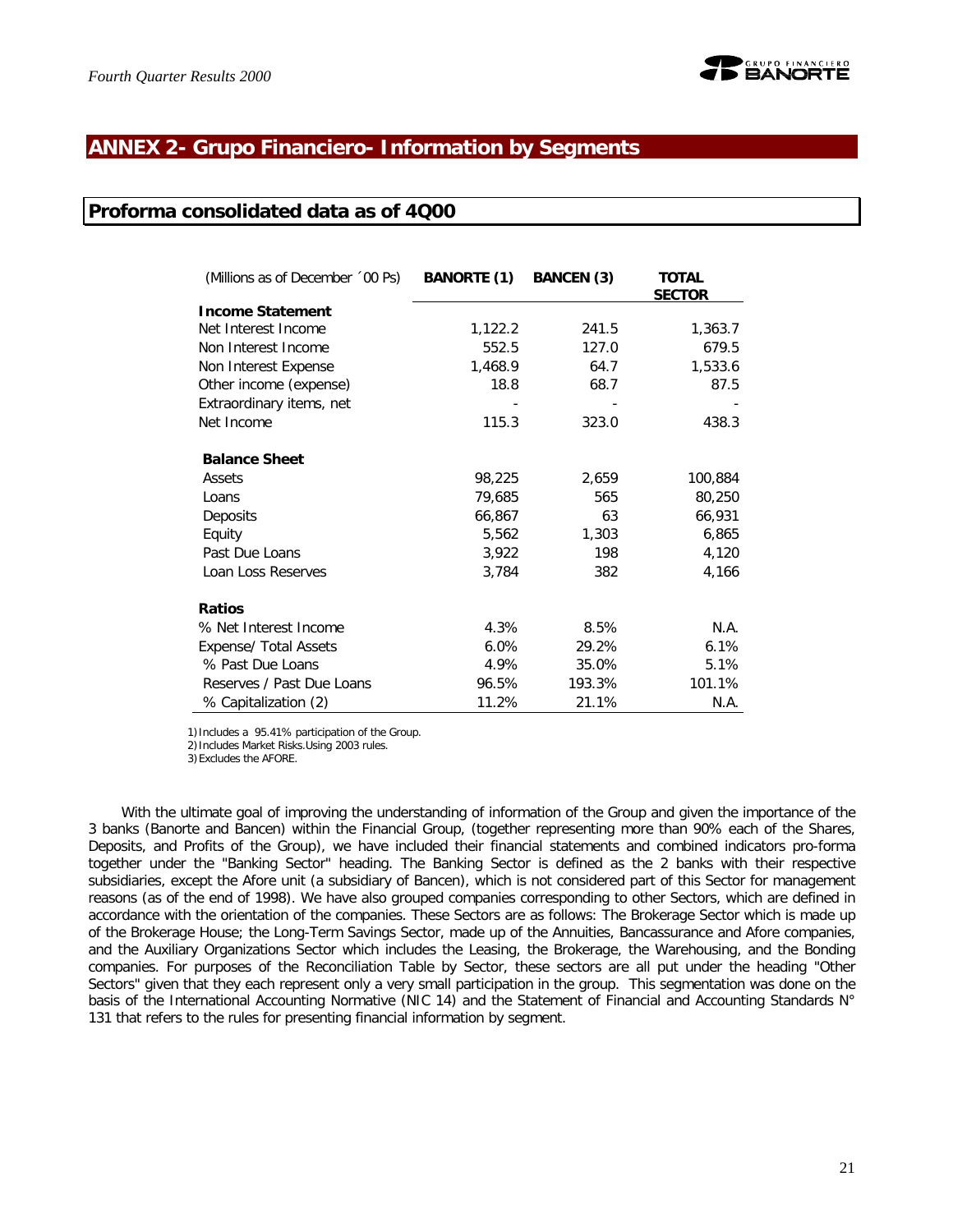#### **Inter-bank Eliminations Summary**

| (Millions as of Dec '00 Ps) | <b>BANORTE</b> | <b>BANCEN</b> | <b>INTERBANK</b><br><b>ELIMINATIONS</b> |
|-----------------------------|----------------|---------------|-----------------------------------------|
| <b>Income Statement</b>     |                |               |                                         |
| Net Interest Income         | (145.5)        | 145.5         |                                         |
| Non Interest Income         |                |               |                                         |
| Non Interest Expense        | (40.5)         |               | (40.5)                                  |
| Other Income (expense)      | (0.1)          |               | (0.1)                                   |
| Extraordinary items, net    |                |               |                                         |
| <b>Balance Sheet</b>        |                |               |                                         |
| Assets                      | (900)          |               | (900)                                   |
| Loans                       |                |               |                                         |
| Deposits                    |                | (900)         | (900)                                   |
| Equity                      |                |               |                                         |
| Past Due Loans              |                |               |                                         |
| Loan Loss Reserves          |                |               |                                         |

The afore mentioned table shows the eliminations between the three banks, considered as the "Banking Sector," showing the balance of the same under each heading in the Income Statement and the Balance Sheet. Note, however, that the individual numbers from the pro-forma table of combined indicators cannot be compared directly with those of the individual Financial Statements of each Bank, as one must consider the eliminations contained in this section, and also take into account that the Afore unit is not included under Bancen but *i*s, nevertheless, included in the individual Financial Statements of Bancen.

### **Reconciliation of Segments Summary-4Q00**

| (Millions as of December '00 Ps) | <b>BANKING</b><br><b>SECTOR</b> | <b>OTHER</b><br><b>SECTORS</b> | <b>WITHOUT</b><br>OT. SECT. | <b>TOTAL</b><br><b>GROUP</b> |
|----------------------------------|---------------------------------|--------------------------------|-----------------------------|------------------------------|
| <b>Income Statement</b>          |                                 |                                |                             |                              |
| Net Interest Income              | 1,363.7                         | 26.9                           | 7.2                         | 1,397.9                      |
| Non Interest Income              | 679.5                           | 33.7                           | 112.8                       | 826.0                        |
| Non Interest Expense             | 1,533.6                         | 101.2                          | 85.7                        | 1,720.5                      |
| Other Income (expense)           | 87.4                            | (3.8)                          | 69.1                        | 152.5                        |
| Extraordinary items, net         |                                 |                                |                             |                              |
| <b>Balance Sheet</b>             |                                 |                                |                             |                              |
| Assets                           | 100,884                         | 11,583                         | (9,532)                     | 103,116                      |
| Loans                            | 80,250                          | 2,293                          | (2, 456)                    | 80,086                       |
| Deposits                         | 67,831                          |                                | (163)                       | 67,668                       |
| Equity                           | 6,865                           | 8,957                          | (7,602)                     | 8,220                        |
| Past Due Loans                   | 4,120                           | 27                             |                             | 4,146                        |
| Loan Loss Reserves               | 4,166                           | 17                             |                             | 4,183                        |

The criteria for distributing income and expenditures between the Subsidiaries of the Group is done on the basis of the relative size and operational volume of each company, depending on the type of primary service it provides. These criteria are applied to the expenses related to the operation of primary areas, these being Accounting, Systems, and Operations, and also to the expenses for maintaining the corporate structure.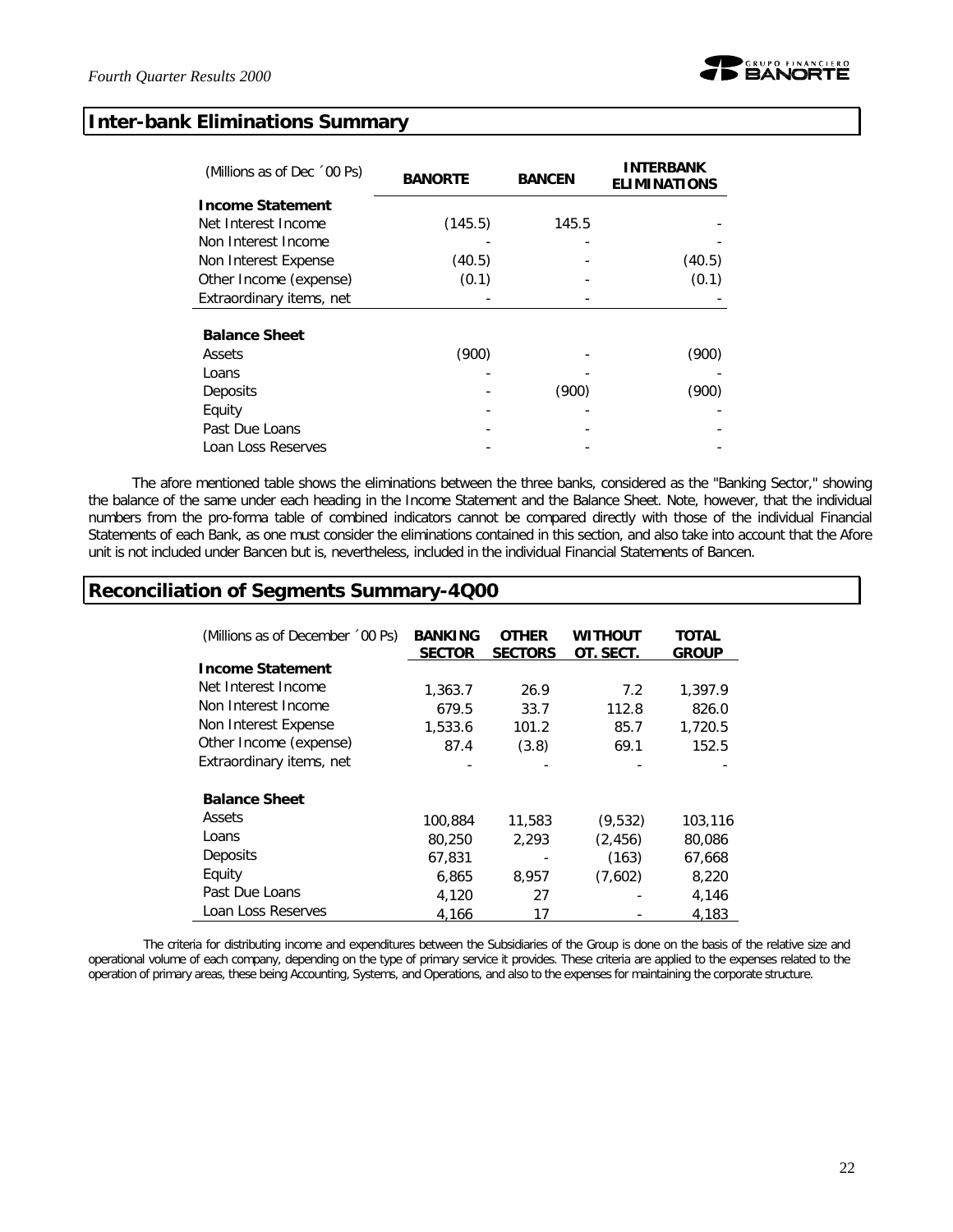

|  | HOLDING - Balance Sheet (Millions as of December '00 Pesos) |
|--|-------------------------------------------------------------|
|--|-------------------------------------------------------------|

| <b>ASSETS</b>                       | 1Q99           | 2099           | 3Q99                     | 4Q99     | 1000                     | 2000     | 3000                     | 4000     |
|-------------------------------------|----------------|----------------|--------------------------|----------|--------------------------|----------|--------------------------|----------|
| Cash and due from Banks             | 206            | 283            | 274                      | 286      | 290                      | 276      | 269                      | 207      |
| Negotiable Instruments              |                |                |                          |          |                          |          |                          |          |
| Securities held for sale            |                |                |                          |          |                          |          |                          |          |
| Securities held to maturity         |                |                |                          |          |                          |          |                          |          |
| <b>Financial Instruments:</b>       |                |                |                          |          |                          |          |                          |          |
| Sundry debtors and other assets.net | 4              | 5              | 4                        | 4        | 6                        | 8        | 6                        | 32       |
| Real Estate, Furniture & Equipment, |                |                |                          |          |                          |          |                          |          |
| Investments in subsidiaries         | 7,530          | 7,522          | 7,729                    | 7,817    | 8,235                    | 8,149    | 6,774                    | 7,264    |
| Deferred taxes                      |                |                |                          |          |                          |          |                          |          |
| Goodwill                            | 286            | 273            | 264                      | 254      | 247                      |          |                          |          |
| Other Assets, Deferred charges,     | $\overline{2}$ | $\overline{2}$ |                          |          |                          |          |                          |          |
|                                     | 288            | 275            | 264                      | 254      | 247                      |          |                          |          |
| <b>TOTAL ASSETS</b>                 | 8,028          | 8,085          | 8,271                    | 8,362    | 8,779                    | 8,433    | 7,049                    | 7,504    |
| <b>LIABILITIES</b>                  |                |                |                          |          |                          |          |                          |          |
| Due to banks and correspondents     |                |                |                          |          |                          |          |                          |          |
| Income Tax & Profit Sharing         |                |                |                          |          | $\mathbf{1}$             |          |                          |          |
| Other Payable accounts              |                |                |                          |          |                          |          |                          |          |
| Other payable accounts              |                |                |                          |          | 1                        |          |                          |          |
| Deferred taxes                      | $\overline{a}$ | $\sim$         | $\overline{\phantom{a}}$ |          | $\overline{\phantom{a}}$ | $\sim$   | $\overline{\phantom{a}}$ |          |
| <b>TOTAL LIABILITIES</b>            |                |                |                          |          |                          |          |                          | $\sim$   |
| <b>STOCKHOLDER 'S EQUITY</b>        |                |                |                          |          |                          |          |                          |          |
| Paid-in Capital                     | 4,500          | 4,516          | 4,517                    | 4,516    | 4,516                    | 4,516    | 4,483                    | 4,588    |
| Share subscription premiums         | 895            | 948            | 948                      | 948      | 948                      | 948      | 948                      | 1,260    |
| Subordinated Convertible Debentures | 508            | 486            | 479                      | 469      | 449                      | 444      | 439                      |          |
| <b>Subscribed Capital</b>           | 5,903          | 5,951          | 5,944                    | 5,933    | 5,914                    | 5,908    | 5,869                    | 5,849    |
| <b>Capital Reserves</b>             | 412            | 651            | 651                      | 651      | 616                      | 673      | 592                      | 741      |
| <b>Retained Earnings</b>            | 5,908          | 5,366          | 5,354                    | 5,354    | 6,537                    | 6,232    | 6,232                    | 6,062    |
| Surplus (Deficit) from securities   |                |                |                          |          |                          |          |                          |          |
| Results of foreign operations       |                |                |                          |          |                          |          |                          |          |
| Excess (Insuf.) in capital          | (4,644)        | (4,588)        | (4,627)                  | (4, 810) | (4, 718)                 | (4, 719) | (4, 719)                 | (4, 719) |
| Non Mon assets results Fixed Assets |                |                |                          |          |                          |          |                          |          |
| Non Mon assets results Investm      |                |                |                          |          | (25)                     | (311)    | (2, 143)                 | (2, 106) |
| Adjustment in the employees         |                |                |                          |          |                          |          |                          |          |
| Accumulated Deferred tax effect     |                |                |                          |          |                          |          |                          |          |
| Net Income                          | 449            | 704            | 949                      | 1,234    | 455                      | 649      | 1,218                    | 1,677    |
| <b>Earned Capital</b>               | 2,125          | 2,134          | 2,327                    | 2,429    | 2,864                    | 2,525    | 1,180                    | 1,655    |
| Total Stockholder's Equity          | 8,028          | 8,085          | 8,271                    | 8,362    | 8,778                    | 8,433    | 7,049                    | 7.504    |
| <b>TOTAL LIABILITIES &amp;</b>      | 8,028          | 8,085          | 8,271                    | 8,362    | 8,779                    | 8,433    | 7,049                    | 7,504    |

**MEMORANDUM ACCOUNTS OF HOLDING***(Millions as of December´00 Pesos)* **1Q99 2Q99 3Q99 4Q99 1Q00 2Q00 3Q00 4Q00** Client securities held in custody 11,867 11,620 11,998 13,528 13,114 2,574 2,531 2,738 Other trust account items 11,297 13,421 13,162 12,838 12,446 14,301 14,042 13,725<br>
Total 16,875 16,573 16,464 **Total 23,164 25,042 25,160 26,366 25,560 16,875 16,573 16,464 HOLDING-Consolidated Income Statement** *(Millions as of December´00 Pesos)*

**MARGEN FINANCIERO NETO 1Q99 2Q99 3Q99 4Q99 1Q00 2Q00 3Q00 4Q00** Income from Subsidiaries and Interest Interest Expense 45.2 31.6 29.8 26.2 23.3 20.0 21.1 15.8 Fees & Tarifs - - - - - - - - Trading Income - - - - - - - - REPOMO (4.1) (5.8) (5.5) (12.7) (8.7) (4.2) (4.3) (5.7) **Total Operating Income 421.8 255.2 255.9 310.5 435.0 189.6 555.8 454.0** Operation & Administrative expenses 2.0 0.6 3.3 0.7 0.7 0.7 0.6 0.8<br>
Operation Income **Operating Income 419.8 254.6 252.6 309.8 434.3 188.9 555.2 453.2** Other Income - - - - (2.5) 4.8 12.1 33.9 Other Expense (0.3) (0.1) (0.1) (0.1) - - - - **Otros Expenses (Revenues), Net (0.3) (0.1) (0.1) (0.1) (2.5) 4.8 12.1 33.9 Pre-tax Income 419.5 254.5 252.5 309.7 431.8 193.7 567.2 487.1** Income Tax & Profit Sharing  $(0.6)$   $(0.6)$   $(0.6)$   $(0.6)$   $(0.6)$   $(0.6)$   $(0.6)$   $(0.6)$   $(0.6)$   $(0.6)$   $(0.6)$   $(0.6)$   $(0.6)$   $(0.6)$   $(0.6)$   $(0.6)$   $(0.6)$   $(0.6)$   $(0.6)$   $(0.6)$   $(0.6)$   $(0.6)$   $(0.6)$   $(0.6)$  Tax on Assets - - (0.7) (1.5) - - - - Deferred Inc. Tax and Profit sharing  $(0.6)$  (0.6)  $(0.6)$  (0.6)  $(0.6)$  (0.6)  $(0.6)$  (0.6)  $(0.6)$  (0.6)  $(0.6)$ - - (0.7) (1.5) (0.6) (0.6) (0.6) (0.6) **Net income from Continuos 419.5 254.5 251.7 308.2 431.1 193.1 566.6 486.5** Extraordinary Items, net | 19.5 254.5 251.7 308.2 431.1 193.1 566.6 486.5 **Total Net Income 419.5 254.5 251.7 308.2 431.1 193.1 566.6 486.5**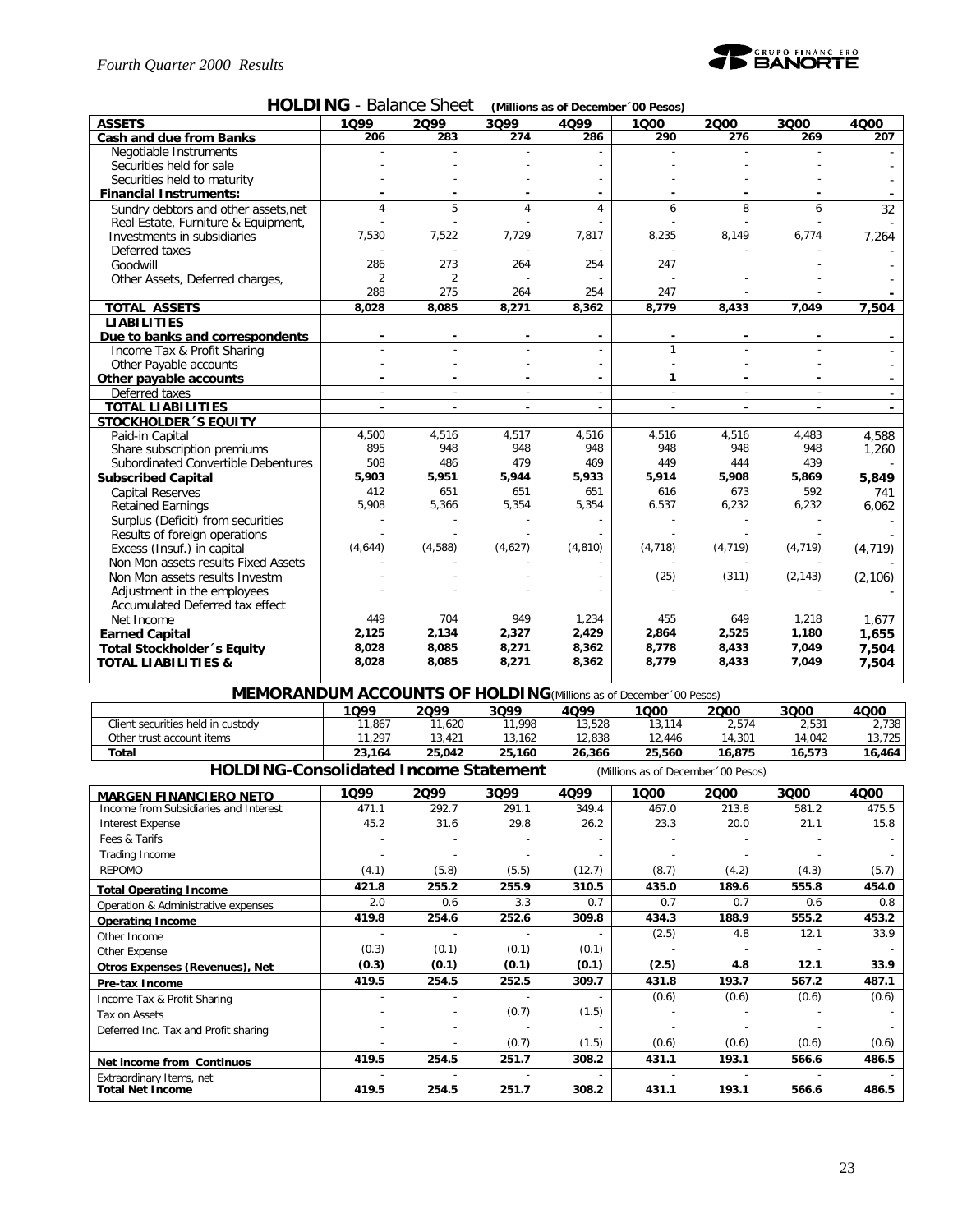

## **GRUPO FINANCIERO BANORTE – Consolidated Balance Sheet** *(Millions as of December´00 Pesos)*

| <b>ASSETS</b>                           | 1099    | 2099    | 3Q99           | 4099                     | 1000                     | 2000           | 3000           | 4000    |
|-----------------------------------------|---------|---------|----------------|--------------------------|--------------------------|----------------|----------------|---------|
| Cash and due from Banks                 | 11,010  | 11,459  | 12,439         | 14,208                   | 11,439                   | 10,851         | 9,139          | 9,519   |
| Negotiable Instruments                  | 1,587   | 2,747   | 2,676          | 16,888                   | 25,149                   | 18,181         | 14,788         | 4,143   |
| Securities held for sale                | 366     | 357     | 349            | 312                      | 50                       | 48             | 164            | 170     |
| Securities held to maturity             | 5,472   | 4,468   | 4,679          | 4,637                    | 4,940                    | 4,821          | 3,205          | 2,931   |
| <b>Financial Instruments:</b>           | 7,424   | 7,573   | 7,704          | 21,837                   | 30,139                   | 23,051         | 18,157         | 7,243   |
| Repurchase agreements, net              | 88      | 58      | 20             | 84                       | 63                       | 218            | 167            | 128     |
| Operations with collateral              |         |         |                |                          |                          |                |                |         |
| Futures receivable, net                 |         |         | $\overline{2}$ | $\overline{a}$           |                          |                |                |         |
| Options and derivatives, net            | 6       | 5       | $\overline{7}$ | 82                       | 191                      | 72             | $\overline{2}$ | 6       |
| <b>Repos &amp; Derivatives:</b>         | 94      | 62      | 29             | 166                      | 253                      | 290            | 169            | 134     |
| Commercial                              | 16,701  | 17,874  | 16,590         | 16,707                   | 17,762                   | 17,721         | 18,339         | 21,437  |
| <b>Financial Intermediaries</b>         | 620     | 214     | 693            | 1,807                    | 1,359                    | 3,259          | 2,041          | 164     |
| Consumer                                | 643     | 545     | 571            | 565                      | 588                      | 599            | 607            | 623     |
| Mortgage                                | 3,856   | 3,637   | 3,619          | 3,804                    | 4,266                    | 4,254          | 4,143          | 4,067   |
| <b>Goverment Entities</b>               | 3,011   | 3,094   | 3,203          | 3,211                    | 3,246                    | 3,261          | 2,717          | 37,773  |
| Fobaproa                                | 55,430  | 55,529  | 55,315         | 53,911                   | 54,127                   | 54,101         | 52,654         | 11,877  |
| Fiduciary collection rights             |         |         |                |                          |                          |                |                |         |
| <b>Performing Loans</b>                 | 80,260  | 80,894  | 79,991         | 80,005                   | 81,348                   | 83,196         | 80,501         | 76,940  |
| Commercial                              | 2,572   | 2,547   | 2,088          | 2,237                    | 2,167                    | 1,988          | 1,799          | 1,749   |
| <b>Financial Intermediaries</b>         |         |         |                |                          |                          | $\overline{7}$ | $\mathbf{1}$   |         |
| Consumer                                | 537     | 687     | 662            | 724                      | 612                      | 606            | 594            | 595     |
| Mortgage                                | 2,991   | 2,849   | 2,433          | 2,014                    | 1,773                    | 1,701          | 1,761          | 1,803   |
| <b>Goverment Entities</b>               |         |         |                | $\overline{\phantom{a}}$ | $\overline{\phantom{a}}$ | $\overline{a}$ | $\sim$         |         |
| <b>Past Due Loans</b>                   | 6,101   | 6,083   | 5,182          | 4,974                    | 4,552                    | 4,303          | 4,156          | 4,146   |
| <b>Total Loans</b>                      | 86,360  | 86,977  | 85,173         | 84,979                   | 85,900                   | 87,498         | 84,657         | 80,086  |
| Preventive loan loss reserves           | 6,039   | 6,014   | 5,161          | 4,984                    | 4,645                    | 4,531          | 4,268          | 4,183   |
| Net Loan Portfolio                      | 80,321  | 80,963  | 80,012         | 79,996                   | 81,255                   | 82,967         | 80,389         | 75,903  |
| Sundry debtors and other assets, net    | 1,925   | 1,778   | 1,798          | 1,565                    | 1,816                    | 1,460          | 1,722          | 2,756   |
| Foreclosed assets, net                  | 635     | 655     | 837            | 1,478                    | 1,423                    | 1,416          | 1,382          | 1,511   |
| Real Estate, Furniture & Equipment, net | 3,460   | 3,429   | 3,444          | 3,507                    | 3,346                    | 3,309          | 3,268          | 3,302   |
| Investments in subsidiaries             | 483     | 518     | 591            | 741                      | 847                      | 865            | 834            | 849     |
| Deferred taxes                          | 638     | 623     | 606            | 571                      | 403                      | 16             | 146            | 621     |
| Goodwill                                | 288     | 273     | 264            | 254                      | 247                      |                |                |         |
| Deferred charges & Intangibles          | 1,544   | 1,509   | 1,494          | 1,395                    | 1,308                    | 1,419          | 1,599          | 1,277   |
| UDIS Mortgage loans reserve coverage    |         |         |                |                          | 33                       |                |                |         |
| <b>Other Assets</b>                     | 8,972   | 8,784   | 9,034          | 9,512                    | 9,423                    | 8,485          | 8,950          | 10,316  |
| <b>TOTAL ASSETS</b>                     | 107,822 | 108,841 | 109,217        | 125,718                  | 132,509                  | 125,643        | 116,804        | 103,116 |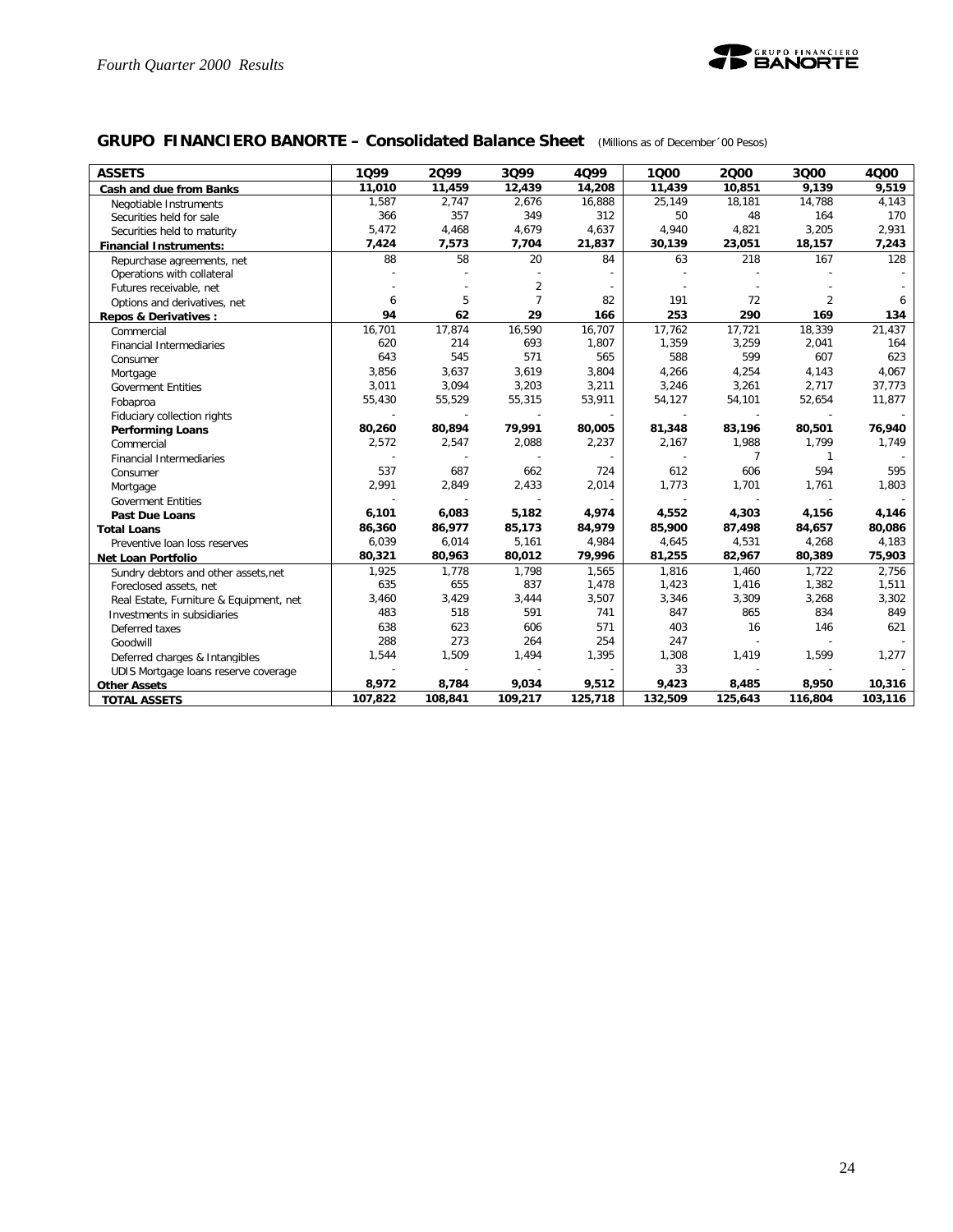

#### **GRUPO FINANCIERO BANORTE – Consolidated Balance Sheet** *(Millions as of December´00 Pesos)*

| <b>LIABILITIES</b>                          | 1099    | 2099    | 3Q99           | 4099     | 1000           | 2000                     | 3000     | 4000     |
|---------------------------------------------|---------|---------|----------------|----------|----------------|--------------------------|----------|----------|
| <b>Demand Deposits</b>                      | 19,219  | 21.008  | 23,535         | 24,991   | 22.508         | 23.385                   | 23.836   | 25,939   |
| <b>Time Deposits</b>                        | 51,379  | 50,099  | 47,440         | 64,310   | 77,545         | 67,546                   | 61,525   | 40,420   |
| <b>Bonds</b>                                | 4,147   | 3,476   | 3,365          | 3,293    | 1,059          | 1,085                    | 1,288    | 1,309    |
| <b>Deposits</b>                             | 74,745  | 74,583  | 74,340         | 92,594   | 101,113        | 92,016                   | 86,649   | 67,668   |
| Demand                                      |         |         |                |          | 389            | 2,601                    | 306      | 3,877    |
| Short term                                  |         |         |                |          | 7.108          | 7,266                    | 9,813    | 10,151   |
| Long term                                   |         |         |                |          | 9,753          | 9,465                    | 9,673    | 10,160   |
| Due to banks and correspondents             | 18,571  | 18,574  | 19,540         | 19,543   | 17,250         | 19,332                   | 19,791   | 24,187   |
| Repurchase agreements, net                  | 14      | 23      | $\overline{2}$ | 43       | 16             | 237                      | 75       | 123      |
| Operations with collateral                  |         |         |                |          |                |                          |          |          |
| Futures receivable, net                     |         |         |                |          | $\overline{2}$ |                          |          |          |
| Options and derivatives, net                |         |         |                | 100      | 337            | 446                      | 55       | 37       |
| <b>Repos &amp; Derivatives:</b>             | 14      | 23      | 4              | 142      | 355            | 683                      | 130      | 159      |
| Income Tax & Profit Sharing                 | 48      | 97      | 121            | 142      | 114            | 60                       | 79       | 221      |
| Other Payable accounts                      | 3,877   | 4,997   | 4,434          | 2,758    | 3,743          | 4,206                    | 2,285    | 2,561    |
| Other payable accounts                      | 3,926   | 5,094   | 4,555          | 2,899    | 3,857          | 4,266                    | 2,364    | 2,781    |
| Subordinated non Convertible Debenture      | 1.460   | 1,439   | 1,416          | 1,076    | 200            | $\overline{\phantom{a}}$ |          |          |
| <b>Deferred Taxes</b>                       | 189     | 164     | 165            | 200      | 14             | 38                       |          |          |
| Deferred credits                            | 149     | 125     | 140            | 102      | 99             | 101                      | 101      | 100      |
| <b>TOTAL LIABILITIES</b>                    | 99,055  | 100,001 | 100,161        | 116,556  | 122,888        | 116,436                  | 109,035  | 94,896   |
| <b>STOCKHOLDER 'S EQUITY</b>                |         |         |                |          |                |                          |          |          |
| Paid-in Capital                             | 4,500   | 4,516   | 4,517          | 4,516    | 4,516          | 4,516                    | 4,483    | 4,588    |
| Share subscription premiums                 | 895     | 948     | 948            | 948      | 948            | 948                      | 948      | 1,260    |
| Subordinated Convertible Debentures         | 508     | 486     | 479            | 469      | 449            | 444                      | 439      |          |
| <b>Subscribed Capital</b>                   | 5,903   | 5,951   | 5,944          | 5,933    | 5,914          | 5,908                    | 5,869    | 5,849    |
| <b>Capital Reserves</b>                     | 412     | 651     | 651            | 651      | 616            | 673                      | 592      | 741      |
| <b>Retained Earnings</b>                    | 5,908   | 5,366   | 5,354          | 5,354    | 6,537          | 6,232                    | 6,232    | 6,062    |
| Surplus (Deficit) from securities           |         |         |                |          |                |                          |          |          |
| Results of foreign operations exchange      |         |         |                |          |                |                          |          |          |
| Excess (Insuf.) in capital restatement      | (4,637) | (4,582) | (4,619)        | (4, 810) | (4, 721)       | (4, 729)                 | (4, 719) | (4, 719) |
| Non Mon assets results Fixed Assets         |         |         |                |          |                |                          |          |          |
| Non Mon assets results Investm subsidiaries |         |         |                |          | (25)           | (311)                    | (2, 143) | (2, 106) |
| Adjustment in the employees pension funds   |         |         |                |          |                |                          |          |          |
| Accumulated Deferred tax effect             |         |         |                |          |                |                          |          |          |
| Net Income                                  | 442     | 699     | 941            | 1,234    | 458            | 659                      | 1,218    | 1,677    |
| <b>Earned Capital</b>                       | 2,125   | 2,134   | 2,327          | 2,429    | 2,864          | 2,525                    | 1,180    | 1,655    |
| Minority Holdings                           | 740     | 754     | 785            | 800      | 843            | 774                      | 720      | 716      |
| <b>Total Stockholder</b> 's Equity          | 8,768   | 8,839   | 9,056          | 9,162    | 9,621          | 9,206                    | 7,769    | 8.220    |
| TOTAL LIABILITIES & STOCKHOLDER 'S          | 107,822 | 108,841 | 109,217        | 125,718  | 132,509        | 125,643                  | 116,804  | 103,116  |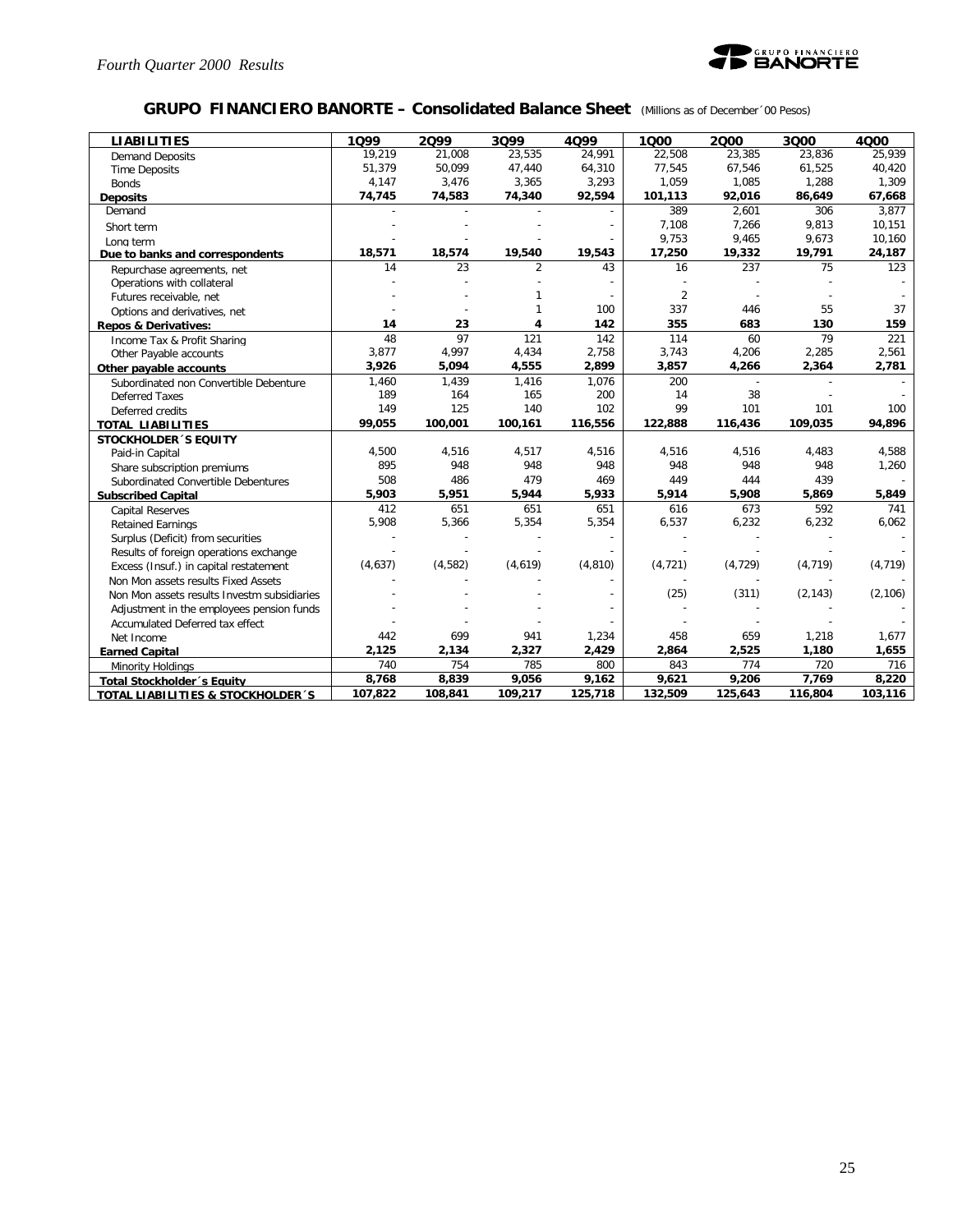

#### **MEMORANDUM ACCOUNTS OF GRUPO FINANCIERO BANORTE CONSOLIDATED**

*(Millions as of December´00 Pesos)*

|                                                  | 1Q99      | 2099                     | 3Q99      | 4Q99      | 1000           | 2000           | 3Q00      | 4Q00      |
|--------------------------------------------------|-----------|--------------------------|-----------|-----------|----------------|----------------|-----------|-----------|
| ONBEHALF OF THIRD PARTY TRANSACTIONS             |           |                          |           |           |                |                |           |           |
| Customers' banks                                 | 5         | 1                        | 15        | 4         | 0              | 4              | 1         | 2         |
| Dividends receivable from customers              |           |                          |           |           |                |                |           |           |
| Interest receivable from customers               |           |                          |           |           |                |                |           |           |
| Liquidation of customer transactions             | 420       | (2, 129)                 | (4.,609)  | (922)     | (1,928)        | 165            | 3,144     | 3,548     |
| Customer Ioans                                   |           |                          |           |           |                |                |           |           |
| Liquidation with foreign currencies of customers |           |                          |           |           |                |                |           |           |
| Margin accounts in futures operations            |           |                          |           |           |                |                |           |           |
| Other current accounts                           |           |                          |           |           |                |                |           |           |
| <b>CUSTOMERS CURRENT ACCOUNT</b>                 | 425       | (2, 129)                 | (4, 595)  | (918)     | (1,928)        | 170            | 3,145     | 3,551     |
| Client securities held in custody                | 64,525    | 66,088                   | 72,179    | 65,613    | 67,343         | 59,114         | 66,976    | 59,905    |
| Securities and documents received in guarantee   | 1         | 1                        |           | 1         | 4              | 4              |           |           |
| Client securities abroad                         |           |                          |           |           |                |                |           |           |
| <b>CLIENT SECURITIES</b>                         | 64,526    | 66,088                   | 72,179    | 65,614    | 67,347         | 59,118         | 66,976    | 59,906    |
| Repurchase operations for customers              | 15,822    | 29,105                   | 32,363    | 23,657    | 21,504         | 29,227         | 14,993    | 24,285    |
| Clients securities loans                         |           |                          |           |           |                |                |           |           |
| Purchase of Futures & forward contracts (nati.   |           |                          |           |           |                |                |           |           |
| Sale of futures and forward contracts (national  |           |                          |           |           |                |                |           |           |
| Purchasing operations (option price)             | 19        | 19                       | 25        | 152       | 240            | 340            | 338       | 336       |
| Sales operations (option price)                  |           |                          |           |           |                |                |           |           |
| Purchase of derivative packages                  |           |                          |           |           |                |                |           |           |
| Sale of derivative packages                      |           |                          |           |           |                |                |           |           |
| Administration trusts                            | 460       | 1,034                    | 1,096     | 1,089     | 1,056          | 970            | 892       | 948       |
| <b>TRANSACTIONS ON BEHALF OF CLIENT</b>          | 16,300    | 30,158                   | 33,484    | 24,898    | 22,800         | 30,536         | 16,223    | 25,569    |
| TOTAL ON BEHALF OF THIRD PARTY                   | 81,251    | 94,117                   | 101,068   | 89,594    | 88,219         | 89,823         | 86,345    | 89,025    |
| Signature guarantees granted                     | 95        | 4                        | 3         | 3         | 3              | 3              | 3         | 3         |
| Issuing of irrevocable letters of credit         | 946       | 679                      | 477       | 571       | 557            | 444            | 653       | 496       |
| Property in trust and guardianship               | 56.268    | 56,937                   | 57,208    | 36,387    | 35,916         | 36,780         | 35,360    | 36,201    |
| Assets held in custody or in administration      | 69,564    | 71,696                   | 68,568    | 89,838    | 115,008        | 95,506         | 88,251    | 73,269    |
| Amounts committed to operations with             | 8,498     | 10,104                   | 10,423    | 8,511     | 8,991          | 9,392          | 8,353     | 3,605     |
| In Transit drafts                                |           |                          |           |           |                |                |           |           |
| Certificates of Deposit in circulation           |           | 420                      | 283       | 116       | 137            | 469            | 404       | 429       |
| Secured Credit Cards from the company            |           | $\overline{\phantom{a}}$ | ÷,        |           |                |                |           |           |
| Securities given to the company in custody       | 13,257    | 13,624                   | 13,785    | 14,107    | 1,971          | 2,600          | 53        | 29        |
| Government securities in custody of the company  |           | 596                      | 17        | 16        | 21             | 25             | 22        | 24        |
| Securities given to the company on guarantee     |           |                          |           |           | $\overline{2}$ | $\overline{a}$ |           |           |
| Securities outside the country                   |           |                          |           |           | 19             | 20             |           |           |
| Liquidations with foreign currencies abroad      |           |                          |           |           |                |                |           |           |
| Debits to the contingency fund                   |           |                          |           |           |                |                |           |           |
| Other contingent obligations                     |           |                          |           |           | 17,145         | 18,194         | 20,723    | 19,936    |
| Banking transactions on behalf of third-parties  | 45,534    | 52,021                   | 48,771    | 32,351    | 25,188         | 28,674         | 46,579    | 69,342    |
| Investments in funds for the retirem saving      |           |                          |           | 2,471     | 2,453          | 2,478          | 2,168     | 2,162     |
| Integration of the credit portfolio              | 85,147    | 85,136                   | 85,847    | 83,560    |                |                |           |           |
| Amounts contracted in derivative instruments     | 2.716     | 2,451                    | 2,349     | 2,473     | 2,360          | 2,510          | 2,557     | 2,650     |
| Other trust account items                        | 213,546   | 270,544                  | 272,106   | 295,561   | 288,129        | 287,499        | 358,356   | 204,818   |
| OWN ACCOUNT OPERATIONS                           | 495,571   | 564,212                  | 559,836   | 565,967   | 497,900        | 484,594        | 563,482   | 412,964   |
| Repurchase agreements                            |           |                          |           |           |                |                |           |           |
| Securities to be received                        | 29,337    | 45,931                   | 50,154    | 38,491    | 34,494         | 43,069         | 62,736    | 91,242    |
| (Less) Securities to be delivered                | (29, 249) | (45, 874)                | (50, 137) | (38, 407) | (34, 431)      | (43, 195)      | (62, 842) | (91, 280) |
| REPURCHASE TRANSACTIONS- RECEIVED                | 88        | 57                       | 17        | 84        | 63             | (126)          | (106)     | (37)      |
| Securities to be received                        | 5,405     | 18,624                   | 18,359    | 11,336    | 13,350         | 19,060         | 32,057    | 54,690    |
| (Less) securities to be delivered                | (5, 420)  | (18,627)                 | (18, 357) | (11, 379) | (13, 366)      | (18, 954)      | (31, 912) | (54, 648) |
| REPURCHASE TRANSACTIONS- SOLD                    | (14)      | (4)                      | 2         | (43)      | (16)           | 106            | 144       | 43        |
| TOTAL ON OWN ACCOUNT OPERATIONS                  | 495,645   | 564,265                  | 559,855   | 566,008   | 497,947        | 484,574        | 563,520   | 412,969   |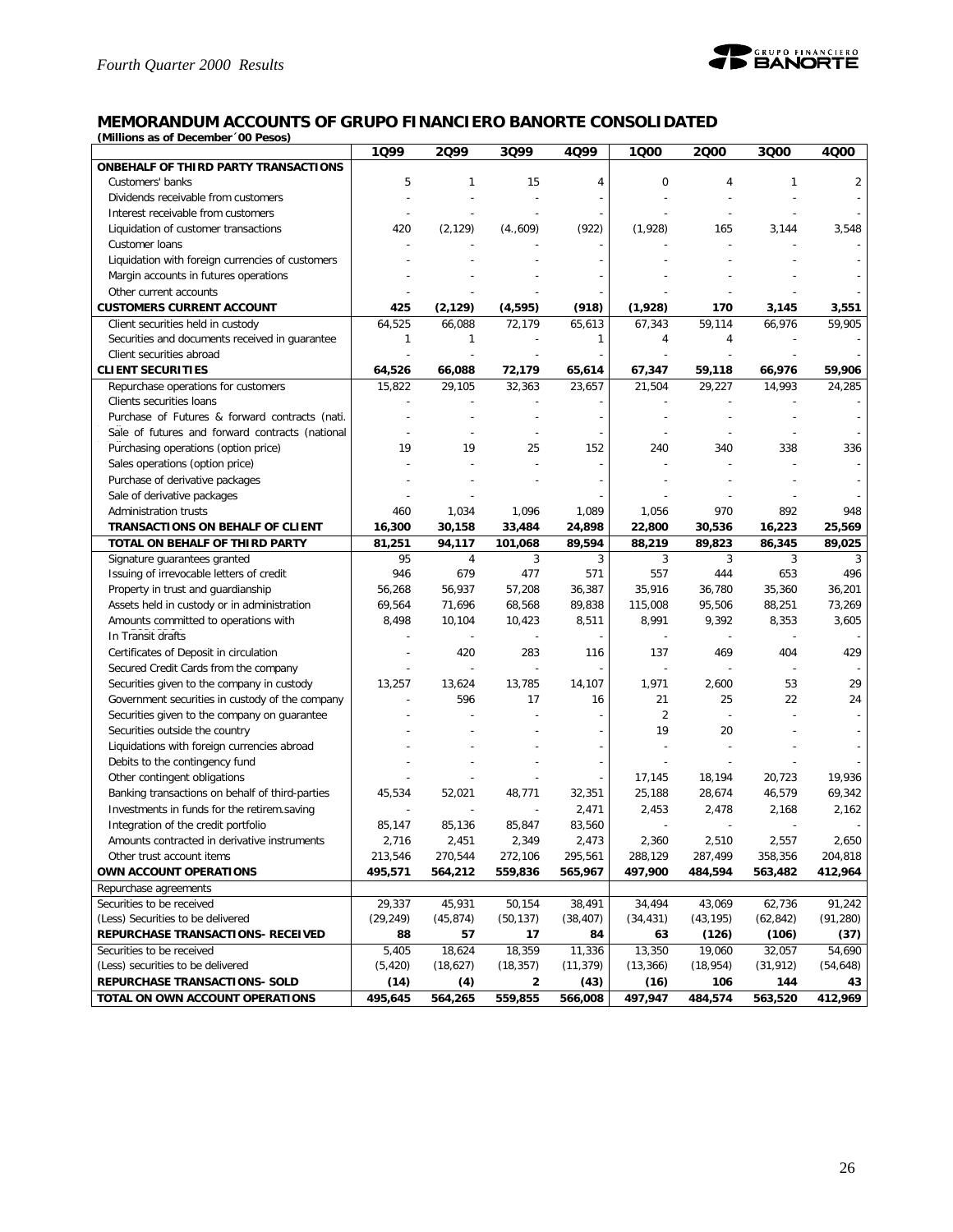

## **GRUPO FINANCIERO BANORTE-Consolidated Income Statement** *(Millions as of December´00 Pesos)*

| <b>NET INTEREST INCOME</b>           | 1Q99    | 2099                     | 3Q99                     | 4Q99    | 1Q00    | 2000                     | 3000                     | 4Q00    |
|--------------------------------------|---------|--------------------------|--------------------------|---------|---------|--------------------------|--------------------------|---------|
| Interest Income                      | 9,514.5 | 7,442.9                  | 8,153.4                  | 7,871.0 | 7,184.3 | 6,269.9                  | 7,106.2                  | 9,176.1 |
| <b>Interest Expense</b>              | 7,439.1 | 5,630.3                  | 6,335.7                  | 6,093.5 | 5,515.8 | 4,819.0                  | 5,780.0                  | 7,664.3 |
| Loan Fees                            | 124.0   | 133.8                    | 150.7                    | 155.2   | 142.1   | 149.5                    | 143.9                    | (109.0) |
| Fees Paid                            | 3.8     | 8.2                      | 10.1                     | 4.3     | 3.1     | 3.6                      | 3.0                      | 4.9     |
| Net Interest Income (NII)            | 2.195.6 | 1,938.3                  | 1,958.3                  | 1,928.4 | 1,807.5 | 1,596.8                  | 1,467.1                  | 1,397.9 |
| Repomo-Margin                        | 428.8   | 180.9                    | 139.5                    | 114.0   | 5.5     | (13.2)                   | (26.4)                   | 13.1    |
| NII after Repomo                     | 2,624.4 | 2,119.2                  | 2,097.7                  | 2,042.3 | 1,813.0 | 1,583.6                  | 1,440.8                  | 1,411.0 |
| Loan Loss Provisions                 | 228.9   | 174.1                    | 78.6                     | 183.1   | 224.8   | 173.8                    | 6.6                      | 256.5   |
| Loss Sharing Provisions              | 57.9    | 103.3                    | 130.7                    | (11.3)  | 41.7    | 36.6                     | 80.8                     |         |
| <b>NII after Provisions</b>          | 2,337.6 | 1,841.8                  | 1,888.4                  | 1,870.5 | 1,546.5 | 1,373.2                  | 1,353.4                  | 1,154.5 |
| Fund transfers                       | 7.9     | 7.7                      | 8.2                      | 9.6     | 8.2     | 8.3                      | 7.8                      | 8.4     |
| Account management                   | 41.9    | 42.0                     | 53.2                     | 55.6    | 55.7    | 57.6                     | 68.3                     | 76.9    |
| Fiduciary                            | 9.9     | 18.1                     | 16.8                     | 17.4    | 208.5   | 39.4                     | 223.1                    | 136.2   |
| Credit Card                          | 4.8     | 2.3                      | 6.3                      | 5.6     | 5.9     | 5.3                      | 7.8                      | 9.0     |
| Fees from FOBAPROA                   | 147.7   | 87.1                     | 491.9                    | 144.3   | 86.8    | 218.3                    | 137.6                    | 103.7   |
| Other fees                           | 188.1   | 155.4                    | 258.0                    | 157.5   | 270.7   | 173.2                    | 245.8                    | 447.3   |
| Fees on purchased services,          | 400.2   | 312.6                    | 834.3                    | 390.0   | 635.8   | 502.2                    | 690.4                    | 781.4   |
| Fund transfers                       | 0.2     | 0.1                      | $\sim$                   |         |         | $\mathbb{Z}$             | $\overline{\phantom{a}}$ |         |
| Other fees                           | 56.4    | 63.5                     | 105.3                    | 105.6   | 79.1    | 82.5                     | 77.4                     | 78.9    |
| Fees on payed services,              | 56.6    | 63.6                     | 105.3                    | 105.7   | 79.2    | 82.5                     | 77.4                     | 78.9    |
| Foreign exchange                     | 68.1    | 63.2                     | 43.5                     | 3.8     | 53.5    | 47.8                     | 49.2                     | 44.9    |
| Securities - Realized gains          | 60.7    | 51.3                     | 57.5                     | 36.4    | 36.8    | 32.3                     | 8.2                      | 10.7    |
| Securities- Unrealized gains         | 17.0    | (22.1)                   | (10.8)                   | 35.0    | 25.4    | (9.2)                    | 112.3                    | 67.8    |
| <b>Market-related Income</b>         | 145.8   | 92.5                     | 90.1                     | 75.2    | 115.8   | 71.0                     | 169.5                    | 123.5   |
| <b>Total Non Interest Income</b>     | 489.4   | 341.5                    | 819.1                    | 359.6   | 672.4   | 490.6                    | 782.6                    | 826.0   |
| <b>Total Operating Income</b>        | 2,827.0 | 2,183.3                  | 2,707.5                  | 2,230.1 | 2,218.8 | 1,863.8                  | 2,135.9                  | 1,980.5 |
| Personnel                            | 695.8   | 708.1                    | 816.6                    | 798.6   | 714.7   | 752.4                    | 721.5                    | 759.0   |
| <b>Fees Paid</b>                     | 109.4   | 103.7                    | 105.0                    | 96.2    | 76.7    | 82.5                     | 64.6                     | 80.0    |
| Operation & Administrative expenses  | 568.3   | 526.7                    | 875.1                    | 360.7   | 421.3   | 425.3                    | 497.5                    | 440.2   |
| Rents, depreciation and amortization | 248.3   | 198.9                    | 199.9                    | 214.6   | 205.3   | 176.2                    | 192.8                    | 168.9   |
| Taxes, other than income tax         | 88.7    | 145.2                    | 172.7                    | 341.5   | 94.7    | 128.1                    | 123.5                    | 181.0   |
| Contributions to IPAB                | 54.4    | 66.9                     | 88.9                     | 89.3    | 81.9    | 102.7                    | 92.6                     | 91.4    |
| Corporate expenses Recoveries        |         |                          | $\overline{a}$           |         |         |                          |                          |         |
| <b>Non-Interest Expense</b>          | 1,764.9 | 1,749.4                  | 2,258.2                  | 1,900.9 | 1,594.6 | 1,667.2                  | 1,692.5                  | 1,720.5 |
| <b>Operating Income</b>              | 1,062.1 | 433.9                    | 449.3                    | 329.2   | 624.2   | 196.6                    | 443.5                    | 260.1   |
| Other Income                         | 23.8    | 78.2                     | 40.8                     | 166.8   | 108.1   | 135.0                    | 263.1                    | 792.2   |
| Foreign exchange                     |         |                          |                          |         | 0.4     |                          |                          |         |
| Recoveries                           | 109.9   | 76.9                     | 86.0                     | 28.1    | 20.0    | 11.6                     | 204.11                   | 88.9    |
| Repomo-other (Debtor balance)        |         | $\overline{\phantom{a}}$ |                          |         | 14.1    | 4.8                      | 12.0                     | 33.9    |
| <b>Total Other Products</b>          | 133.7   | 155.1                    | 126.7                    | 194.9   | 142.6   | 151.4                    | 479.2                    | 915.0   |
| Other Expense                        | (120.4) | (78.0)                   | (70.5)                   | (17.0)  | (55.6)  | (40.9)                   | (241.3)                  | (722.3) |
| Foreign exchange                     |         | $\overline{a}$           | $\overline{\phantom{a}}$ |         | (21.6)  | $\overline{\phantom{a}}$ | $\overline{\phantom{a}}$ |         |
| Repomo-other (Creditor balance)      | (541.0) | (188.6)                  | (174.4)                  | (160.2) | (126.2) | (41.3)                   | (34.5)                   | (40.0)  |
| <b>Total Other Expense</b>           | (661.3) | (266.6)                  | (244.8)                  | (177.1) | (203.4) | (82.2)                   | (275.8)                  | (762.3) |
| Other expenses (Revenues), net       | (527.6) | (111.6)                  | (118.1)                  | 17.8    | (60.8)  | 69.2                     | 203.4                    | 152.7   |
| Pre-tax Income                       | 534.5   | 322.3                    | 331.2                    | 347.0   | 563.4   | 265.8                    | 646.9                    | 412.8   |
| Income tax                           | (31.6)  | (41.1)                   | (17.3)                   | 5.0     | (28.7)  | 23.1                     | (41.6)                   | (21.5)  |
| Profit sharing                       | (10.2)  | (12.4)                   | (5.3)                    | (1.6)   | (8.3)   | 6.4                      | (9.5)                    | (1.8)   |
| Tax on Assets                        | (8.4)   | (9.6)                    | (8.7)                    | (16.5)  | (5.5)   | (4.6)                    | (5.7)                    | (0.5)   |
| Deferred Inc. Tax and Profit sharing | 2.9     | 20.9                     | (9.6)                    | (59.3)  | (33.1)  | (43.7)                   | (21.6)                   | 73.8    |
|                                      | (47.3)  | (42.3)                   | (40.9)                   | (72.4)  | (75.7)  | (18.8)                   | (78.4)                   | 50.0    |
| Net income before subsidiaries       | 487.2   | 280.0                    | 290.4                    | 274.6   | 487.7   | 247.0                    | 568.5                    | 462.8   |
| Subsidiaries 'net income             | (4.0)   | (12.3)                   | (15.5)                   | 39.7    | 11.9    | (33.2)                   | 20.6                     | 11.0    |
| Net Income from continuos operations | 483.2   | 267.8                    | 274.9                    | 314.3   | 499.7   | 213.8                    | 589.1                    | 473.8   |
| Extraodinary items, net              |         |                          |                          |         |         |                          |                          |         |
| Minority Interest                    | (40.8)  | (11.0)                   | (33.5)                   | (20.9)  | (42.0)  | (12.3)                   | (30.3)                   | (14.5)  |
| <b>TOTAL NET INCOME</b>              | 442.4   | 256.8                    | 241.4                    | 293.4   | 457.7   | 201.5                    | 558.8                    | 459.4   |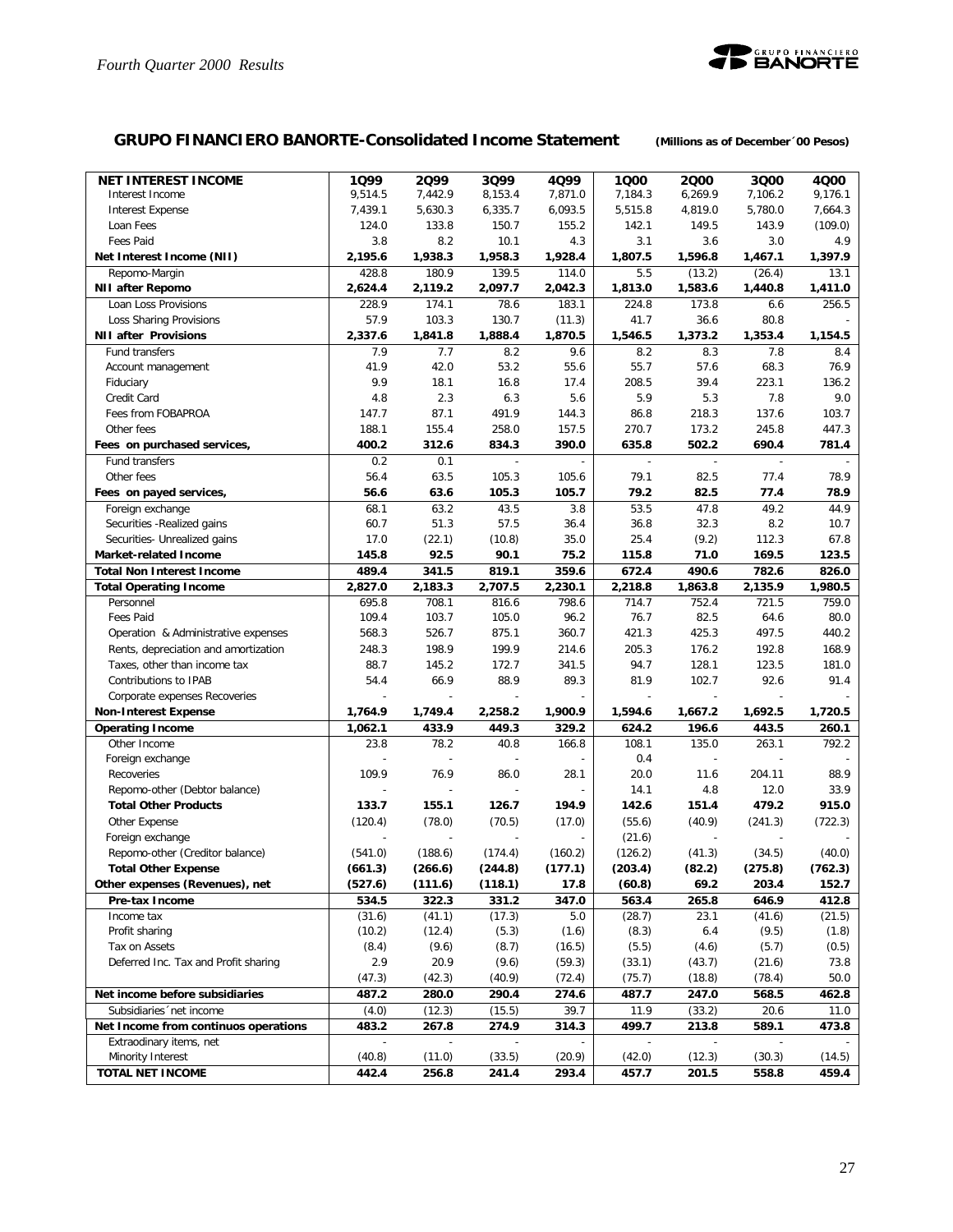

#### **GRUPO CONSOLIDATED STATEMENT OF CASH FLOW JANUARY 1, 2000 – DECEMBER 31,2000**

 *(Millions as of December ´00 Pesos)*

#### **CASH FLOW FROM OPERATING ACTIVITIES :**

| Net Income                                             | 1,677.3     |
|--------------------------------------------------------|-------------|
| Adjustments to Reconcile Net Income to Net Cash by     |             |
| <b>Operating Activities</b>                            |             |
| Mark to Market Valuation Results                       | 7.1         |
| Provisions for loan losses                             | 819.9       |
| Depreciation and amortization                          | 342.0       |
| <b>Defferred Taxes</b>                                 | 15.1        |
| Provisions for Obligations                             | 204.2       |
| Minoritary Interest                                    | 99.0        |
| Undistribuated Earnings of Subsidiaries                | 26.9        |
|                                                        | 3,191.8     |
| <b>Cash Flows From Investing Activities:</b>           |             |
| <b>Banks Deposits</b>                                  | (24, 922.3) |
| Decrease (Increase) loan portfolio                     | 3,269.4     |
| Decrease (Increase) treasury operations                | 14,585.5    |
| Decrease (Increase) financial instruments              | 48.7        |
| Loans from banks and other entities                    | 4,645.1     |
|                                                        |             |
| Net Resources provided by operations                   | (2, 373.4)  |
|                                                        |             |
| <b>Financial Activities:</b>                           |             |
| <b>Subordinated Debentures</b>                         | (43.8)      |
| Subordinated Debentures amortization                   | (1,075.5)   |
| <b>Equity Variation</b>                                | 394.1       |
| Net Resources provided by Investing activities         | (725.3)     |
| <b>CASH FLOW FROM FINANCING ACTIVITIES:</b>            |             |
| Proceeds from issuance of common stock                 | (3,096.1)   |
| Decrease (Increase) Deferred charges or credits        | (139.6)     |
| Decrease (Increase) Foreclosed assets                  | (32.4)      |
| Decrease (Increase) in accounts receivable and payable | (1, 513.3)  |
| Net Cash provided by financing activities              | (4, 781.5)  |
| Decrease (increase) in cash and due from banks         | (4,688.3)   |
| Cash and due from banks at the beginning of the year   | 14,206.9    |
| Cash and due from banks at the end of the year         | 9,518.6     |
|                                                        |             |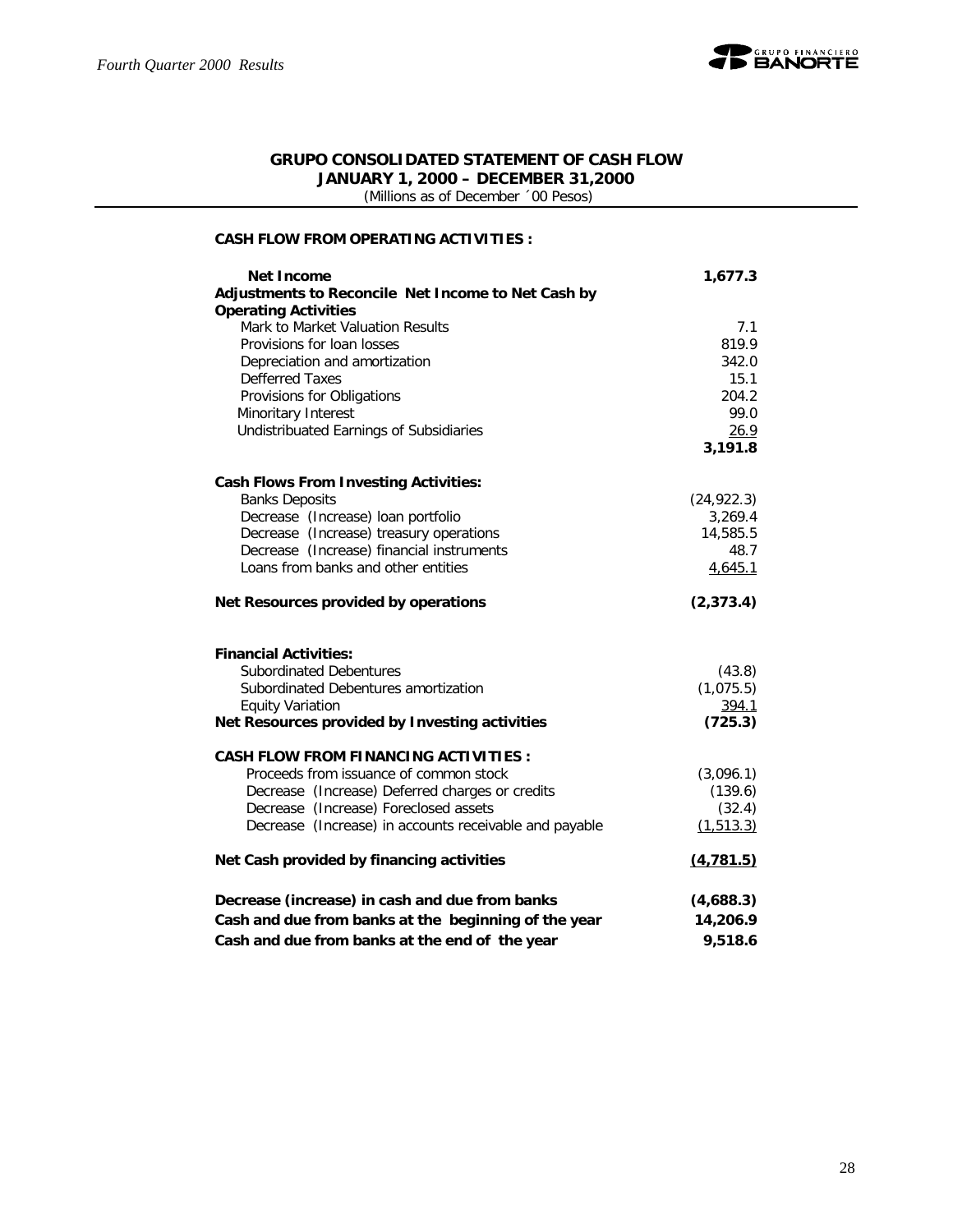

|                                                  |         | <b>CONTRIBUATED CAPITAL</b> |                      |
|--------------------------------------------------|---------|-----------------------------|----------------------|
| (Millions as of December '00 Ps)                 | Capital | Premium, Bonds              | Subordinated         |
|                                                  | Stock   | & oth. Securities           | Conv. Debt. Issuance |
| Balance as of December 31,1999                   | 4,516.2 | 948.0                       | 468.8                |
| <b>Stock Changes</b>                             |         |                             |                      |
| Issuance of stock                                | (40.6)  |                             |                      |
| Goodwill cancelation                             |         |                             |                      |
| Reserves Creations                               |         |                             |                      |
| New shares for Conver, Of Subord, Debentures     | 112.9   | 312.0                       | (425.0)              |
| Profits transfers                                |         |                             |                      |
| Total                                            | 72.2    | 312.0                       | (425.0)              |
| <b>Retained Earnings</b>                         |         |                             |                      |
| Net Income                                       |         |                             |                      |
| Interests on Convertible Subordinated Debentures |         |                             |                      |
| Total                                            |         |                             |                      |
| <b>Effects of Accounting Changes</b>             |         |                             |                      |
| Securities valuation                             |         |                             |                      |
| Results of converting foreign operations         |         |                             |                      |
| Stockholders 'Equity restatement                 |         |                             | (43.7)               |
| Results of assets holdings                       |         |                             |                      |
| Adjustment in the employees pension fund         |         |                             |                      |
| Minority Interest                                |         |                             |                      |
| Total                                            |         |                             | (43.7)               |
| Balance as of December 31,2000                   | 4,588.4 | 1,260.1                     | 0.0                  |

## **CONSOLIDATED STATEMENTS OF CHANGES IN STOCKHOLDERS´ EQUITY JANUARY 1, 2000- DECEMBER 31, 2000-.**

|                                          |                     |                      |                                | <b>EARNED CAPITAL</b>                         |                           |                        |                                                      |
|------------------------------------------|---------------------|----------------------|--------------------------------|-----------------------------------------------|---------------------------|------------------------|------------------------------------------------------|
|                                          | Capital<br>Reserves | Retained<br>earnings | Excess if<br>Insuf.<br>Capital | Resultado por<br>Tenencia de<br>Activos (val. | Net Income<br>of the year | Minoritary<br>Interest | <b>Total</b><br><b>Stockholders</b><br><b>Equity</b> |
| Balance as of December 31,1999           | 611.3               | 5,302.7              | (4, 719.4)                     |                                               | 1,234.0                   | 800.0                  | 9,161.9                                              |
| <b>Stock Changes</b>                     |                     |                      |                                |                                               |                           |                        |                                                      |
| Issuance of stock                        | (99.4)              |                      |                                |                                               |                           |                        | (140.1)                                              |
| Goodwill cancelation                     |                     | (245.3)              |                                |                                               |                           |                        | 245.3                                                |
| <b>Reserves Creations</b>                | 229.4               | (229.4)              |                                |                                               |                           |                        | 0.0                                                  |
| New shares Conver. Of Subord. Deben.     |                     |                      |                                |                                               |                           |                        | 0.0                                                  |
| Profits transfers                        |                     | 1,234.0              |                                |                                               | (1,234.0)                 |                        | 0.0                                                  |
| Total                                    | 130.0               | 759.1                |                                |                                               | (1,234.0)                 |                        | (385.4)                                              |
| <b>Retained Earnings</b>                 |                     |                      |                                |                                               |                           |                        |                                                      |
| Net Income                               |                     |                      |                                |                                               | 1,677.3                   |                        | 1,677.3                                              |
| Interests on Conv. Subord. Debentures    |                     |                      |                                |                                               |                           |                        |                                                      |
| Total                                    | 0.0                 | 0.0                  | 0.0                            | 0.0                                           | 1,677.3                   |                        | 1,677.2                                              |
| <b>Effects of Accounting Changes</b>     |                     |                      |                                |                                               |                           |                        |                                                      |
| Securities valuation                     |                     |                      |                                |                                               |                           |                        | 0.0<br>0.0                                           |
| Results of converting foreign operations |                     |                      |                                |                                               |                           |                        |                                                      |
| Stockholders Equity restatement          |                     |                      |                                |                                               |                           |                        | (43.7)                                               |
| Results of assets holdings               |                     |                      |                                | (2, 106.3)                                    |                           |                        | (2, 106.3)                                           |
| Adjustm. in the employees pension fund   |                     |                      |                                |                                               |                           |                        |                                                      |
| Minority Interest                        |                     |                      |                                |                                               |                           | (83.5)                 | (83.5)                                               |
| Total                                    |                     |                      |                                | (2, 106.3)                                    |                           | (83.5)                 | (2, 233.6)                                           |
| Balance as of December 31,2000           | 741.4               | 6,061.9              | (4,719.4)                      | (2, 106.3)                                    | 1,677.3                   | 716.4                  | 8,220.0                                              |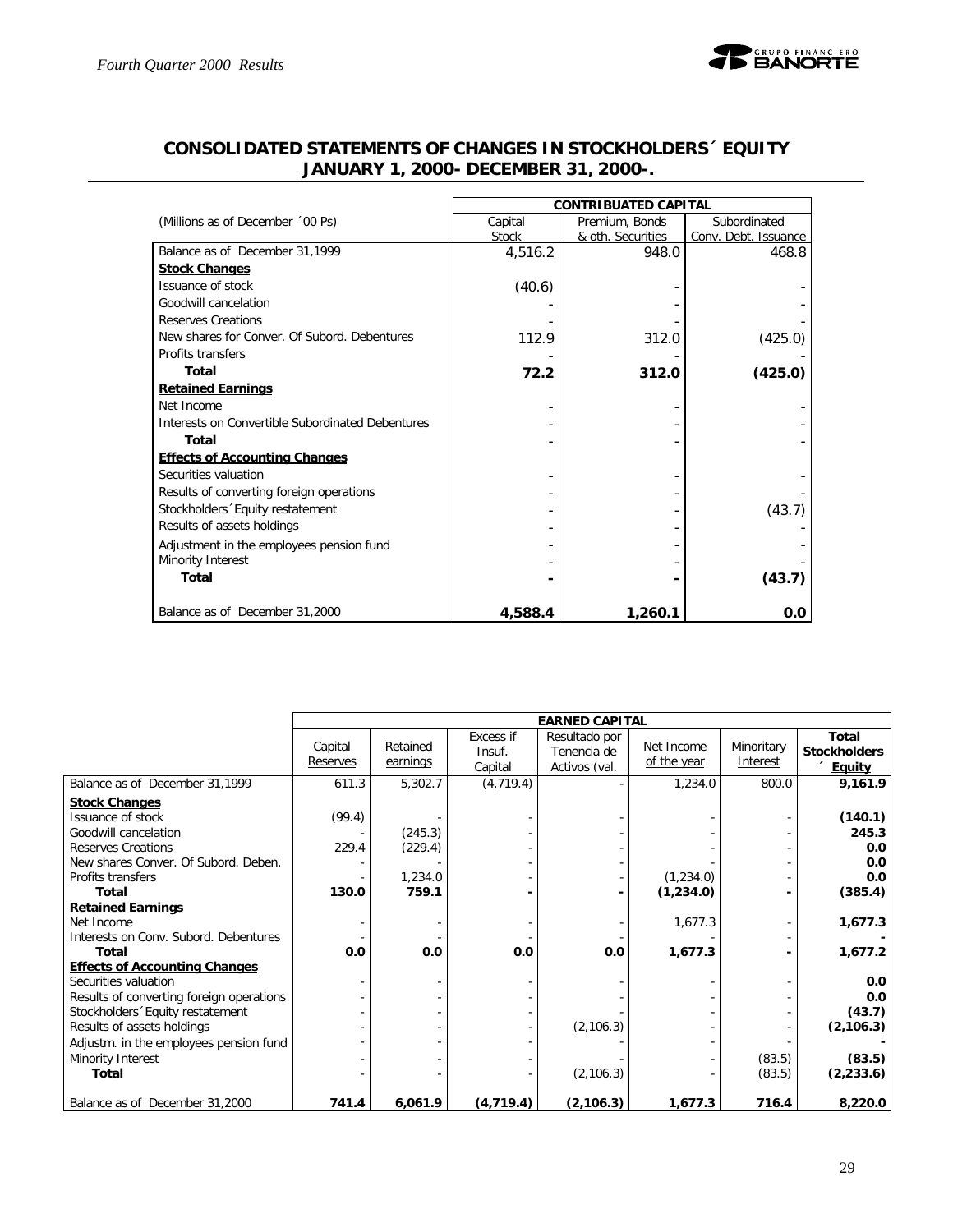

## **BANKING SECTOR- Balance Sheet (\*)** *(Millions as of December´00 Pesos)*

| <b>ASSETS</b>                           | 1099    | 2099           | 3099    | 4099           | 1000    | 2000    | 3000    | 4000    |
|-----------------------------------------|---------|----------------|---------|----------------|---------|---------|---------|---------|
| Cash and due from Banks                 | 11,002  | 11,451         | 12,427  | 14,202         | 11,423  | 10,846  | 8,909   | 9,258   |
| Negotiable Instruments                  | 109     | 104            | 845     | 16,237         | 23,131  | 15,455  | 14,670  | 4,052   |
| Securities held for sale                | 366     | 357            | 349     | 312            | 50      | 48      | 164     | 170     |
| Securities held to maturity             | 5,472   | 4,468          | 4,679   | 4,637          | 4,940   | 4,821   | 3,205   | 2,931   |
| <b>Financial Instruments:</b>           | 5.947   | 4,930          | 5,873   | 21,186         | 28,121  | 20,325  | 18,040  | 7,152   |
| Repurchase agreements, net              | 32      | 44             | 13      | 37             | 30      | 64      | 103     | 28      |
| Operations with collateral              |         |                |         |                |         |         |         |         |
| Futures receivable, net                 |         |                |         |                |         |         |         |         |
| Options and derivatives, net            | 5       | $\overline{2}$ | 3       | $\overline{2}$ | 10      | 9       |         | 6       |
| Repos & Derivatives :                   | 37      | 46             | 16      | 39             | 40      | 73      | 103     | 34      |
| Commercial                              | 15,545  | 16,585         | 15,372  | 15,114         | 16,271  | 15,865  | 16,453  | 19,222  |
| Financial Intermediaries                | 1,533   | 1,475          | 1,826   | 3,319          | 2,744   | 5,046   | 3,750   | 2,586   |
| Credit Card & Consumer                  | 643     | 545            | 571     | 565            | 588     | 599     | 607     | 623     |
| Mortgage                                | 3,856   | 3,637          | 3,619   | 3,804          | 4,266   | 4,254   | 4,143   | 4,067   |
| <b>Goverment Entities</b>               | 3,011   | 3,094          | 3,203   | 3,193          | 3,229   | 3,243   | 2,701   | 37,755  |
| Fobaproa                                | 55,430  | 55,529         | 55,315  | 53,911         | 54,127  | 54,101  | 52,654  | 11,877  |
| Fiduciary collection rights             |         |                |         |                |         |         |         |         |
| <b>Performing Loans</b>                 | 80,017  | 80,866         | 79,906  | 79,906         | 81,226  | 83,108  | 80,308  | 76,130  |
| Commercial                              | 2,429   | 2,412          | 2,041   | 2,198          | 2,137   | 1,959   | 1,771   | 1,722   |
| Financial Intermediaries                |         |                |         |                |         | 7       | 1       |         |
| Credit Card & Consumer                  | 537     | 687            | 662     | 724            | 612     | 606     | 594     | 595     |
| Mortgage                                | 2,991   | 2,849          | 2,433   | 2,014          | 1,773   | 1,701   | 1,761   | 1,803   |
| <b>Goverment Entities</b>               |         |                |         |                |         |         |         |         |
| <b>Past Due Loans</b>                   | 5,958   | 5,947          | 5,135   | 4,935          | 4,522   | 4,273   | 4,127   | 4,120   |
| <b>Total Loans</b>                      | 85,974  | 86,813         | 85,041  | 84,841         | 85,747  | 87,381  | 84,436  | 80,250  |
| Preventive loan loss reserves           | 5,970   | 5,947          | 5,145   | 4,967          | 4,628   | 4,512   | 4,249   | 4,166   |
| Net Loan Portfolio                      | 80,005  | 80,866         | 79,896  | 79,874         | 81,119  | 82,869  | 80,187  | 76,084  |
| Sundry debtors and other assets, net    | 1,870   | 1,745          | 1,693   | 1,368          | 1,562   | 1,417   | 1,444   | 1,678   |
| Foreclosed assets, net                  | 621     | 641            | 819     | 1,462          | 1,407   | 1,402   | 1,368   | 1,502   |
| Real Estate, Furniture & Equipment, net | 3,312   | 3,283          | 3,296   | 3,346          | 3,177   | 3,127   | 3,111   | 3,139   |
| Investments in subsidiaries             | 566     | 585            | 616     | 726            | 810     | 746     | 785     | 830     |
| Deferred taxes                          | 638     | 623            | 606     | 571            | 328     | 16      | 128     | 730     |
| Deferred charges & Intangibles          | 803     | 778            | 782     | 699            | 594     | 324     | 347     | 477     |
| UDIS Mortgage loans reserve coverage    |         |                |         |                | 33      |         |         |         |
| <b>Other Assets</b>                     | 7,811   | 7,655          | 7,812   | 8,171          | 7,913   | 7,031   | 7,182   | 8,356   |
| <b>TOTAL ASSETS</b>                     | 104,801 | 104,947        | 106,024 | 123,471        | 128,617 | 121,144 | 114,421 | 100,884 |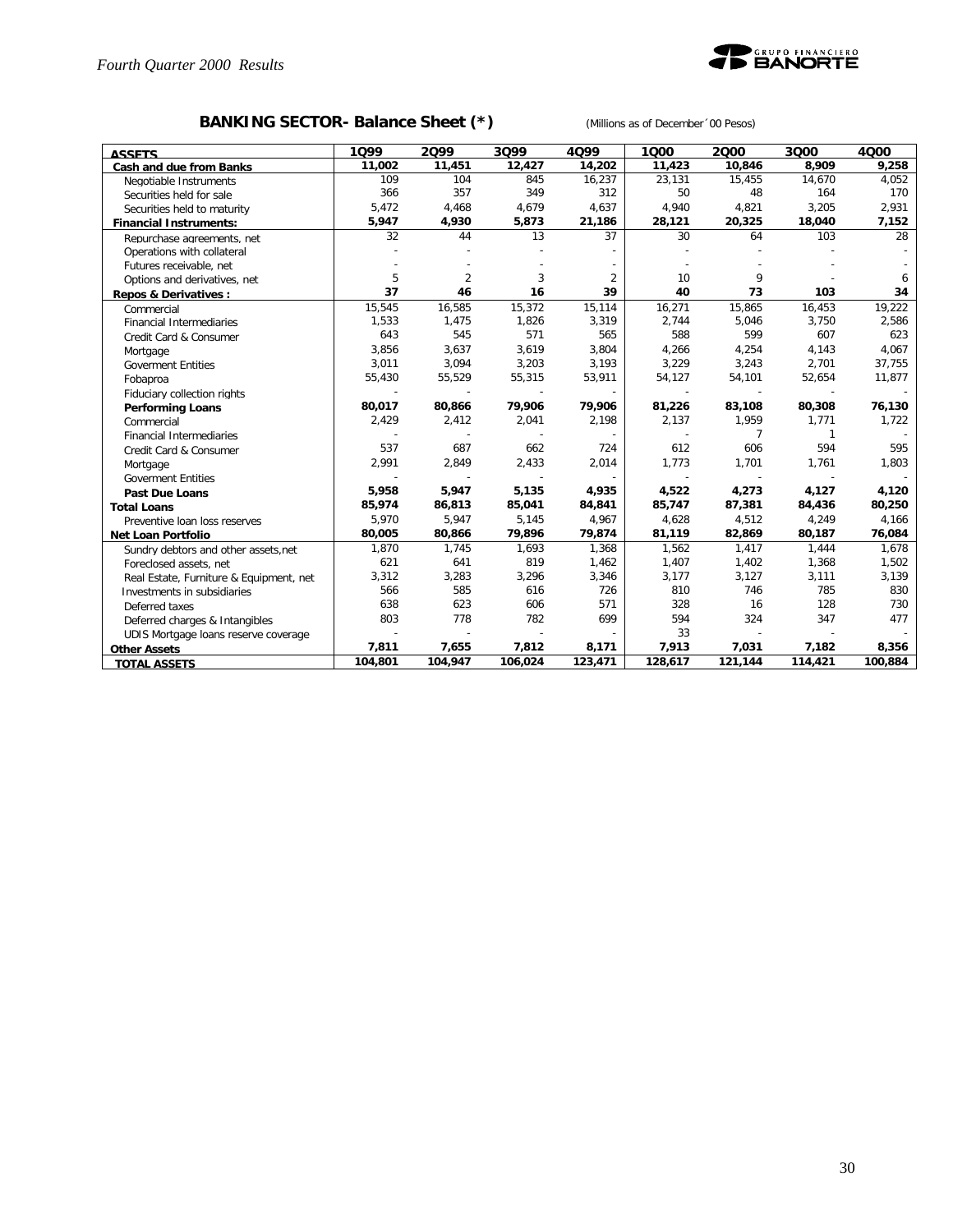

#### **BANKING SECTOR- Balance Sheet (\*)***(Millions as of December´00 Pesos)*

| <b>LIABILITIES</b>                     | ,,,,,<br>1099 | <b>DUIDING ONG PR</b><br>2Q99 | 3Q99         | 4Q99     | $\int$ ( <i>willions as or December</i> of <i>resus)</i><br>1000 | 2000    | 3000    | 4000    |
|----------------------------------------|---------------|-------------------------------|--------------|----------|------------------------------------------------------------------|---------|---------|---------|
| <b>Demand Deposits</b>                 | 19.230        | 21,031                        | 23,550       | 25,005   | 22,522                                                           | 23,400  | 23,845  | 25,978  |
| <b>Time Deposits</b>                   | 51,587        | 50,386                        | 47,720       | 64,604   | 77,841                                                           | 67,828  | 61,695  | 40,544  |
| <b>Bonds</b>                           | 4,147         | 3,476                         | 3,365        | 3,293    | 1,059                                                            | 1,085   | 1,288   | 1,309   |
| <b>Deposits</b>                        | 74,964        | 74,893                        | 74,635       | 92,901   | 101,422                                                          | 92,314  | 86,827  | 67,831  |
| Demand                                 | 1,231         | 9                             | 8            | 1,198    | 389                                                              | 2,601   | 306     | 3,877   |
| Short term                             | 4,288         | 6,839                         | 7,379        | 6,762    | 7,104                                                            | 6,991   | 9,270   | 9,377   |
| Long term                              | 12,818        | 11,726                        | 12,153       | 11,583   | 9,753                                                            | 9,465   | 9,593   | 10,141  |
| Due to banks and correspondents        | 18,337        | 18,574                        | 19,540       | 19,543   | 17,246                                                           | 19,057  | 19,169  | 23,394  |
| Repurchase agreements, net             | 4             | 14                            | $\mathbf{1}$ | 21       | 5                                                                | 64      | 24      | 34      |
| Operations with collateral             |               |                               |              |          |                                                                  |         |         |         |
| Futures receivable, net                |               |                               |              |          |                                                                  |         |         |         |
| Options and derivatives, net           |               |                               |              |          |                                                                  | 67      | 55      | 32      |
| <b>Repos &amp; Derivatives:</b>        | 4             | 14                            | 2            | 21       | 5                                                                | 131     | 79      | 67      |
| Income Tax & Profit Sharing            | $\mathbf{1}$  | $\mathbf{1}$                  | 6            | 6        | $\overline{7}$                                                   | 1       | 14      | 173     |
| Other Payable accounts                 | 2,719         | 2,779                         | 2,991        | 2,455    | 2,086                                                            | 2,048   | 1,869   | 2,438   |
| Other payable accounts                 | 2,720         | 2,779                         | 2,997        | 2,461    | 2,093                                                            | 2,049   | 1,883   | 2,611   |
| Subordinated non Convertible Debenture | 1,460         | 1,439                         | 1,416        | 1,076    | 200                                                              |         |         |         |
| <b>Defered Taxes</b>                   | 140           | 137                           | 145          | 161      |                                                                  | 19      |         |         |
| Deferred credits                       | 149           | 125                           | 140          | 102      | 108                                                              | 106     | 104     | 117     |
| <b>TOTAL LIABILITIES</b>               | 97,774        | 97,961                        | 98,874       | 116,264  | 121,074                                                          | 113,675 | 108,063 | 94,019  |
| <b>STOCKHOLDER 'S EQUITY</b>           |               |                               |              |          |                                                                  |         |         |         |
| Paid-in Capital                        | 3,986         | 3,986                         | 3,986        | 4,217    | 4,311                                                            | 4,312   | 4,114   | 4,289   |
| Share subscription premiums            | 32            | 32                            | 32           | 32       | 291                                                              | 291     | 291     | 541     |
| Subordinated Convertible Debentures    | 508           | 486                           | 479          | 469      | 449                                                              | 444     | 439     |         |
| <b>Subscribed Capital</b>              | 4,526         | 4,504                         | 4,497        | 4,717    | 5,051                                                            | 5,047   | 4,843   | 4,830   |
| <b>Capital Reserves</b>                | 2,376         | 2,518                         | 2,527        | 2,522    | 2,523                                                            | 2,835   | 1,606   | 1,435   |
| <b>Retained Earnings</b>               | 1,620         | 1,361                         | 1,349        | 1,103    | 2,226                                                            | 1,766   | 1,650   | 1,712   |
| Surplus (Deficit) from securities      | (196)         | (268)                         | (267)        | (463)    | (459)                                                            | (480)   | (476)   | (318)   |
| Results of foreign operations exchange |               |                               |              |          |                                                                  |         |         |         |
| Excess (Insuf.) in capital restatement | (2,000)       | (2,069)                       | (2, 111)     | (1, 971) | (2,048)                                                          | (2,054) | (2,059) | (2,058) |
| Non Mon assets results fixed assets    |               |                               |              |          | (118)                                                            |         |         |         |
| Non Mon assets results Investm         |               |                               |              |          | 47                                                               | (39)    | (62)    | (58)    |
| Adjustment in the employees pension    |               |                               |              | (101)    | (101)                                                            |         |         |         |
| Accumulated Deferred tax effect        |               |                               |              |          |                                                                  | (269)   | (269)   | (240)   |
| Net Income                             | 372           | 604                           | 815          | 1,052    | 423                                                              | 664     | 1,124   | 1,563   |
| <b>Earned Capital</b>                  | 2,172         | 2,146                         | 2,313        | 2,141    | 2,492                                                            | 2,422   | 1,515   | 2,035   |
| Minority Holdings                      | 329           | 337                           | 340          | 349      | $\overline{a}$                                                   | $\sim$  | $\sim$  |         |
| Total Stockholder's Equity             | 7,027         | 6,987                         | 7,150        | 7,208    | 7,543                                                            | 7,469   | 6,358   | 6,865   |
| <b>TOTAL LIABILITIES &amp;</b>         | 104,801       | 104,947                       | 106,024      | 123,471  | 128,617                                                          | 121,144 | 114,421 | 100,884 |

(\*) Does not include Afore.

#### **MEMORANDUM ACCOUNTS OF THE BANKING SECTOR** *(Millions as of December´00 Pesos)*

|                                             | 1Q99      | 2099      | 3Q99      | 4Q99      | 1000     | 2000     | 3000      | 4000      |
|---------------------------------------------|-----------|-----------|-----------|-----------|----------|----------|-----------|-----------|
|                                             |           |           |           |           |          |          |           |           |
| Signature guarantees granted                | 95        |           |           | 3         |          |          |           |           |
| Other contingent obligations                | 7,552     | 9,273     | 9,316     | 10,495    | 8,271    | 8,931    | 10,199    | 9,286     |
| Irrevocable lines of credit                 | 946       | 679       | 477       | 571       | 557      | 444      | 653       | 496       |
| Assets held in trust and mandate            | 56,268    | 56,937    | 57,208    | 36,387    | 35,916   | 36,780   | 35,360    | 36,201    |
| Assets held in custody or in administration | 68,941    | 70,842    | 67,682    | 88,563    | 100.757  | 91,469   | 84,210    | 68,687    |
| Investment banking transactions for third   | 45,534    | 52,021    | 48,771    | 32,351    | 25,188   | 28,674   | 46,579    | 69,342    |
| Engaged amounts in fobaproa operations      | 8,498     | 10,104    | 10,423    | 8,511     | 8,991    | 9,392    | 8,353     | 3,605     |
| Investment of retirement saving funds       | 2,934     | 2,596     | 2,491     | 2,471     | 2,453    | 2,478    | 2,168     | 2,162     |
| Integration of loan portfolio               | 85,147    | 85,136    | 85,847    | 83,560    |          |          |           |           |
| Received amounts in derivative instruments  | 2,716     | 2,451     | 2,349     | 2,473     | 2,203    | 2,510    | 2,557     | 2,650     |
| Fobaproa trusts                             |           |           |           |           |          |          |           |           |
| Securities to be received                   | 13,516    | 16,826    | 17,791    | 14,834    | 12,990   | 13,842   | 47,773    | 66,958    |
| (Less) payable for reversal                 | (13, 484) | (16, 783) | (17, 781) | (14, 797) | (12,960) | (13,905) | (47, 545) | (66, 983) |
| Receivables for reversal                    | .777      | 3.804     | 3.933     | 3.569     | 2.927    | 3.612    | 18.776    | 30,499    |
| (Less) securities to be delivered           | (1, 781)  | (3, 817)  | (3,932)   | (3,589)   | (2,931)  | (3, 549) | (18,608)  | (30, 481) |
| Other control accounts                      | 193,043   | 250,255   | 251,978   | 274,179   | 275,476  | 273,058  | 344,177   | 190,959   |
|                                             | 471,702   | 540,327   | 536,555   | 540,031   | 459,841  | 453,740  | 534,655   | 383,384   |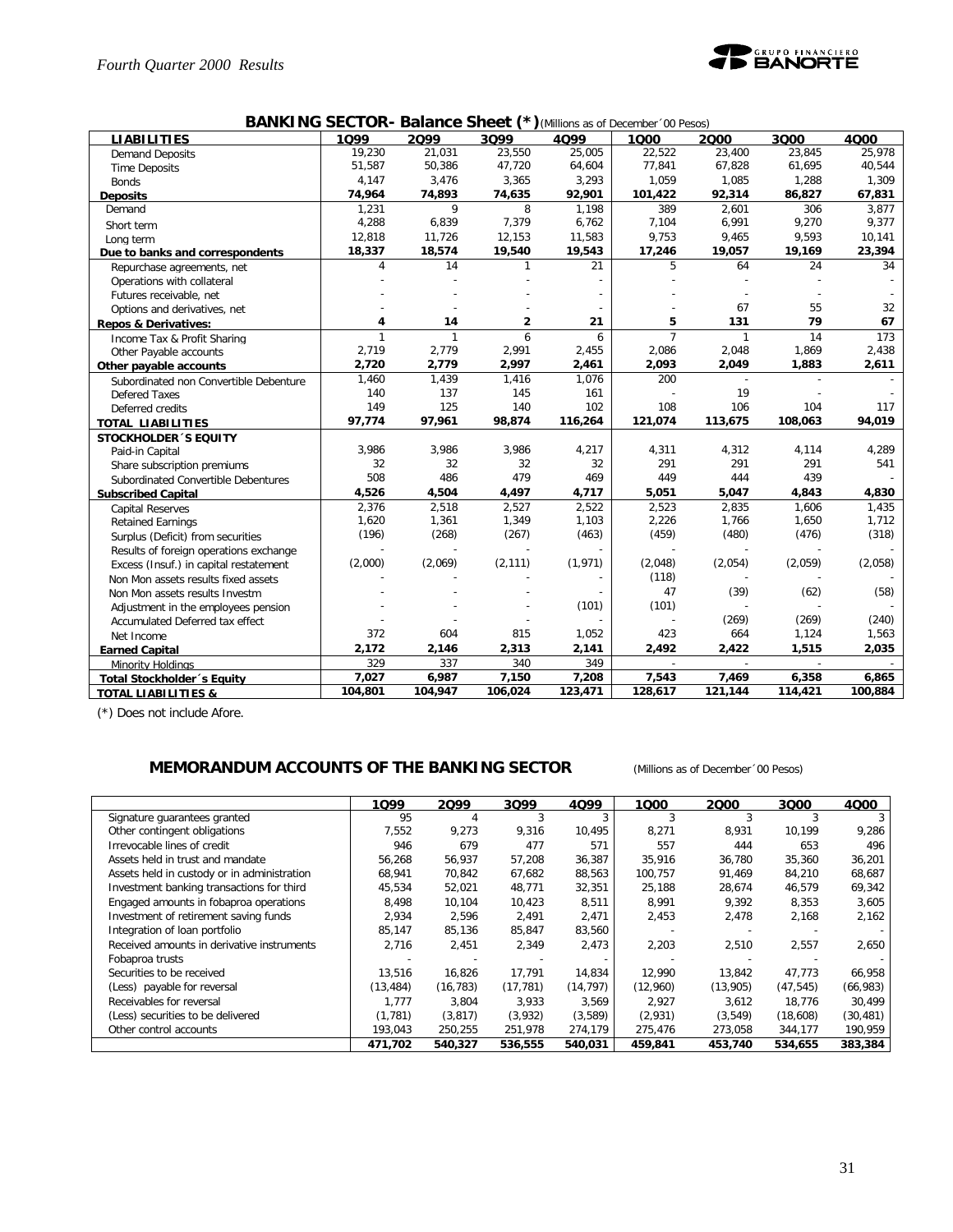

| BANKING SECTOR - Income Statement (*)<br>(Millions as of December '00 Pesos) |                    |         |                                   |                  |                          |                        |                  |              |  |  |
|------------------------------------------------------------------------------|--------------------|---------|-----------------------------------|------------------|--------------------------|------------------------|------------------|--------------|--|--|
| <b>NET INTEREST INCOME</b>                                                   | 1Q99               | 2099    | 3Q99                              | 4Q99             | 1000                     | 2000                   | 3000             | 4Q00         |  |  |
| Interest Income                                                              | 8,102.6            | 6,212.8 | 6,575.4                           | 6,426.1          | 6,082.1                  | 5,465.7                | 6,704.3          | 9,662.3      |  |  |
| <b>Interest Expense</b>                                                      | 6,178.3            | 4,549.7 | 4,870.0                           | 4,794.3          | 4,519.8                  | 4,019.9                | 5,483.4          | 8,182.0      |  |  |
| Loan Fees                                                                    | 121.6              | 131.7   | 148.6                             | 152.5            | 138.7                    | 147.0                  | 141.8            | (111.5)      |  |  |
| Fees Paid                                                                    | 3.8                | 8.1     | 10.0                              | 4.3              | 3.1                      | 3.9                    | 3.8              | 5.1          |  |  |
| Net Interest Income (NII)                                                    | 2,042.2            | 1,786.7 | 1,843.9                           | 1,780.0          | 1,697.8                  | 1,516.9                | 1,358.9          | 1,363.7      |  |  |
| Repomo-Margin                                                                | 455.6              | 194.4   | 155.3                             | 138.0            | 26.2                     | (3.0)                  | (16.9)           | 7.2          |  |  |
| <b>NII after Repomo</b>                                                      | 2,497.8            | 1,981.2 | 1,999.3                           | 1,918.0          | 1,724.0                  | 1,513.8                | 1,342.0          | 1,370.9      |  |  |
| Loan Loss Provisions                                                         | 225.3              | 173.4   | 74.0                              | 176.3            | 222.1                    | 173.1                  | 6.3              | 256.1        |  |  |
| Loss Sharing Provisions                                                      | 57.9               | 103.3   | 130.7                             | (11.3)           | 41.7                     | 36.6                   | 80.8             |              |  |  |
| <b>NII after Provisions</b>                                                  | 2,214.6            | 1,704.4 | 1,794.6                           | 1,752.9          | 1,460.2                  | 1,304.1                | 1,254.9          | 1,114.7      |  |  |
| Fund transfers                                                               | 7.9                | 7.7     | 8.2                               | 9.6              | 8.2                      | 8.3                    | 7.8              | 8.4          |  |  |
| Account management                                                           | 41.9               | 42.0    | 53.2                              | 55.6             | 55.7                     | 57.6                   | 68.3             | 76.9         |  |  |
| Fiduciary                                                                    | 9.9                | 18.1    | 16.8                              | 17.4             | 208.5                    | 39.4                   | 223.1            | 136.2        |  |  |
| Credit Card                                                                  | 4.8                | 2.3     | 6.3                               | 5.6              | 5.9                      | 5.3                    | 7.8              | 9.0          |  |  |
| Fees from FOBAPROA                                                           | 147.7              | 87.1    | 491.9                             | 144.3            | 86.8                     | 218.3                  | 137.6            | 103.7        |  |  |
| Other fees                                                                   | 47.9               | 28.8    | 57.0                              | 48.5             | 84.5                     | 46.8                   | 51.3             | 313.8        |  |  |
| Fees on purchased services,                                                  | 259.9              | 186.1   | 633.4                             | 281.0            | 449.6                    | 375.8                  | 495.8            | 648.0        |  |  |
| Fund transfers                                                               | 0.2                | 0.1     | $\overline{a}$                    |                  | $\overline{a}$           | ÷,                     |                  |              |  |  |
| Other fees                                                                   | 56.4               | 63.5    | 105.3                             | 105.6            | 87.4                     | 88.7                   | 84.2             | 83.6         |  |  |
| Fees on payed services,                                                      | 56.6               | 63.6    | 105.3                             | 105.7            | 87.4                     | 88.7                   | 84.2             | 83.6         |  |  |
| Foreign exchange                                                             | 68.1               | 63.4    | 43.7                              | 5.7              | 53.5                     | 47.8                   | 49.2             | 49.2         |  |  |
| Securities - Realized gains                                                  | 27.2               | 16.7    | 37.9                              | 40.4             | 11.6                     | 7.3                    | (1.2)            | (0.5)        |  |  |
| Securities- Unrealized gains                                                 | 5.9                | 14.0    | (14.9)                            | (1.1)            | 23.4                     | 23.9                   | 49.3             | 70.8         |  |  |
| <b>Market-related Income</b>                                                 | 101.2              | 94.2    | 66.6                              | 45.1             | 88.5                     | 79.0                   | 97.3             | 115.2        |  |  |
| <b>Total Non Interest Income</b>                                             | 304.6              | 216.7   | 594.6                             | 220.4            | 450.6                    | 366.1                  | 508.8            | 679.5        |  |  |
| <b>Total Operating Income</b>                                                | 2,519.2            | 1,921.1 | 2,389.2                           | 1,973.3          | 1,910.8                  | 1,670.2                | 1,763.7          | 1,794.3      |  |  |
| Personnel                                                                    | 602.8              | 609.3   | 709.1                             | 673.1            | 595.9                    | 624.8                  | 593.5            | 656.4        |  |  |
| Fees Paid                                                                    | 107.5              | 101.7   | 102.7                             | 92.5             | 74.5                     | 80.7                   | 61.7             | 77.8         |  |  |
| Operation & Administrative expenses                                          | 517.2              | 474.3   | 813.8                             | 327.1            | 380.8                    | 377.4                  | 445.6            | 382.2        |  |  |
| Rents, depreciation and amortization                                         | 228.2              | 176.9   | 176.1                             | 191.9            | 180.4                    | 150.4                  | 167.2            | 147.9        |  |  |
| Taxes, other than income tax                                                 | 86.6               | 142.7   | 170.1                             | 338.8            | 92.2                     | 124.6                  | 120.3            | 177.8        |  |  |
| Contributions to IPAB                                                        | 54.4               | 66.9    | 88.9                              | 89.3             | 81.9                     | 102.7                  | 92.6             | 91.4         |  |  |
| Corporate expenses Recoveries                                                |                    |         |                                   |                  |                          |                        |                  |              |  |  |
| <b>Non-Interest Expense</b>                                                  | 1,596.6            | 1,571.8 | 2,060.7                           | 1,712.7          | 1,405.7                  | 1,460.5                | 1,480.8          | 1,533.6      |  |  |
| <b>Operating Income</b>                                                      | 922.6              | 349.3   | 328.5                             | 260.6            | 505.1                    | 209.7                  | 282.8            | 260.7        |  |  |
| Other Income                                                                 | 28.9               | 79.1    | 47.1                              | 171.9            | 109.6                    | 138.8                  | 148.4            | 186.3        |  |  |
| Foreign exchange                                                             |                    |         |                                   |                  | 0.4                      |                        |                  |              |  |  |
| Recoveries                                                                   | 109.5              | 76.6    | 79.4                              | 27.5             | 18.4                     | 11.1<br>$\overline{a}$ | 203.3            | 88.4         |  |  |
| Repomo-other (Debtor balance)                                                |                    |         |                                   |                  | 16.7                     |                        |                  |              |  |  |
| <b>Total Other Products</b>                                                  | 138.4              | 155.7   | 126.6                             | 199.4            | 145.0                    | 149.9                  | 351.6            | 274.7        |  |  |
| Other Expense                                                                | (120.0)            | (78.2)  | (70.6)                            | (17.0)           | (55.6)                   | (40.9)                 | (132.6)          | (146.3)      |  |  |
| Foreign exchange                                                             |                    |         |                                   |                  | (21.6)                   |                        |                  |              |  |  |
| Repomo-other (Creditor balance)                                              | (540.7)            | (188.5) | (174.3)                           | (159.3)          | (123.8)                  | (40.2)                 | (33.4)           | (40.9)       |  |  |
| <b>Total Other Expense</b>                                                   | (660.7)<br>(522.3) | (266.7) | (244.8)                           | (176.3)          | (201.0)                  | (81.2)<br>68.7         | (166.0)<br>185.6 | (187.2)      |  |  |
| Other expenses (Revenues), net                                               |                    | (111.0) | (118.2)                           | 23.2             | (56.0)<br>449.1          |                        |                  | 87.4         |  |  |
| Pre-tax Income                                                               | 400.3              | 238.3   | 210.2                             | 283.8<br>4.9     |                          | 278.4                  | 468.4            | 348.1        |  |  |
| Income tax                                                                   | (3.0)              | (3.2)   | (2.6)                             |                  | $\overline{\phantom{a}}$ |                        | (6.2)            | (21.1)       |  |  |
| Profit sharing<br>Tax on Assets                                              | (8.4)              | (9.6)   | $\overline{\phantom{a}}$<br>(8.0) | (15.1)           | (5.5)                    | (4.6)                  | (5.7)            | (0.5)        |  |  |
| Deferred Inc. Tax and Profit sharing                                         |                    |         |                                   |                  |                          | (38.5)                 |                  | 103.8        |  |  |
|                                                                              | (11.4)             | (12.9)  | (15.0)<br>(25.6)                  | (40.6)<br>(50.8) | (51.3)<br>(56.9)         | (43.1)                 | (23.7)<br>(35.5) | 82.2         |  |  |
| Net income before subsidiaries                                               | 388.9              | 225.4   | 184.7                             | 233.0            | 392.2                    | 235.3                  | 432.9            |              |  |  |
| Subsidiaries 'net income                                                     | 9.0                | 13.5    | 29.8                              | 16.9             | 33.5                     | 6.1                    | 27.5             | 430.3<br>8.0 |  |  |
| Net Income from continuos operations                                         | 397.9              | 238.9   | 214.5                             | 249.9            | 425.7                    | 241.4                  | 460.4            | 438.3        |  |  |
| Extraodinary items, net                                                      |                    |         |                                   |                  |                          |                        |                  |              |  |  |
| Minority Interest                                                            | (25.8)             | (7.0)   | (3.3)                             | (13.0)           | (3.1)                    |                        |                  |              |  |  |
| <b>TOTAL NET INCOME</b>                                                      | 372.1              | 231.9   | 211.2                             | 236.9            | 422.5                    | 241.4                  | 460.4            | 438.3        |  |  |

(\*) Does not include Afore.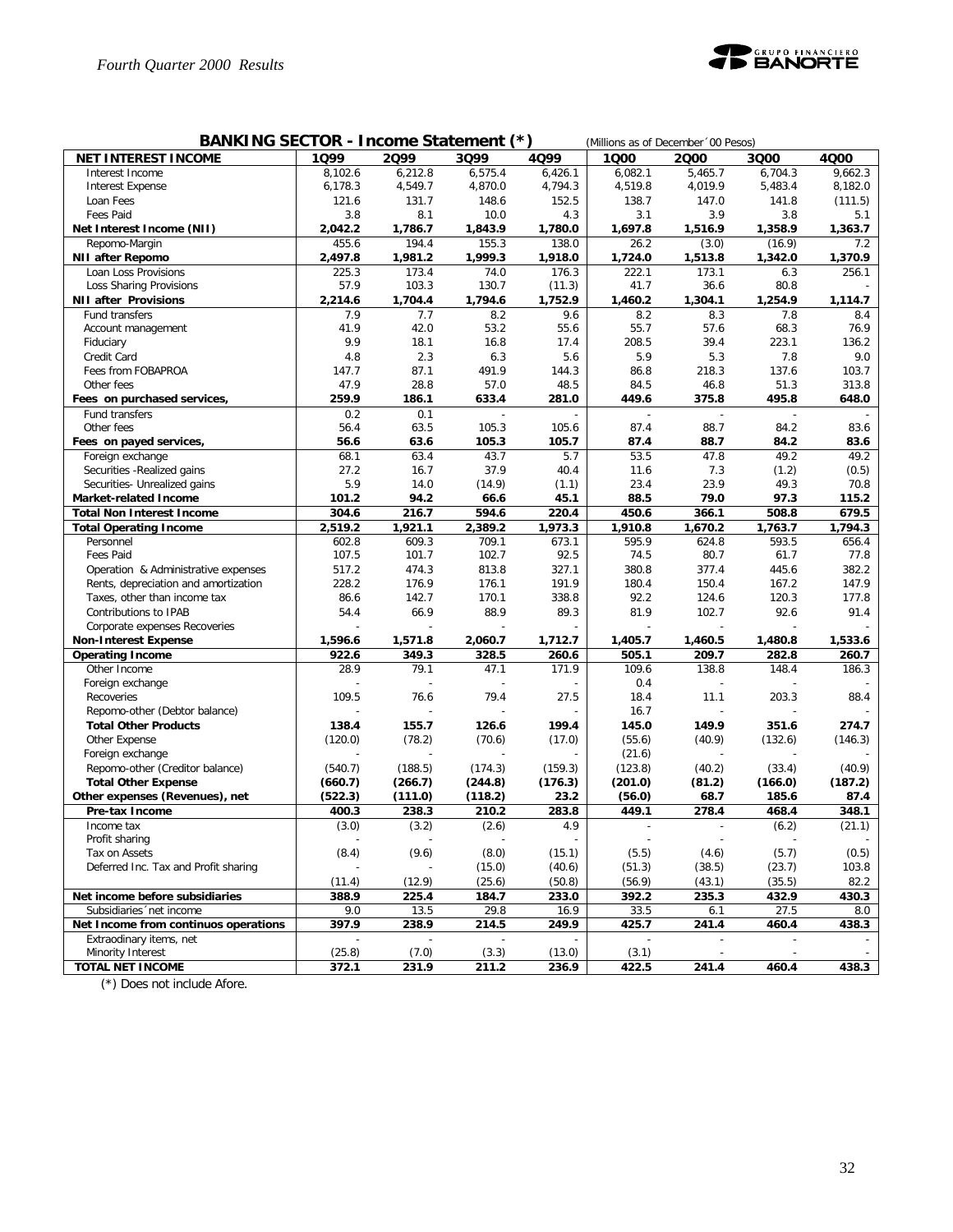

## **BANCO MERCANTIL DEL NORTE- Balance Sheet (\*)** *(Millions as of December´00 Pesos)*

| <b>ASSETS</b>                           | 1099   | 2099           | 3099   | 4099           | 1000    | 2000   | 3000    | 4000   |
|-----------------------------------------|--------|----------------|--------|----------------|---------|--------|---------|--------|
| Cash and due from Banks                 | 7,760  | 7,556          | 8,483  | 10,050         | 10,219  | 9,948  | 10,108  | 8,307  |
| Negotiable Instruments                  | 108    | 103            | 845    | 16,236         | 23,131  | 15,455 | 23,384  | 4,951  |
| Securities held for sale                | 366    | 357            | 349    | 312            | 50      | 48     | 47      | 47     |
| Securities held to maturity             | 4,188  | 3,734          | 3,936  | 3,912          | 4,343   | 4,356  | 2,920   | 2,666  |
| <b>Financial Instruments:</b>           | 4,661  | 4,194          | 5,130  | 20,460         | 27,524  | 19,859 | 26,351  | 7,664  |
| Repurchase agreements, net              | 29     | 43             | 12     | 32             | 29      | 63     | 69      | 19     |
| Operations with collateral              |        |                |        |                |         |        |         |        |
| Futures receivable, net                 |        |                |        |                |         |        |         |        |
| Options and derivatives, net            | 5      | $\overline{2}$ | 3      | $\overline{2}$ | 10      | 9      |         | 6      |
| <b>Repos &amp; Derivatives:</b>         | 34     | 46             | 15     | 34             | 40      | 73     | 69      | 25     |
| Commercial                              | 13,829 | 14,656         | 13,197 | 12,055         | 15,739  | 15,282 | 16,426  | 19,195 |
| <b>Financial Intermediaries</b>         | 1,355  | 1,381          | 1,660  | 3,118          | 2,724   | 4,605  | 3,750   | 2,586  |
| Credit Card & Consumer                  | 518    | 420            | 447    | 449            | 580     | 586    | 607     | 623    |
| Mortgage                                | 1,253  | 1,172          | 1,143  | 1,215          | 2,914   | 2,932  | 3,785   | 3,732  |
| <b>Goverment Entities</b>               | 2,751  | 2,746          | 2,776  | 2,727          | 2,877   | 2,875  | 2,701   | 37,749 |
| Fobaproa                                | 6,369  | 7,060          | 6,990  | 7,093          | 35,656  | 35,495 | 34,463  | 11,877 |
| Fiduciary collection rights             |        |                |        |                |         |        |         |        |
| <b>Performing Loans</b>                 | 26,076 | 27,433         | 26,213 | 26,657         | 60,490  | 61,775 | 61,732  | 75,763 |
| Commercial                              | 1,930  | 2,042          | 1,880  | 1,624          | 1,708   | 1,591  | 1,643   | 1,658  |
| <b>Financial Intermediaries</b>         |        |                |        |                |         |        | 1       |        |
| Credit Card & Consumer                  | 93     | 93             | 94     | 177            | 500     | 497    | 594     | 595    |
| Mortgage                                | 974    | 937            | 843    | 754            | 1,422   | 1,352  | 1,640   | 1,669  |
| <b>Goverment Entities</b>               |        |                |        |                |         |        |         |        |
| Past Due Loans                          | 2,997  | 3,072          | 2,817  | 2,555          | 3,630   | 3,439  | 3,879   | 3,922  |
| <b>Total Loans</b>                      | 29,072 | 30,505         | 29,030 | 29,211         | 64,120  | 65,215 | 65,611  | 79,685 |
| Preventive loan loss reserves           | 2,069  | 2,086          | 2,054  | 1,919          | 3,250   | 3,160  | 3,868   | 3,784  |
| <b>Net Loan Portfolio</b>               | 27,004 | 28,419         | 26,976 | 27,292         | 60,870  | 62,054 | 61,743  | 75,901 |
| Sundry debtors and other assets, net    | 1,668  | 2,011          | 2,671  | 2,560          | 1,254   | 1,052  | 1,020   | 1.138  |
| Foreclosed assets, net                  | 612    | 634            | 743    | 694            | 657     | 645    | 1,368   | 1,420  |
| Real Estate, Furniture & Equipment, net | 1,815  | 1,795          | 1,794  | 1,871          | 2,774   | 2,725  | 3,111   | 3,137  |
| Investments in subsidiaries             | 1,584  | 1,640          | 1,722  | 1,915          | 607     | 642    | 285     | 328    |
| Deferred taxes                          | 638    | 623            | 606    | 571            | 403     | 16     | 128     | 730    |
| Deferred charges & Intangibles          | 1,418  | 1,378          | 1,389  | 1,281          | 1,205   | 919    | 347     | 476    |
| UDIS Mortgage loans reserve coverage    |        |                |        |                | 33      |        |         |        |
| <b>Other Assets</b>                     | 7,735  | 8,081          | 8,926  | 8,891          | 6,932   | 5,999  | 6,258   | 7,228  |
| <b>TOTAL ASSETS</b>                     | 47,195 | 48,295         | 49,530 | 66,727         | 105,584 | 97,933 | 104,530 | 99,125 |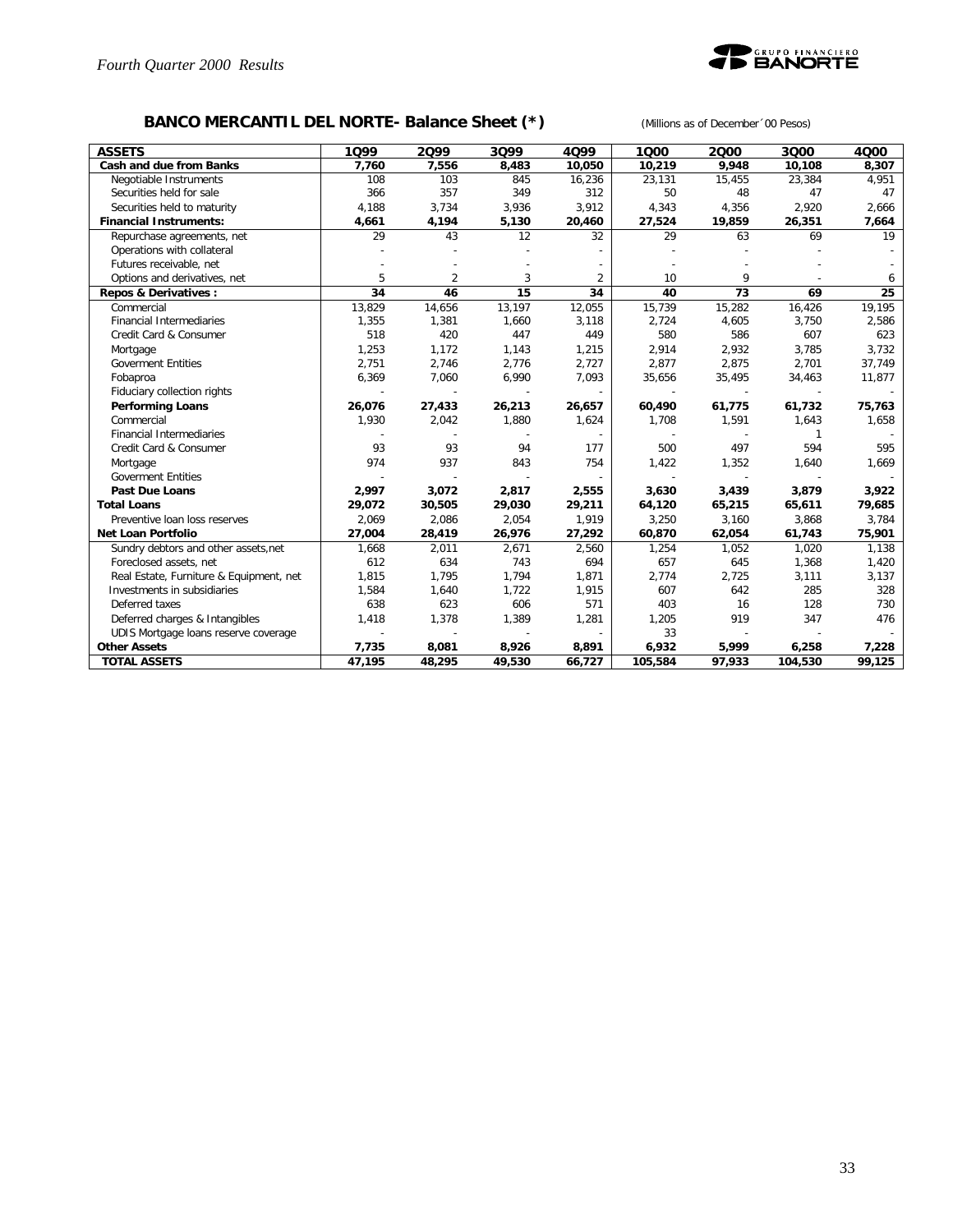

## **BANCO MERCANTIL DEL NORTE- Balance Sheet (\*)** *(Millions as of December´00 Pesos)*

| <b>LIABILITIES</b>                     | 1099           | 2099           | 3099     | 4099         | 1000    | 2000    | 3000           | 4000    |
|----------------------------------------|----------------|----------------|----------|--------------|---------|---------|----------------|---------|
| <b>Demand Deposits</b>                 | 13,879         | 14,854         | 16,014   | 17,887       | 20,172  | 20,974  | 23,845         | 25,920  |
| <b>Time Deposits</b>                   | 13,667         | 14,928         | 16,423   | 31,442       | 61,641  | 51,679  | 53,369         | 40,539  |
| <b>Bonds</b>                           |                |                |          |              | 1,059   | 1,085   | 1,288          | 1,309   |
| <b>Deposits</b>                        | 27,546         | 29,782         | 32,437   | 49,329       | 82,873  | 73,738  | 78,502         | 67,767  |
| Demand                                 | 1,168          | $\overline{7}$ | 6        | 871          | 389     | 2,601   | 306            | 3,877   |
| Short term                             | 3,366          | 4,094          | 1,764    | 1,756        | 5,891   | 5,623   | 11,157         | 9,377   |
| Long term                              | 6,740          | 6,206          | 7,001    | 6,697        | 8,246   | 8,005   | 7,346          | 9,808   |
| Due to banks and correspondents        | 11,273         | 10,307         | 8,771    | 9,325        | 14,525  | 16,229  | 18,809         | 23,061  |
| Repurchase agreements, net             | $\overline{2}$ | 13             |          | 17           | 4       | 64      | 24             |         |
| Operations with collateral             |                |                |          |              |         |         |                |         |
| Futures receivable, net                |                |                |          |              |         |         |                |         |
| Options and derivatives, net           |                |                |          |              |         | 67      | $\overline{2}$ | 32      |
| <b>Repos &amp; Derivatives:</b>        | $\overline{2}$ | 13             |          | 17           | 4       | 130     | 26             | 32      |
| Income Tax & Profit Sharing            | $\mathbf{1}$   | $\mathbf{1}$   | 6        | $\mathbf{1}$ | 5       | 1       | 12             | 158     |
| Other Payable accounts                 | 1,649          | 1,630          | 1,646    | 1,531        | 1,851   | 1,899   | 1,869          | 2,427   |
| Other payable accounts                 | 1,649          | 1,631          | 1,652    | 1,532        | 1,856   | 1,900   | 1,881          | 2,586   |
| Subordinated non Convertible Debenture | 1,060          | 1,039          | 1,015    | 876          | 200     |         |                |         |
| <b>Defered Taxes</b>                   |                |                |          |              |         | 19      |                |         |
| Deferred credits                       | 113            | 75             | 76       | 76           | 98      | 96      | 104            | 116     |
| <b>TOTAL LIABILITIES</b>               | 41,643         | 42,846         | 43,951   | 61,154       | 99,557  | 92,111  | 99,321         | 93,563  |
| <b>STOCKHOLDER 'S EQUITY</b>           |                |                |          |              |         |         |                |         |
| Paid-in Capital                        | 3,114          | 3,114          | 3,114    | 3,096        | 3,191   | 3,191   | 3,633          | 3,809   |
| Share subscription premiums            | 32             | 32             | 32       | 32           | 291     | 291     | 291            | 541     |
| Subordinated Convertible Debentures    | 508            | 486            | 479      | 469          | 449     | 444     | 439            |         |
| <b>Subscribed Capital</b>              | 3,654          | 3,632          | 3,624    | 3,597        | 3,931   | 3,926   | 4,363          | 4,349   |
| <b>Capital Reserves</b>                | 2,125          | 2,242          | 2,251    | 2,246        | 2,246   | 2,323   | 1,606          | 1,435   |
| <b>Retained Earnings</b>               | 1,352          | 1,105          | 1,095    | 1,103        | 1,901   | 1,675   | 1,650          | 1,712   |
| Surplus (Deficit) from securities      | (196)          | (268)          | (267)    | (463)        | (459)   | (480)   | (468)          | (294)   |
| Results of foreign operations exchange |                |                |          |              |         |         |                |         |
| Excess (Insuf.) in capital restatement | (2,097)        | (2, 152)       | (2, 194) | (2,058)      | (2,061) | (2,066) | (2,064)        | (2,058) |
| Non Mon assets results fixed assets    |                |                |          |              | (118)   |         |                |         |
| Non Mon assets results Investm         |                |                |          |              | 44      | (40)    | (73)           | (65)    |
| Adjustment in the employees pension    |                |                |          | (101)        | (101)   |         |                |         |
| Accumulated Deferred tax effect        |                |                |          |              |         | (269)   | (269)          | (240)   |
| Net Income                             | 304            | 474            | 625      | 799          | 129     | 297     | 463            | 723     |
| <b>Earned Capital</b>                  | 1,487          | 1,401          | 1,509    | 1,525        | 1,580   | 1,439   | 845            | 1,213   |
| Minority Holdings                      | 411            | 417            | 445      | 451          | 517     | 457     | $\overline{a}$ |         |
| <b>Total Stockholder</b> 's Equity     | 5,552          | 5,450          | 5,578    | 5,573        | 6,028   | 5,822   | 5,208          | 5,562   |
| <b>TOTAL LIABILITIES &amp;</b>         | 47,195         | 48,295         | 49,530   | 66,727       | 105,584 | 97,933  | 104,530        | 99,125  |

(\*) Consolidate Subsidiaries. Consolidated with Banpaís since February, 2000.

#### **MEMORANDUM ACCOUNTS OF BANCO MERCANTIL DEL NORTE (Banorte)** *(Millions as of December´00 Pesos)*

|                                             | 1099     | 2099     | 3099      | 4Q99     | 1Q00     | 2000      | 3000      | 4000      |
|---------------------------------------------|----------|----------|-----------|----------|----------|-----------|-----------|-----------|
| Signature guarantees granted                | 95       |          |           | 3        |          |           |           |           |
| Other contingent obligations                | 5,320    | 5,477    | 5,399     | 6,211    | 5,961    | 6,498     | 10,199    | 6,688     |
| Irrevocable lines of credit                 | 895      | 626      | 433       | 519      | 536      | 424       | 653       | 496       |
| Assets held in trust and mandate            | 8,906    | 11,204   | 11,872    | 11,802   | 18.984   | 17,645    | 16,322    | 17,830    |
| Assets held in custody or in administration | 18,595   | 21,333   | 19,322    | 35,476   | 73.507   | 60,876    | 84,210    | 67,787    |
| Investment banking transactions for third   | 44,794   | 50,389   | 46,756    | 29,444   | 24.935   | 28,442    | 46,579    | 69,335    |
| Engaged amounts in fobaproa operations      | 1.799    | 1.957    | 2,,130    | 2,418    | 8.423    | 9,081     | 8,038     | 3,543     |
| Investment of retirement saving funds       | 1,478    | 1.430    | 2.491     | 2,471    | 2.453    | 2,478     | 2,168     | 2,162     |
| Integration of loan portfolio               | 30.240   | 29,445   | 30,526    | 28,822   |          |           |           |           |
| Received amounts in derivative instruments  | 2,483    | 2,451    | 2.349     | 2,473    | 2.203    | 2,510     | 2,557     | 2,650     |
| Fobaproa trusts                             |          |          |           |          |          |           |           |           |
| Securities to be received                   | 13.093   | 16.110   | 17.213    | 14,119   | 12.862   | 13.726    | 24.417    | 37,099    |
| (Less) payable for reversal                 | (13,064) | (16,067) | (17, 201) | (14,087) | (12.832) | (13, 790) | (24, 441) | (37,089)  |
| Receivables for reversal                    | .298     | 3.088    | 3.354     | 2.858    | 2.799    | 3.496     | 7.821     | 17.220    |
| (Less) securities to be delivered           | (1, 299) | (3, 101) | (3, 353)  | (2, 875) | (2.803)  | (3, 433)  | (7, 751)  | (17, 210) |
| Other control accounts                      | 109,504  | 112,538  | 113,514   | 130,386  | 216.164  | 212,777   | 344,177   | 160,078   |
|                                             | 224,137  | 236,884  | 234,806   | 250,041  | 353.194  | 340,735   | 514,951   | 330,591   |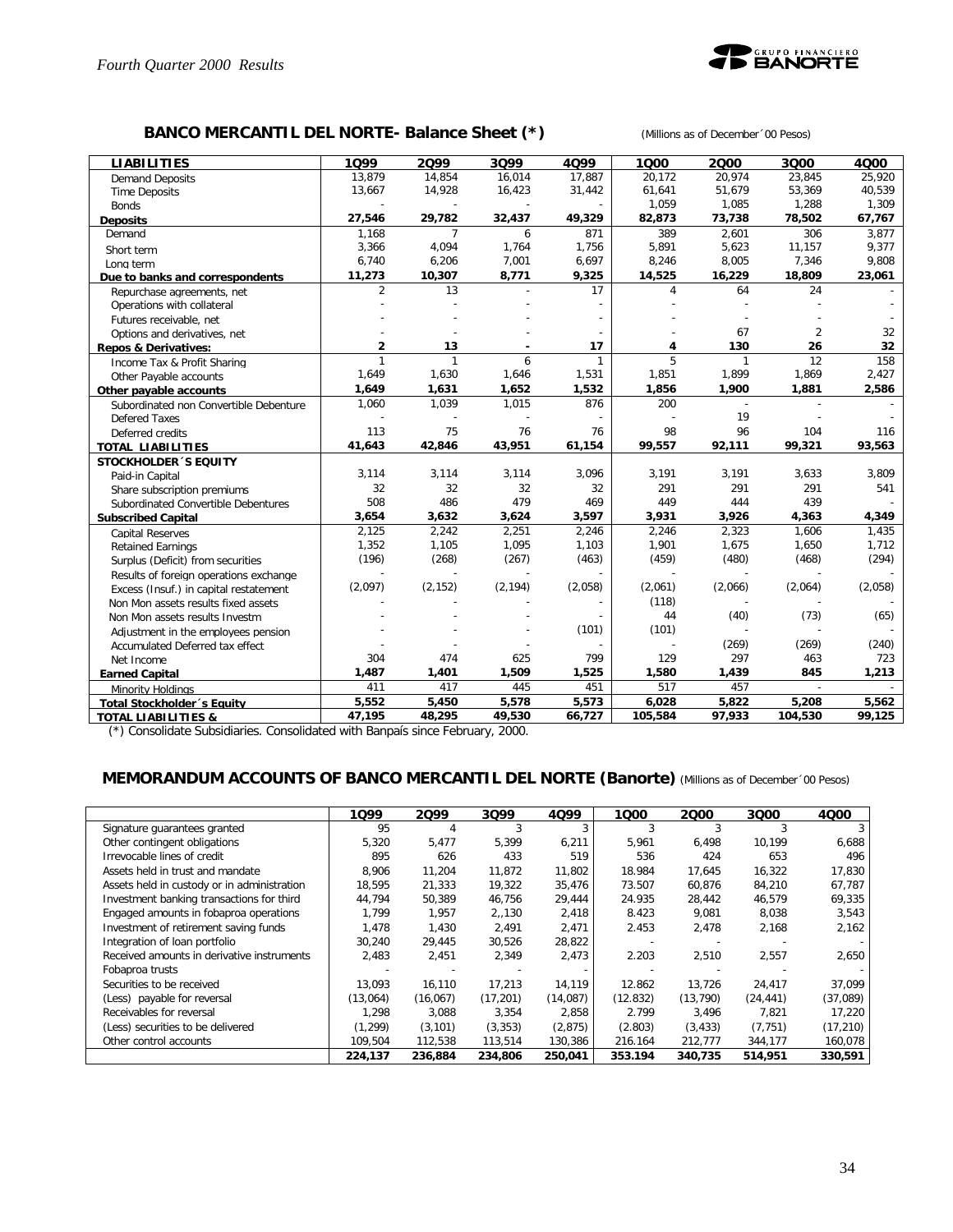

## **BANCO MERCANTIL DEL NORTE – Income Statement (\*)** *(Millions as of December´00 Pesos)*

| <b>NET INTEREST INCOME</b>                                      | 1Q99          | 2099                     | 3Q99                     | 4Q99                     | 1000                     | 2000                     | 3Q00          | 4000          |
|-----------------------------------------------------------------|---------------|--------------------------|--------------------------|--------------------------|--------------------------|--------------------------|---------------|---------------|
| Interest Income                                                 | 3,495.6       | 2.665.5                  | 3,138.1                  | 3,016.5                  | 4,277.7                  | 4,486.2                  | 4,840.7       | 6,767.9       |
| <b>Interest Expense</b>                                         | 2,620.9       | 2,008.8                  | 2,445.8                  | 2,189.5                  | 3,309.5                  | 3,441.8                  | 3,844.3       | 5,382.8       |
| Loan Fees                                                       | 83.3          | 104.9                    | 110.9                    | 117.6                    | 123.3                    | 137.3                    | 135.9         | (112.3)       |
| Fees Paid                                                       | 1.9           | 7.5                      | 9.6                      | 3.9                      | 2.0                      | 3.4                      | 3.4           | 5.1           |
| Net Interest Income (NII)                                       | 956.1         | 754.1                    | 793.7                    | 940.7                    | 1,089.6                  | 1,178.3                  | 1,128.9       | 1,267.6       |
| Repomo-Margin                                                   | 362.6         | 179.7                    | 185.7                    | 175.6                    | 59.8                     | 6.1                      | (8.7)         | 12.4          |
| <b>NII after Repomo</b>                                         | 1,318.7       | 933.7                    | 979.4                    | 1,116.3                  | 1,149.5                  | 1,184.4                  | 1,120.2       | 1,280.0       |
| Loan Loss Provisions                                            | 226.8<br>57.9 | 152.8<br>103.3           | 27.5                     | 160.4                    | 26.0                     | 111.9<br>36.6            | (0.1)<br>80.8 | 217.7         |
| Loss Sharing Provisions<br><b>NII after Provisions</b>          | 1,034.1       | 677.6                    | 130.7<br>821.1           | (11.3)<br>967.1          | 41.7<br>1,081.8          | 1,035.9                  | 1,039.5       | 1,062.3       |
| Fund transfers                                                  | 6.1           | 5.9                      | 6.3                      | 7.6                      | 7.3                      | 7.8                      | 7.5           | 8.4           |
| Account management                                              | 26.7          | 27.4                     | 34.1                     | 35.7                     | 45.9                     | 50.5                     | 64.0          | 76.9          |
| Fiduciary                                                       | 5.6           | 9.2                      | 9.9                      | 8.4                      | 13.7                     | 15.7                     | 13.5          | 12.1          |
| Credit Card                                                     | 4.1           | 1.5                      | 4.9                      | 4.1                      | 5.2                      | 4.9                      | 7.5           | 9.0           |
| Fees from FOBAPROA                                              | 81.7          | 65.3                     | 308.2                    | 81.7                     | 73.2                     | 214.4                    | 132.2         | 100.5         |
| Other fees                                                      | 125.4         | 101.1                    | 177.3                    | 118.8                    | 201.0                    | 140.5                    | 141.7         | 314.0         |
| Fees on purchased services,                                     | 249.7         | 210.5                    | 540.7                    | 256.2                    | 346.2                    | 434.0                    | 366.4         | 520.9         |
| Fund transfers                                                  | 0.1           | $\overline{\phantom{a}}$ | $\overline{\phantom{a}}$ | $\blacksquare$           | $\overline{\phantom{a}}$ | $\overline{\phantom{a}}$ | $\mathcal{L}$ |               |
| Other fees                                                      | 54.5          | 62.1                     | 103.0                    | 101.8                    | 78.1                     | 81.8                     | 80.0          | 78.8          |
| Fees on payed services,                                         | 54.6          | 62.1                     | 103.0                    | 101.8                    | 78.1                     | 81.8                     | 80.0          | 78.8          |
| Foreign exchange                                                | 42.6          | 44.5                     | 29.0                     | (16.6)                   | 45.8                     | 41.0                     | 44.6          | 44.9          |
| Securities - Realized gains                                     | 27.9          | 16.7                     | 37.1                     | 40.4                     | 11.6                     | 7.3                      | (3.3)         | (12.0)        |
| Securities- Unrealized gains                                    | 8.2           | 17.9                     | (10.5)                   | 0.8                      | 31.7                     | 28.8                     | 76.2          | 77.6          |
| <b>Market-related Income</b>                                    | 78.6          | 79.2                     | 55.6                     | 24.7                     | 89.1                     | 77.1                     | 117.5         | 110.4         |
| <b>Total Non Interest Income</b>                                | 273.8         | 227.5                    | 493.3                    | 179.1                    | 357.2                    | 429.3                    | 403.9         | 552.5         |
| <b>Total Operating Income</b>                                   | 1,307.8       | 905.1                    | 1,314.5                  | 1,146.2                  | 1,439.0                  | 1,465.2                  | 1,443.3       | 1,614.8       |
| Personnel                                                       | 347.2         | 422.4                    | 506.0                    | 504.3                    | 525.0                    | 581.6                    | 578.7         | 653.4         |
| Fees Paid                                                       | 52.3          | 79.1                     | 63.1                     | 76.4                     | 60.7                     | 68.9                     | 57.4          | 74.6          |
| Operation & Administrative expenses                             | 348.1         | 301.4                    | 501.3                    | 323.8                    | 322.3                    | 358.8                    | 443.0         | 381.3         |
| Rents, depreciation and amortization                            | 153.6         | 102.0                    | 118.8                    | 152.4                    | 164.7                    | 152.0                    | 163.9         | 147.6         |
| Taxes, other than income tax                                    | 51.6<br>22.6  | 90.9<br>26.7             | 90.0<br>37.3             | 102.3<br>37.7            | 69.3<br>52.7             | 101.1<br>83.3            | 105.2<br>77.2 | 166.1<br>86.4 |
| Contributions to IPAB<br>Corporate expenses Recoveries          | (252.0)       | (271.4)                  | (300.6)                  | (340.9)                  | (65.2)                   | (92.9)                   | (51.6)        | (40.4)        |
| <b>Non-Interest Expense</b>                                     | 723.4         | 751.1                    | 1,015.9                  | 855.8                    | 1,129.4                  | 1,252.8                  | 1,373.7       | 1,469.0       |
| <b>Operating Income</b>                                         | 584.4         | 154.0                    | 298.6                    | 290.4                    | 309.6                    | 212.3                    | 69.6          | 145.8         |
| Other Income                                                    | 20.6          | 52.2                     | 28.3                     | 59.8                     | 29.8                     | 54.3                     | 97.5          | 120.0         |
| Foreign exchange                                                |               |                          |                          |                          |                          |                          |               |               |
| Recoveries                                                      | 97.9          | 74.4                     | 75.6                     | (3.3)                    | 13.9                     | 9.2                      | 198.5         | 88.4          |
| Repomo-other (Debtor balance)                                   |               |                          |                          |                          |                          |                          |               |               |
| <b>Total Other Products</b>                                     | 118.5         | 126.6                    | 103.9                    | 56.5                     | 43.7                     | 63.5                     | 296.0         | 208.4         |
| Other Expense                                                   | (105.8)       | 0.7                      | (55.5)                   | (63.2)                   | (45.6)                   | (39.6)                   | (130.9)       | (146.3)       |
| Foreign exchange                                                |               |                          |                          |                          | (21.6)                   |                          |               |               |
| Repomo-other (Creditor balance)                                 | (380.7)       | (140.0)                  | (173.6)                  | (158.5)                  | (93.7)                   | (28.6)                   | (26.2)        | (43.2)        |
| <b>Total Other Expense</b>                                      | (486.5)       | (139.3)                  | (229.1)                  | (221.7)                  | (160.9)                  | (68.2)                   | (157.2)       | (189.5)       |
| Other expenses (Revenues), net                                  | (368.0)       | (12.7)                   | (125.2)                  | (165.2)                  | (117.2)                  | (4.7)                    | 138.8         | 18.9          |
| Pre-tax Income                                                  | 216.4         | 141.3                    | 173.4                    | 125.2                    | 192.4                    | 207.6                    | 208.4         | 164.7         |
| Income tax                                                      | (2.8)         | (2.8)                    | (2.3)                    | 6.8                      |                          |                          | (6.2)         | (7.2)         |
| Profit sharing                                                  |               | $\overline{a}$           |                          | $\overline{\phantom{a}}$ | $\overline{\phantom{a}}$ | $\overline{\phantom{a}}$ |               |               |
| Tax on Assets                                                   | (3.2)         | (3.1)                    | (3.2)                    | (6.7)                    | (4.1)                    | (2.7)                    | (3.5)         | (1.2)         |
| Deferred Inc. Tax and Profit sharing                            |               |                          | (4.9)                    | (20.8)                   | (41.8)                   | (38.5)                   | (23.7)        | 103.8         |
|                                                                 | (6.0)         | (5.9)                    | (10.4)                   | (20.8)                   | (46.0)                   | (41.3)                   | (33.4)        | 95.4          |
| Net income before subsidiaries                                  | 210.4         | 135.5                    | 162.9                    | 104.5                    | 146.4                    | 166.4                    | 175.0         | 260.1         |
| Subsidiaries 'net income                                        | 108.7         | 38.7                     | 18.0                     | 77.6                     | 16.6                     | 4.4                      | 6.3           | 0.7           |
| Net Income from continuos operations<br>Extraodinary items, net | 319.1         | 174.2                    | 180.9                    | 182.1                    | 163.0                    | 170.8                    | 181.4         | 260.7         |
| Minority Interest                                               | (15.2)        | (4.0)                    | (30.1)                   | (7.9)                    | (34.4)                   | (2.3)                    | (15.9)        |               |
| <b>TOTAL NET INCOME</b>                                         | 303.9         | 170.2                    | 150.8                    | 174.2                    | 128.6                    | 168.5                    | 165.5         | 260.7         |
|                                                                 |               |                          |                          |                          |                          |                          |               |               |

(\*) Consoldiate Subsidiaries. Consolidated with Banpaís since February, 2000.

Note: Consolidates the Afore until August, 2000.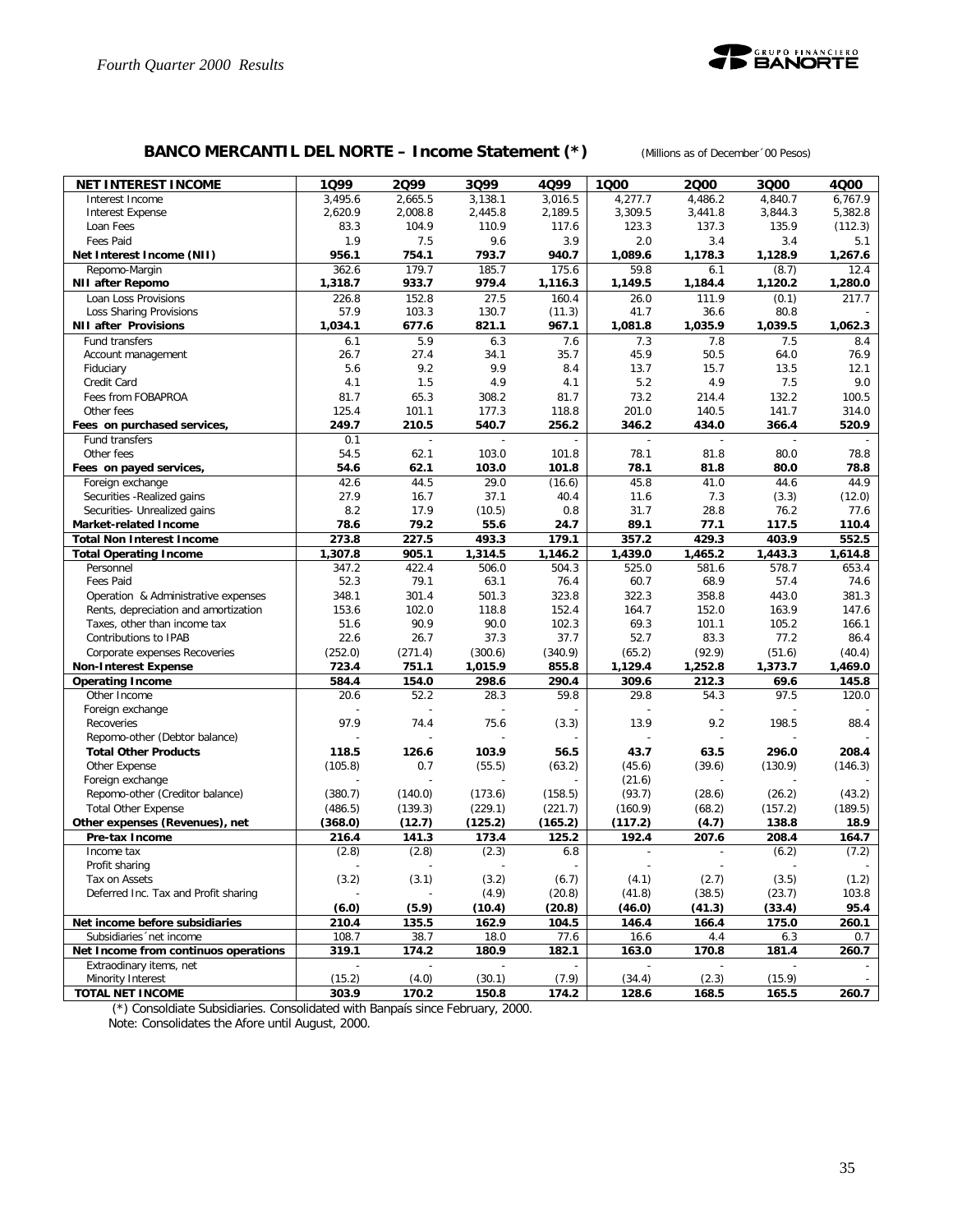

## **BANCO DEL CENTRO (BANCEN)- Balance Sheet (\*)** *(Millions as of December´00 Pesos)*

| <b>ASSETS</b>                           | 1099   | 2099           | 3Q99           | 4099           | 1000         | 2000           | 3000           | 4000  |
|-----------------------------------------|--------|----------------|----------------|----------------|--------------|----------------|----------------|-------|
| Cash and due from Banks                 | 2,375  | 2,545          | 2,479          | 2,687          | 2,295        | 2,024          | 814            | 1,108 |
| Negotiable Instruments                  |        |                |                |                |              |                | $\overline{a}$ |       |
| Securities held for sale                |        |                |                |                |              |                | 117            | 123   |
| Securities held to maturity             | 1.012  | 499            | 480            | 534            | 597          | 465            | 285            | 265   |
| <b>Financial Instruments:</b>           | 1,012  | 499            | 480            | 534            | 597          | 465            | 402            | 388   |
| Repurchase agreements, net              |        |                |                |                | $\mathbf{1}$ |                | 34             | 9     |
| Operations with collateral              |        |                |                |                |              |                |                |       |
| Futures receivable, net                 |        |                |                |                |              |                |                |       |
| Options and derivatives, net            |        |                |                |                |              |                |                |       |
| Repos & Derivatives:                    |        |                |                |                |              |                | 34             | 9     |
| Commercial                              | 396    | 517            | 630            | 666            | 532          | 584            | 27             | 27    |
| <b>Financial Intermediaries</b>         | 3      | 3              | $\overline{2}$ | $\overline{2}$ | 20           | 440            |                |       |
| Credit Card & Consumer                  | 1      | $\mathbf{1}$   |                | $\overline{2}$ | 8            | 14             |                |       |
| Mortgage                                | 1,275  | 1,227          | 1,208          | 1,239          | 1,352        | 1,322          | 358            | 335   |
| <b>Goverment Entities</b>               | 241    | 284            | 318            | 331            | 352          | 368            |                | 6     |
| Fobaproa                                | 21,608 | 20,641         | 19,660         | 17,870         | 18,471       | 18,606         | 18,190         |       |
| Fiduciary collection rights             |        |                |                |                |              |                |                |       |
| <b>Performing Loans</b>                 | 23,523 | 22,671         | 21,820         | 20,111         | 20,735       | 21,333         | 18,576         | 368   |
| Commercial                              | 193    | 195            | 41             | 464            | 429          | 368            | 128            | 64    |
| <b>Financial Intermediaries</b>         |        |                |                |                |              | $\overline{7}$ |                |       |
| Credit Card & Consumer                  | 136    | 133            | 120            | 116            | 112          | 110            |                |       |
| Mortgage                                | 715    | 654            | 548            | 435            | 351          | 349            | 121            | 134   |
| <b>Goverment Entities</b>               |        |                |                |                |              |                |                |       |
| Past Due Loans                          | 1,044  | 983            | 709            | 1,015          | 892          | 834            | 248            | 198   |
| <b>Total Loans</b>                      | 24,567 | 23,654         | 22,529         | 21,126         | 21,627       | 22,167         | 18,824         | 565   |
| Preventive loan loss reserves           | 1,975  | 2,011          | 1,455          | 1,469          | 1378         | 1352           | 381            | 382   |
| <b>Net Loan Portfolio</b>               | 22,593 | 21,643         | 21,074         | 19,657         | 20,250       | 20,815         | 18,443         | 183   |
| Sundry debtors and other assets, net    | 177    | 249            | 211            | 157            | 355          | 369            | 429            | 544   |
| Foreclosed assets, net                  | 9      | $\overline{7}$ | 75             | 764            | 751          | 757            |                | 83    |
| Real Estate, Furniture & Equipment, net | 461    | 448            | 448            | 438            | 431          | 428            | 25             | 27    |
| Investments in subsidiaries             | 12     | 12             | 12             | 14             | 17           | 15             | 364            | 332   |
| Deferred taxes                          |        |                |                |                |              |                |                |       |
| Deferred charges & Intangibles          | 40     | 42             | 31             | 32             | 19           | 16             | 598            | 593   |
| UDIS Mortgage loans reserve coverage    |        |                |                |                |              |                |                |       |
| <b>Other Assets</b>                     | 698    | 759            | 777            | 1,407          | 1,572        | 1,586          | 1,415          | 1,578 |
| <b>TOTAL ASSETS</b>                     | 26,678 | 25,446         | 24,809         | 24,285         | 24,714       | 24,890         | 21,109         | 3,266 |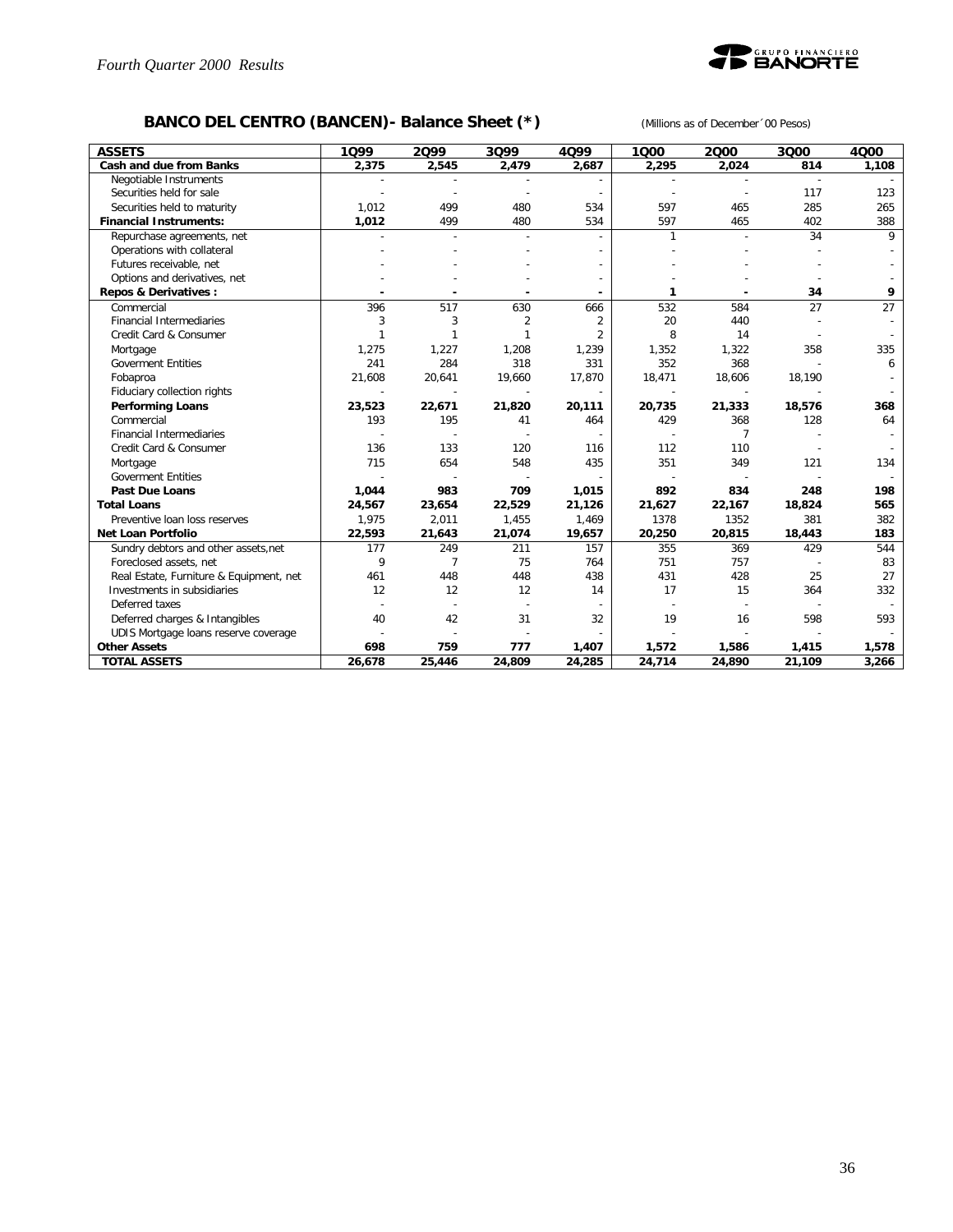

## **BANCO DEL CENTRO (BANCEN)- Balance Sheet (\*)** *(Millions as of December´00 Pesos)*

| <b>LIABILITIES</b>                     | 1099           | 2099   | 3099   | 4099   | 1000           | 2000           | 3000           | 4000  |
|----------------------------------------|----------------|--------|--------|--------|----------------|----------------|----------------|-------|
| <b>Demand Deposits</b>                 | 2.224          | 2.618  | 3.176  | 2.765  | 2.349          | 2.425          |                | 58    |
| <b>Time Deposits</b>                   | 15,337         | 14,435 | 12,075 | 12,165 | 16,199         | 16,150         | 17,040         | 905   |
| <b>Bonds</b>                           | 4,147          | 3,476  | 3,365  | 3,293  |                |                |                |       |
| <b>Deposits</b>                        | 21,708         | 20,529 | 18,616 | 18,223 | 18,549         | 18,575         | 17,040         | 963   |
| Demand                                 | 62             |        |        |        |                |                |                |       |
| Short term                             | 904            | 977    | 2,089  | 2,064  | 2,292          | 2,493          |                |       |
| Long term                              | 1,865          | 1,795  | 1,646  | 1,573  | 1,508          | 1,459          | 2,248          | 333   |
| Due to banks and correspondents        | 2,831          | 2,772  | 3,735  | 3,637  | 3,799          | 3,952          | 2,248          | 333   |
| Repurchase agreements, net             |                |        |        |        | 1              |                |                | 34    |
| Operations with collateral             |                |        |        |        |                |                |                |       |
| Futures receivable, net                |                |        |        |        |                |                |                |       |
| Options and derivatives, net           |                |        |        |        |                |                | 53             |       |
| <b>Repos &amp; Derivatives:</b>        |                |        |        |        | 1              |                | 53             | 34    |
| Income Tax & Profit Sharing            | $\overline{a}$ |        |        | 2      | $\overline{2}$ | $\overline{a}$ | $\mathfrak{D}$ | 14    |
| Other Payable accounts                 | 576            | 516    | 769    | 674    | 321            | 248            | 136            | 25    |
| Other pavable accounts                 | 576            | 516    | 770    | 676    | 322            | 248            | 138            | 39    |
| Subordinated non Convertible Debenture |                |        |        |        |                |                |                |       |
| <b>Defered Taxes</b>                   |                |        |        |        |                |                |                | 111   |
| Deferred credits                       | $\overline{7}$ | 12     | 11     | 12     | 10             | 11             |                |       |
| <b>TOTAL LIABILITIES</b>               | 25,121         | 23,829 | 23,133 | 22,549 | 22,681         | 22,786         | 19,478         | 1,481 |
| <b>STOCKHOLDER 'S EQUITY</b>           |                |        |        |        |                |                |                |       |
| Paid-in Capital                        | 872            | 872    | 872    | 1,121  | 1,120          | 1,120          | 480            | 480   |
| Share subscription premiums            |                |        |        |        |                |                |                |       |
| Subordinated Convertible Debentures    |                |        |        |        |                |                |                |       |
| <b>Subscribed Capital</b>              | 872            | 872    | 872    | 1,121  | 1,120          | 1,120          | 480            | 480   |
| <b>Capital Reserves</b>                | 251            | 276    | 276    | 276    | 278            | 512            |                |       |
| <b>Retained Earnings</b>               | 268            | 256    | 255    |        | 325            | 91             |                |       |
| Surplus (Deficit) from securities      |                |        |        |        |                |                | (7)            | (24)  |
| Results of foreign operations exchange |                |        |        |        |                |                |                |       |
| Excess (Insuf.) in capital restatement | 98             | 83     | 83     | 87     | 13             | 13             | 4              |       |
| Non Mon assets results fixed assets    |                |        |        |        |                |                |                |       |
| Non Mon assets results Investm         |                |        |        |        | 3              | 1              | 11             | 7     |
| Adjustment in the employees pension    |                |        |        |        |                |                |                |       |
| Accumulated Deferred tax effect        |                |        |        |        |                |                |                |       |
| Net Income                             | 68             | 130    | 190    | 253    | 294            | 367            | 662            | 839   |
| <b>Earned Capital</b>                  | 685            | 745    | 804    | 616    | 913            | 983            | 669            | 822   |
| Minority Holdings                      | $\overline{a}$ | $\sim$ | $\sim$ |        | $\sim$         | $\sim$         | 480            | 482   |
| Total Stockholder 's Equity            | 1,557          | 1,617  | 1,676  | 1,737  | 2,033          | 2,104          | 1,630          | 1,785 |
| <b>TOTAL LIABILITIES &amp;</b>         | 26,678         | 25,446 | 24,809 | 24,285 | 24,714         | 24,890         | 21,109         | 3,266 |

#### (\*) Consolidate Afore

#### **MEMORANDUM ACCOUNTS OF BANCO DEL CENTRO (Bancen)** *(Millions as of December´00 Pesos)*

|                                             |         |         |         |         | . .     |         |           |           |
|---------------------------------------------|---------|---------|---------|---------|---------|---------|-----------|-----------|
|                                             | 1099    | 2099    | 3Q99    | 4099    | 1Q00    | 2000    | 3000      | 4Q00      |
| Signature guarantees granted                |         |         |         |         |         |         |           |           |
| Other contingent obligations                | 1,923   | 1,879   | 1,944   | 2,338   | 2,310   | 2,433   |           | 2,598     |
| Irrevocable lines of credit                 | 15      | 19      | 16      | 26      | 22      | 20      |           |           |
| Assets held in trust and mandate            | 18.643  | 17,887  | 18,223  | 17,887  | 16,932  | 19,135  | 19.038    | 18,371    |
| Assets held in custody or in administration | 27,205  | 25,934  | 24,638  | 24,225  | 27,250  | 30,593  |           | 900       |
| Investment banking transactions for third   | 337     | 259     | 18      | 65      | 253     | 231     |           |           |
| Engaged amounts in fobaproa operations      | 2,730   | 3,110   | 3,333   | 3,508   | 568     | 311     | 315       | 62        |
| Investment of retirement saving funds       |         |         |         |         |         |         |           |           |
| Integration of loan portfolio               | 24,901  | 24,030  | 23,231  | 22,009  |         |         |           |           |
| Received amounts in derivative instruments  |         |         |         |         |         |         |           |           |
| Fobaproa trusts                             |         |         |         |         |         |         |           |           |
| Securities to be received                   | 125     | 14      | 18      | 44      | 128     | 116     | 23,327    | 29,859    |
| (Less) payable for reversal                 | (125)   | (14)    | (18)    | (44)    | (128)   | (116)   | (23, 380) | (29, 893) |
| Receivables for reversal                    | 125     | 14      | 18      | 44      | 128     | 116     | 10.922    | 13,279    |
| (Less) securities to be delivered           | (125)   | (14)    | (18)    | (44)    | (128)   | (116)   | (10, 888) | (13, 270) |
| Other control accounts                      | 38,117  | 69,270  | 68,327  | 63,337  | 59,312  | 60,281  |           | 30,881    |
|                                             | 113,872 | 142,388 | 139,730 | 133,395 | 106,647 | 113,005 | 19,333    | 52,794    |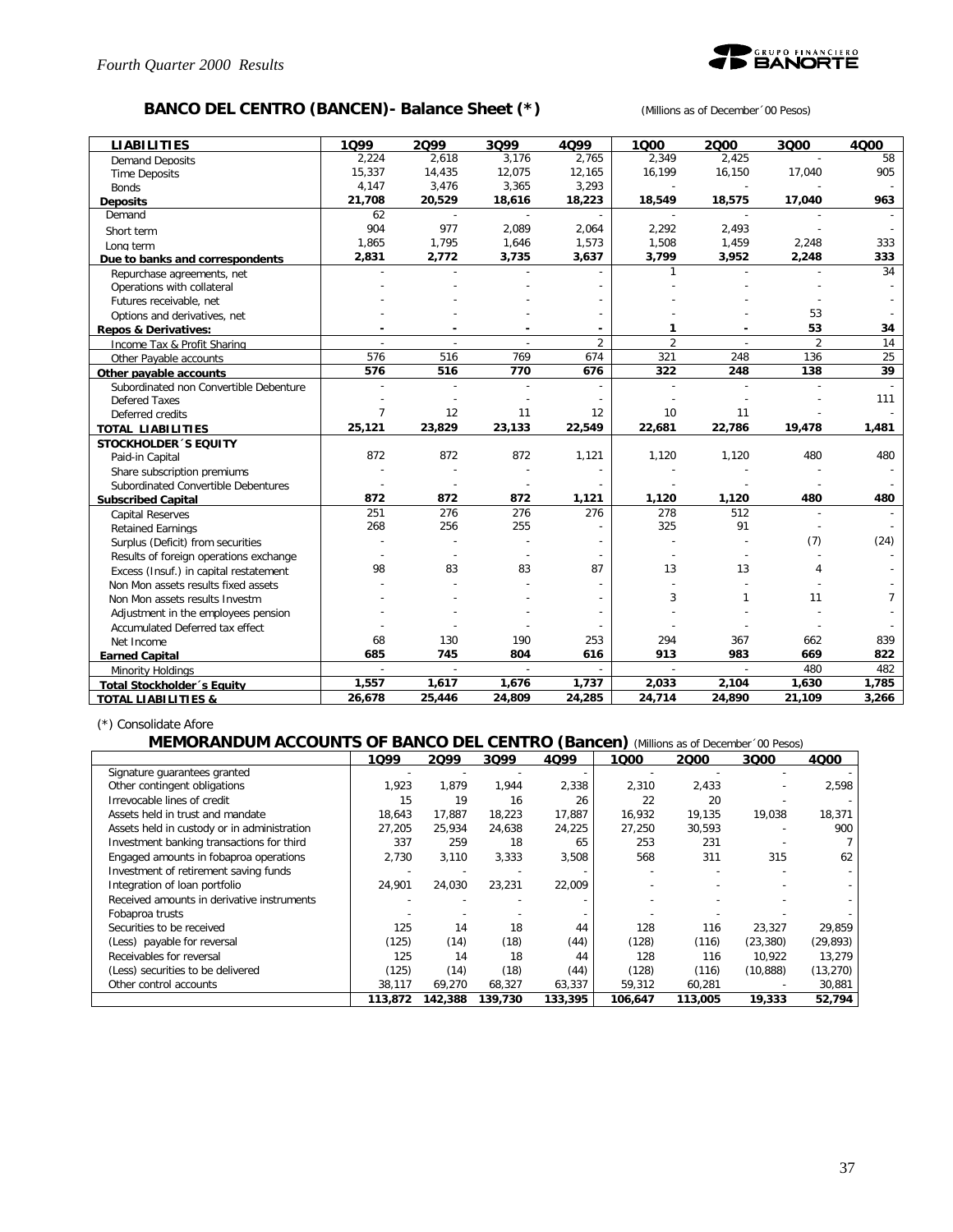

## **BANCO DEL CENTRO (BANCEN) - Income Statement (\*)** *(Millions as of December´00 Pesos)*

| 2,015.9<br>1.497.1<br>1,475.3<br>1,231.6<br>1,258.8<br>1,015.9<br>3.335.0<br>Interest Income<br>2,048.7<br>1,681.4<br>1,167.9<br>1,081.9<br>904.5<br>686.3<br>1,822.4<br>3,233.0<br><b>Interest Expense</b><br>764.6<br>13.6<br>15.1<br>13.2<br>9.7<br>5.9<br>0.8<br>Loan Fees<br>14.1<br>11.1<br>Fees Paid<br>0.1<br>0.6<br>0.4<br>0.3<br>1.1<br>0.5<br>0.4<br>0.0<br>408.2<br>Net Interest Income (NII)<br>348.0<br>342.8<br>340.0<br>504.2<br>338.9<br>231.8<br>102.9<br>Repomo-Margin<br>12.8<br>(17.9)<br>(9.9)<br>(10.0)<br>(10.1)<br>(9.0)<br>(7.4)<br>(3.3)<br>360.8<br>398.3<br>329.8<br><b>NII after Repomo</b><br>324.9<br>330.1<br>494.1<br>224.4<br>99.6<br>(0.3)<br>Loan Loss Provisions<br>12.4<br>20.5<br>20.8<br>195.2<br>61.2<br>38.4<br>6.4<br>Loss Sharing Provisions<br>361.1<br>312.6<br>377.8<br>309.3<br>298.9<br>268.7<br><b>NII after Provisions</b><br>218.0<br>61.2<br>0.5<br>0.5<br>0.5<br>Fund transfers<br>0.4<br>0.6<br>0.5<br>0.3<br>0.0<br>6.5<br>5.6<br>4.3<br>Account management<br>6.6<br>7.0<br>6.4<br>7.1<br>1.4<br>3.4<br>2.8<br>5.6<br>193.4<br>23.6<br>209.6<br>124.0<br>Fiduciary<br>Credit Card<br>0.2<br>0.3<br>0.4<br>0.5<br>0.3<br>0.4<br>0.3<br>15.3<br>9.7<br>13.5<br>3.9<br>5.4<br>3.2<br>Fees from FOBAPROA<br>6.3<br>13.6<br>2.9<br>14.8<br>4.2<br>3.6<br>2.4<br>2.9<br>80.6<br>119.6<br>Other fees<br>38.6<br>22.5<br>28.1<br>23.5<br>216.7<br>38.4<br>300.5<br>Fees on purchased services,<br>246.8<br>Fund transfers<br>$\overline{\phantom{a}}$<br>$\overline{\phantom{a}}$<br>÷,<br>$\overline{\phantom{a}}$<br>$\overline{\phantom{a}}$<br>$\overline{\phantom{a}}$<br>$\overline{\phantom{a}}$<br>0.2<br>0.2<br>0.2<br>9.5<br>Other fees<br>2.6<br>13.3<br>16.4<br>10.0<br>0.2<br>0.2<br>0.2<br>2.6<br>13.3<br>16.4<br>10.0<br>9.5<br>Fees on payed services,<br>8.8<br>7.9<br>6.5<br>5.4<br>7.7<br>6.8<br>Foreign exchange<br>4.6<br>2.1<br>11.5<br>Securities - Realized gains<br>Securities- Unrealized gains<br>(17.5)<br>(0.7)<br>(10.8)<br>Market-related Income<br>8.8<br>7.9<br>6.5<br>5.5<br>7.7<br>6.8<br>10.8<br>30.2<br>211.0<br>279.6<br><b>Total Non Interest Income</b><br>47.1<br>34.4<br>26.5<br>28.8<br>248.2<br>412.3<br>335.7<br>509.9<br>297.5<br>497.6<br>309.3<br>408.2<br>342.8<br><b>Total Operating Income</b><br>79.4<br>78.9<br>89.4<br>Personnel<br>74.7<br>72.3<br>81.1<br>62.5<br>36.4<br>Fees Paid<br>28.2<br>14.7<br>21.0<br>5.5<br>10.4<br>13.3<br>6.8<br>4.6<br>124.6<br>134.1<br>173.4<br>112.5<br>107.0<br>133.4<br>81.9<br>81.5<br>Operation & Administrative expenses<br>23.2<br>21.8<br>15.7<br>19.8<br>18.3<br>15.6<br>20.3<br>17.0<br>Rents, depreciation and amortization<br>10.5<br>18.4<br>29.1<br>80.1<br>17.2<br>24.6<br>16.0<br>14.7<br>Taxes, other than income tax<br>15.3<br>18.2<br>21.3<br>21.3<br>19.4<br>15.4<br>5.0<br>Contributions to IPAB<br>19.8<br>Corporate expenses Recoveries<br>276.6<br>279.5<br>339.9<br>253.1<br>295.6<br>202.9<br>159.2<br><b>Non-Interest Expense</b><br>318.8<br>131.5<br>256.8<br>294.7<br><b>Operating Income</b><br>63.3<br>72.4<br>16.9<br>1.9<br>150.2<br>Other Income<br>4.4<br>8.4<br>5.6<br>68.3<br>76.0<br>83.3<br>52.8<br>66.4<br>0.1<br>Foreign exchange<br>7.2<br>0.4<br>0.9<br>2.3<br>1.8<br>1.9<br>4.7<br>Recoveries<br>Repomo-other (Debtor balance)<br>÷,<br>÷,<br>$\overline{a}$<br>$\overline{a}$<br><b>Total Other Products</b><br>8.7<br>6.5<br>77.9<br>11.6<br>70.6<br>85.2<br>57.6<br>66.4<br>Other Expense<br>(8.9)<br>(5.1)<br>(5.6)<br>(8.1)<br>(9.3)<br>(1.3)<br>(0.1)<br>(1.6)<br>Foreign exchange<br>Repomo-other (Creditor balance)<br>(64.3)<br>(5.1)<br>(11.4)<br>(7.2)<br>2.3<br>(14.4)<br>(30.1)<br>(11.6)<br><b>Total Other Expense</b><br>(73.2)<br>(10.2)<br>(17.0)<br>(22.5)<br>(39.4)<br>(12.9)<br>(8.8)<br>2.3<br>68.7<br>Other expenses (revenues), net<br>(61.6)<br>(1.5)<br>(10.5)<br>48.1<br>38.6<br>72.3<br>48.8<br>69.9<br>295.4<br>74.2<br>343.5<br>Pre-tax Income<br>61.8<br>61.9<br>65.0<br>218.9<br>(0.3)<br>(13.9)<br>(0.3)<br>(0.5)<br>(1.8)<br>Income tax<br>$\overline{\phantom{a}}$<br>$\overline{\phantom{a}}$<br>$\sim$<br>Profit sharing<br>$\overline{a}$<br>$\overline{\phantom{a}}$<br>$\sim$<br>$\overline{\phantom{a}}$<br>$\overline{\phantom{a}}$<br>$\sim$<br>$\sim$<br>(1.4)<br>(1.4)<br>(1.2)<br>(1.4)<br>(1.8)<br>(2.2)<br>0.7<br>Tax on Assets<br>(0.6)<br>Deferred Inc. Tax and Profit sharing<br>(0.1)<br>(32.4)<br>(36.2)<br>(1.9)<br>(1.5)<br>(2.5)<br>(1.8)<br>(38.4)<br>(1.4)<br>(1.4)<br>(45.6)<br>59.9<br>60.4<br>62.5<br>294.0<br>72.4<br>305.1<br>173.3<br>Net income before) su) bsidiaries<br>68.3<br>(0.1)<br>1.8<br>$0.0\,$<br>0.5<br>0.2<br>(0.0)<br>0.7<br>Subsidiaries 'net income<br>9.5<br>Net Income from continuos operations<br>68.2<br>61.7<br>60.5<br>62.7<br>293.9<br>72.8<br>305.8<br>182.8<br>Extraodinary items, net<br>$\overline{\phantom{a}}$<br>$\overline{\phantom{a}}$<br>Minority Interest<br>(5.3)<br>(10.7)<br>$\overline{\phantom{a}}$<br>$\overline{\phantom{a}}$<br>$\overline{\phantom{a}}$<br>÷.<br>÷,<br>$\overline{\phantom{a}}$<br><b>TOTAL NET INCOME</b><br>61.7<br>60.5<br>62.7<br>293.9<br>72.8<br>177.5<br>68.2<br>295.0 | <b>NET INTEREST INCOME</b> | 1Q99 | 2Q99 | 3Q99 | 4Q99 | 1000 | 2000 | 3000 | 4000 |
|---------------------------------------------------------------------------------------------------------------------------------------------------------------------------------------------------------------------------------------------------------------------------------------------------------------------------------------------------------------------------------------------------------------------------------------------------------------------------------------------------------------------------------------------------------------------------------------------------------------------------------------------------------------------------------------------------------------------------------------------------------------------------------------------------------------------------------------------------------------------------------------------------------------------------------------------------------------------------------------------------------------------------------------------------------------------------------------------------------------------------------------------------------------------------------------------------------------------------------------------------------------------------------------------------------------------------------------------------------------------------------------------------------------------------------------------------------------------------------------------------------------------------------------------------------------------------------------------------------------------------------------------------------------------------------------------------------------------------------------------------------------------------------------------------------------------------------------------------------------------------------------------------------------------------------------------------------------------------------------------------------------------------------------------------------------------------------------------------------------------------------------------------------------------------------------------------------------------------------------------------------------------------------------------------------------------------------------------------------------------------------------------------------------------------------------------------------------------------------------------------------------------------------------------------------------------------------------------------------------------------------------------------------------------------------------------------------------------------------------------------------------------------------------------------------------------------------------------------------------------------------------------------------------------------------------------------------------------------------------------------------------------------------------------------------------------------------------------------------------------------------------------------------------------------------------------------------------------------------------------------------------------------------------------------------------------------------------------------------------------------------------------------------------------------------------------------------------------------------------------------------------------------------------------------------------------------------------------------------------------------------------------------------------------------------------------------------------------------------------------------------------------------------------------------------------------------------------------------------------------------------------------------------------------------------------------------------------------------------------------------------------------------------------------------------------------------------------------------------------------------------------------------------------------------------------------------------------------------------------------------------------------------------------------------------------------------------------------------------------------------------------------------------------------------------------------------------------------------------------------------------------------------------------------------------------------------------------------------------------------------------------------------------------------------------------------------------------------------------------------------------------------------------------------------------------------------------------------------------------------------------------------------------------------------------------------------------------------------------------------------------------------------------------------------------------------------------------------------------------------------------------------------------------------------------------------------|----------------------------|------|------|------|------|------|------|------|------|
|                                                                                                                                                                                                                                                                                                                                                                                                                                                                                                                                                                                                                                                                                                                                                                                                                                                                                                                                                                                                                                                                                                                                                                                                                                                                                                                                                                                                                                                                                                                                                                                                                                                                                                                                                                                                                                                                                                                                                                                                                                                                                                                                                                                                                                                                                                                                                                                                                                                                                                                                                                                                                                                                                                                                                                                                                                                                                                                                                                                                                                                                                                                                                                                                                                                                                                                                                                                                                                                                                                                                                                                                                                                                                                                                                                                                                                                                                                                                                                                                                                                                                                                                                                                                                                                                                                                                                                                                                                                                                                                                                                                                                                                                                                                                                                                                                                                                                                                                                                                                                                                                                                                                                                                                   |                            |      |      |      |      |      |      |      |      |
|                                                                                                                                                                                                                                                                                                                                                                                                                                                                                                                                                                                                                                                                                                                                                                                                                                                                                                                                                                                                                                                                                                                                                                                                                                                                                                                                                                                                                                                                                                                                                                                                                                                                                                                                                                                                                                                                                                                                                                                                                                                                                                                                                                                                                                                                                                                                                                                                                                                                                                                                                                                                                                                                                                                                                                                                                                                                                                                                                                                                                                                                                                                                                                                                                                                                                                                                                                                                                                                                                                                                                                                                                                                                                                                                                                                                                                                                                                                                                                                                                                                                                                                                                                                                                                                                                                                                                                                                                                                                                                                                                                                                                                                                                                                                                                                                                                                                                                                                                                                                                                                                                                                                                                                                   |                            |      |      |      |      |      |      |      |      |
|                                                                                                                                                                                                                                                                                                                                                                                                                                                                                                                                                                                                                                                                                                                                                                                                                                                                                                                                                                                                                                                                                                                                                                                                                                                                                                                                                                                                                                                                                                                                                                                                                                                                                                                                                                                                                                                                                                                                                                                                                                                                                                                                                                                                                                                                                                                                                                                                                                                                                                                                                                                                                                                                                                                                                                                                                                                                                                                                                                                                                                                                                                                                                                                                                                                                                                                                                                                                                                                                                                                                                                                                                                                                                                                                                                                                                                                                                                                                                                                                                                                                                                                                                                                                                                                                                                                                                                                                                                                                                                                                                                                                                                                                                                                                                                                                                                                                                                                                                                                                                                                                                                                                                                                                   |                            |      |      |      |      |      |      |      |      |
|                                                                                                                                                                                                                                                                                                                                                                                                                                                                                                                                                                                                                                                                                                                                                                                                                                                                                                                                                                                                                                                                                                                                                                                                                                                                                                                                                                                                                                                                                                                                                                                                                                                                                                                                                                                                                                                                                                                                                                                                                                                                                                                                                                                                                                                                                                                                                                                                                                                                                                                                                                                                                                                                                                                                                                                                                                                                                                                                                                                                                                                                                                                                                                                                                                                                                                                                                                                                                                                                                                                                                                                                                                                                                                                                                                                                                                                                                                                                                                                                                                                                                                                                                                                                                                                                                                                                                                                                                                                                                                                                                                                                                                                                                                                                                                                                                                                                                                                                                                                                                                                                                                                                                                                                   |                            |      |      |      |      |      |      |      |      |
|                                                                                                                                                                                                                                                                                                                                                                                                                                                                                                                                                                                                                                                                                                                                                                                                                                                                                                                                                                                                                                                                                                                                                                                                                                                                                                                                                                                                                                                                                                                                                                                                                                                                                                                                                                                                                                                                                                                                                                                                                                                                                                                                                                                                                                                                                                                                                                                                                                                                                                                                                                                                                                                                                                                                                                                                                                                                                                                                                                                                                                                                                                                                                                                                                                                                                                                                                                                                                                                                                                                                                                                                                                                                                                                                                                                                                                                                                                                                                                                                                                                                                                                                                                                                                                                                                                                                                                                                                                                                                                                                                                                                                                                                                                                                                                                                                                                                                                                                                                                                                                                                                                                                                                                                   |                            |      |      |      |      |      |      |      |      |
|                                                                                                                                                                                                                                                                                                                                                                                                                                                                                                                                                                                                                                                                                                                                                                                                                                                                                                                                                                                                                                                                                                                                                                                                                                                                                                                                                                                                                                                                                                                                                                                                                                                                                                                                                                                                                                                                                                                                                                                                                                                                                                                                                                                                                                                                                                                                                                                                                                                                                                                                                                                                                                                                                                                                                                                                                                                                                                                                                                                                                                                                                                                                                                                                                                                                                                                                                                                                                                                                                                                                                                                                                                                                                                                                                                                                                                                                                                                                                                                                                                                                                                                                                                                                                                                                                                                                                                                                                                                                                                                                                                                                                                                                                                                                                                                                                                                                                                                                                                                                                                                                                                                                                                                                   |                            |      |      |      |      |      |      |      |      |
|                                                                                                                                                                                                                                                                                                                                                                                                                                                                                                                                                                                                                                                                                                                                                                                                                                                                                                                                                                                                                                                                                                                                                                                                                                                                                                                                                                                                                                                                                                                                                                                                                                                                                                                                                                                                                                                                                                                                                                                                                                                                                                                                                                                                                                                                                                                                                                                                                                                                                                                                                                                                                                                                                                                                                                                                                                                                                                                                                                                                                                                                                                                                                                                                                                                                                                                                                                                                                                                                                                                                                                                                                                                                                                                                                                                                                                                                                                                                                                                                                                                                                                                                                                                                                                                                                                                                                                                                                                                                                                                                                                                                                                                                                                                                                                                                                                                                                                                                                                                                                                                                                                                                                                                                   |                            |      |      |      |      |      |      |      |      |
|                                                                                                                                                                                                                                                                                                                                                                                                                                                                                                                                                                                                                                                                                                                                                                                                                                                                                                                                                                                                                                                                                                                                                                                                                                                                                                                                                                                                                                                                                                                                                                                                                                                                                                                                                                                                                                                                                                                                                                                                                                                                                                                                                                                                                                                                                                                                                                                                                                                                                                                                                                                                                                                                                                                                                                                                                                                                                                                                                                                                                                                                                                                                                                                                                                                                                                                                                                                                                                                                                                                                                                                                                                                                                                                                                                                                                                                                                                                                                                                                                                                                                                                                                                                                                                                                                                                                                                                                                                                                                                                                                                                                                                                                                                                                                                                                                                                                                                                                                                                                                                                                                                                                                                                                   |                            |      |      |      |      |      |      |      |      |
|                                                                                                                                                                                                                                                                                                                                                                                                                                                                                                                                                                                                                                                                                                                                                                                                                                                                                                                                                                                                                                                                                                                                                                                                                                                                                                                                                                                                                                                                                                                                                                                                                                                                                                                                                                                                                                                                                                                                                                                                                                                                                                                                                                                                                                                                                                                                                                                                                                                                                                                                                                                                                                                                                                                                                                                                                                                                                                                                                                                                                                                                                                                                                                                                                                                                                                                                                                                                                                                                                                                                                                                                                                                                                                                                                                                                                                                                                                                                                                                                                                                                                                                                                                                                                                                                                                                                                                                                                                                                                                                                                                                                                                                                                                                                                                                                                                                                                                                                                                                                                                                                                                                                                                                                   |                            |      |      |      |      |      |      |      |      |
|                                                                                                                                                                                                                                                                                                                                                                                                                                                                                                                                                                                                                                                                                                                                                                                                                                                                                                                                                                                                                                                                                                                                                                                                                                                                                                                                                                                                                                                                                                                                                                                                                                                                                                                                                                                                                                                                                                                                                                                                                                                                                                                                                                                                                                                                                                                                                                                                                                                                                                                                                                                                                                                                                                                                                                                                                                                                                                                                                                                                                                                                                                                                                                                                                                                                                                                                                                                                                                                                                                                                                                                                                                                                                                                                                                                                                                                                                                                                                                                                                                                                                                                                                                                                                                                                                                                                                                                                                                                                                                                                                                                                                                                                                                                                                                                                                                                                                                                                                                                                                                                                                                                                                                                                   |                            |      |      |      |      |      |      |      |      |
|                                                                                                                                                                                                                                                                                                                                                                                                                                                                                                                                                                                                                                                                                                                                                                                                                                                                                                                                                                                                                                                                                                                                                                                                                                                                                                                                                                                                                                                                                                                                                                                                                                                                                                                                                                                                                                                                                                                                                                                                                                                                                                                                                                                                                                                                                                                                                                                                                                                                                                                                                                                                                                                                                                                                                                                                                                                                                                                                                                                                                                                                                                                                                                                                                                                                                                                                                                                                                                                                                                                                                                                                                                                                                                                                                                                                                                                                                                                                                                                                                                                                                                                                                                                                                                                                                                                                                                                                                                                                                                                                                                                                                                                                                                                                                                                                                                                                                                                                                                                                                                                                                                                                                                                                   |                            |      |      |      |      |      |      |      |      |
|                                                                                                                                                                                                                                                                                                                                                                                                                                                                                                                                                                                                                                                                                                                                                                                                                                                                                                                                                                                                                                                                                                                                                                                                                                                                                                                                                                                                                                                                                                                                                                                                                                                                                                                                                                                                                                                                                                                                                                                                                                                                                                                                                                                                                                                                                                                                                                                                                                                                                                                                                                                                                                                                                                                                                                                                                                                                                                                                                                                                                                                                                                                                                                                                                                                                                                                                                                                                                                                                                                                                                                                                                                                                                                                                                                                                                                                                                                                                                                                                                                                                                                                                                                                                                                                                                                                                                                                                                                                                                                                                                                                                                                                                                                                                                                                                                                                                                                                                                                                                                                                                                                                                                                                                   |                            |      |      |      |      |      |      |      |      |
|                                                                                                                                                                                                                                                                                                                                                                                                                                                                                                                                                                                                                                                                                                                                                                                                                                                                                                                                                                                                                                                                                                                                                                                                                                                                                                                                                                                                                                                                                                                                                                                                                                                                                                                                                                                                                                                                                                                                                                                                                                                                                                                                                                                                                                                                                                                                                                                                                                                                                                                                                                                                                                                                                                                                                                                                                                                                                                                                                                                                                                                                                                                                                                                                                                                                                                                                                                                                                                                                                                                                                                                                                                                                                                                                                                                                                                                                                                                                                                                                                                                                                                                                                                                                                                                                                                                                                                                                                                                                                                                                                                                                                                                                                                                                                                                                                                                                                                                                                                                                                                                                                                                                                                                                   |                            |      |      |      |      |      |      |      |      |
|                                                                                                                                                                                                                                                                                                                                                                                                                                                                                                                                                                                                                                                                                                                                                                                                                                                                                                                                                                                                                                                                                                                                                                                                                                                                                                                                                                                                                                                                                                                                                                                                                                                                                                                                                                                                                                                                                                                                                                                                                                                                                                                                                                                                                                                                                                                                                                                                                                                                                                                                                                                                                                                                                                                                                                                                                                                                                                                                                                                                                                                                                                                                                                                                                                                                                                                                                                                                                                                                                                                                                                                                                                                                                                                                                                                                                                                                                                                                                                                                                                                                                                                                                                                                                                                                                                                                                                                                                                                                                                                                                                                                                                                                                                                                                                                                                                                                                                                                                                                                                                                                                                                                                                                                   |                            |      |      |      |      |      |      |      |      |
|                                                                                                                                                                                                                                                                                                                                                                                                                                                                                                                                                                                                                                                                                                                                                                                                                                                                                                                                                                                                                                                                                                                                                                                                                                                                                                                                                                                                                                                                                                                                                                                                                                                                                                                                                                                                                                                                                                                                                                                                                                                                                                                                                                                                                                                                                                                                                                                                                                                                                                                                                                                                                                                                                                                                                                                                                                                                                                                                                                                                                                                                                                                                                                                                                                                                                                                                                                                                                                                                                                                                                                                                                                                                                                                                                                                                                                                                                                                                                                                                                                                                                                                                                                                                                                                                                                                                                                                                                                                                                                                                                                                                                                                                                                                                                                                                                                                                                                                                                                                                                                                                                                                                                                                                   |                            |      |      |      |      |      |      |      |      |
|                                                                                                                                                                                                                                                                                                                                                                                                                                                                                                                                                                                                                                                                                                                                                                                                                                                                                                                                                                                                                                                                                                                                                                                                                                                                                                                                                                                                                                                                                                                                                                                                                                                                                                                                                                                                                                                                                                                                                                                                                                                                                                                                                                                                                                                                                                                                                                                                                                                                                                                                                                                                                                                                                                                                                                                                                                                                                                                                                                                                                                                                                                                                                                                                                                                                                                                                                                                                                                                                                                                                                                                                                                                                                                                                                                                                                                                                                                                                                                                                                                                                                                                                                                                                                                                                                                                                                                                                                                                                                                                                                                                                                                                                                                                                                                                                                                                                                                                                                                                                                                                                                                                                                                                                   |                            |      |      |      |      |      |      |      |      |
|                                                                                                                                                                                                                                                                                                                                                                                                                                                                                                                                                                                                                                                                                                                                                                                                                                                                                                                                                                                                                                                                                                                                                                                                                                                                                                                                                                                                                                                                                                                                                                                                                                                                                                                                                                                                                                                                                                                                                                                                                                                                                                                                                                                                                                                                                                                                                                                                                                                                                                                                                                                                                                                                                                                                                                                                                                                                                                                                                                                                                                                                                                                                                                                                                                                                                                                                                                                                                                                                                                                                                                                                                                                                                                                                                                                                                                                                                                                                                                                                                                                                                                                                                                                                                                                                                                                                                                                                                                                                                                                                                                                                                                                                                                                                                                                                                                                                                                                                                                                                                                                                                                                                                                                                   |                            |      |      |      |      |      |      |      |      |
|                                                                                                                                                                                                                                                                                                                                                                                                                                                                                                                                                                                                                                                                                                                                                                                                                                                                                                                                                                                                                                                                                                                                                                                                                                                                                                                                                                                                                                                                                                                                                                                                                                                                                                                                                                                                                                                                                                                                                                                                                                                                                                                                                                                                                                                                                                                                                                                                                                                                                                                                                                                                                                                                                                                                                                                                                                                                                                                                                                                                                                                                                                                                                                                                                                                                                                                                                                                                                                                                                                                                                                                                                                                                                                                                                                                                                                                                                                                                                                                                                                                                                                                                                                                                                                                                                                                                                                                                                                                                                                                                                                                                                                                                                                                                                                                                                                                                                                                                                                                                                                                                                                                                                                                                   |                            |      |      |      |      |      |      |      |      |
|                                                                                                                                                                                                                                                                                                                                                                                                                                                                                                                                                                                                                                                                                                                                                                                                                                                                                                                                                                                                                                                                                                                                                                                                                                                                                                                                                                                                                                                                                                                                                                                                                                                                                                                                                                                                                                                                                                                                                                                                                                                                                                                                                                                                                                                                                                                                                                                                                                                                                                                                                                                                                                                                                                                                                                                                                                                                                                                                                                                                                                                                                                                                                                                                                                                                                                                                                                                                                                                                                                                                                                                                                                                                                                                                                                                                                                                                                                                                                                                                                                                                                                                                                                                                                                                                                                                                                                                                                                                                                                                                                                                                                                                                                                                                                                                                                                                                                                                                                                                                                                                                                                                                                                                                   |                            |      |      |      |      |      |      |      |      |
|                                                                                                                                                                                                                                                                                                                                                                                                                                                                                                                                                                                                                                                                                                                                                                                                                                                                                                                                                                                                                                                                                                                                                                                                                                                                                                                                                                                                                                                                                                                                                                                                                                                                                                                                                                                                                                                                                                                                                                                                                                                                                                                                                                                                                                                                                                                                                                                                                                                                                                                                                                                                                                                                                                                                                                                                                                                                                                                                                                                                                                                                                                                                                                                                                                                                                                                                                                                                                                                                                                                                                                                                                                                                                                                                                                                                                                                                                                                                                                                                                                                                                                                                                                                                                                                                                                                                                                                                                                                                                                                                                                                                                                                                                                                                                                                                                                                                                                                                                                                                                                                                                                                                                                                                   |                            |      |      |      |      |      |      |      |      |
|                                                                                                                                                                                                                                                                                                                                                                                                                                                                                                                                                                                                                                                                                                                                                                                                                                                                                                                                                                                                                                                                                                                                                                                                                                                                                                                                                                                                                                                                                                                                                                                                                                                                                                                                                                                                                                                                                                                                                                                                                                                                                                                                                                                                                                                                                                                                                                                                                                                                                                                                                                                                                                                                                                                                                                                                                                                                                                                                                                                                                                                                                                                                                                                                                                                                                                                                                                                                                                                                                                                                                                                                                                                                                                                                                                                                                                                                                                                                                                                                                                                                                                                                                                                                                                                                                                                                                                                                                                                                                                                                                                                                                                                                                                                                                                                                                                                                                                                                                                                                                                                                                                                                                                                                   |                            |      |      |      |      |      |      |      |      |
|                                                                                                                                                                                                                                                                                                                                                                                                                                                                                                                                                                                                                                                                                                                                                                                                                                                                                                                                                                                                                                                                                                                                                                                                                                                                                                                                                                                                                                                                                                                                                                                                                                                                                                                                                                                                                                                                                                                                                                                                                                                                                                                                                                                                                                                                                                                                                                                                                                                                                                                                                                                                                                                                                                                                                                                                                                                                                                                                                                                                                                                                                                                                                                                                                                                                                                                                                                                                                                                                                                                                                                                                                                                                                                                                                                                                                                                                                                                                                                                                                                                                                                                                                                                                                                                                                                                                                                                                                                                                                                                                                                                                                                                                                                                                                                                                                                                                                                                                                                                                                                                                                                                                                                                                   |                            |      |      |      |      |      |      |      |      |
|                                                                                                                                                                                                                                                                                                                                                                                                                                                                                                                                                                                                                                                                                                                                                                                                                                                                                                                                                                                                                                                                                                                                                                                                                                                                                                                                                                                                                                                                                                                                                                                                                                                                                                                                                                                                                                                                                                                                                                                                                                                                                                                                                                                                                                                                                                                                                                                                                                                                                                                                                                                                                                                                                                                                                                                                                                                                                                                                                                                                                                                                                                                                                                                                                                                                                                                                                                                                                                                                                                                                                                                                                                                                                                                                                                                                                                                                                                                                                                                                                                                                                                                                                                                                                                                                                                                                                                                                                                                                                                                                                                                                                                                                                                                                                                                                                                                                                                                                                                                                                                                                                                                                                                                                   |                            |      |      |      |      |      |      |      |      |
|                                                                                                                                                                                                                                                                                                                                                                                                                                                                                                                                                                                                                                                                                                                                                                                                                                                                                                                                                                                                                                                                                                                                                                                                                                                                                                                                                                                                                                                                                                                                                                                                                                                                                                                                                                                                                                                                                                                                                                                                                                                                                                                                                                                                                                                                                                                                                                                                                                                                                                                                                                                                                                                                                                                                                                                                                                                                                                                                                                                                                                                                                                                                                                                                                                                                                                                                                                                                                                                                                                                                                                                                                                                                                                                                                                                                                                                                                                                                                                                                                                                                                                                                                                                                                                                                                                                                                                                                                                                                                                                                                                                                                                                                                                                                                                                                                                                                                                                                                                                                                                                                                                                                                                                                   |                            |      |      |      |      |      |      |      |      |
|                                                                                                                                                                                                                                                                                                                                                                                                                                                                                                                                                                                                                                                                                                                                                                                                                                                                                                                                                                                                                                                                                                                                                                                                                                                                                                                                                                                                                                                                                                                                                                                                                                                                                                                                                                                                                                                                                                                                                                                                                                                                                                                                                                                                                                                                                                                                                                                                                                                                                                                                                                                                                                                                                                                                                                                                                                                                                                                                                                                                                                                                                                                                                                                                                                                                                                                                                                                                                                                                                                                                                                                                                                                                                                                                                                                                                                                                                                                                                                                                                                                                                                                                                                                                                                                                                                                                                                                                                                                                                                                                                                                                                                                                                                                                                                                                                                                                                                                                                                                                                                                                                                                                                                                                   |                            |      |      |      |      |      |      |      |      |
|                                                                                                                                                                                                                                                                                                                                                                                                                                                                                                                                                                                                                                                                                                                                                                                                                                                                                                                                                                                                                                                                                                                                                                                                                                                                                                                                                                                                                                                                                                                                                                                                                                                                                                                                                                                                                                                                                                                                                                                                                                                                                                                                                                                                                                                                                                                                                                                                                                                                                                                                                                                                                                                                                                                                                                                                                                                                                                                                                                                                                                                                                                                                                                                                                                                                                                                                                                                                                                                                                                                                                                                                                                                                                                                                                                                                                                                                                                                                                                                                                                                                                                                                                                                                                                                                                                                                                                                                                                                                                                                                                                                                                                                                                                                                                                                                                                                                                                                                                                                                                                                                                                                                                                                                   |                            |      |      |      |      |      |      |      |      |
|                                                                                                                                                                                                                                                                                                                                                                                                                                                                                                                                                                                                                                                                                                                                                                                                                                                                                                                                                                                                                                                                                                                                                                                                                                                                                                                                                                                                                                                                                                                                                                                                                                                                                                                                                                                                                                                                                                                                                                                                                                                                                                                                                                                                                                                                                                                                                                                                                                                                                                                                                                                                                                                                                                                                                                                                                                                                                                                                                                                                                                                                                                                                                                                                                                                                                                                                                                                                                                                                                                                                                                                                                                                                                                                                                                                                                                                                                                                                                                                                                                                                                                                                                                                                                                                                                                                                                                                                                                                                                                                                                                                                                                                                                                                                                                                                                                                                                                                                                                                                                                                                                                                                                                                                   |                            |      |      |      |      |      |      |      |      |
|                                                                                                                                                                                                                                                                                                                                                                                                                                                                                                                                                                                                                                                                                                                                                                                                                                                                                                                                                                                                                                                                                                                                                                                                                                                                                                                                                                                                                                                                                                                                                                                                                                                                                                                                                                                                                                                                                                                                                                                                                                                                                                                                                                                                                                                                                                                                                                                                                                                                                                                                                                                                                                                                                                                                                                                                                                                                                                                                                                                                                                                                                                                                                                                                                                                                                                                                                                                                                                                                                                                                                                                                                                                                                                                                                                                                                                                                                                                                                                                                                                                                                                                                                                                                                                                                                                                                                                                                                                                                                                                                                                                                                                                                                                                                                                                                                                                                                                                                                                                                                                                                                                                                                                                                   |                            |      |      |      |      |      |      |      |      |
|                                                                                                                                                                                                                                                                                                                                                                                                                                                                                                                                                                                                                                                                                                                                                                                                                                                                                                                                                                                                                                                                                                                                                                                                                                                                                                                                                                                                                                                                                                                                                                                                                                                                                                                                                                                                                                                                                                                                                                                                                                                                                                                                                                                                                                                                                                                                                                                                                                                                                                                                                                                                                                                                                                                                                                                                                                                                                                                                                                                                                                                                                                                                                                                                                                                                                                                                                                                                                                                                                                                                                                                                                                                                                                                                                                                                                                                                                                                                                                                                                                                                                                                                                                                                                                                                                                                                                                                                                                                                                                                                                                                                                                                                                                                                                                                                                                                                                                                                                                                                                                                                                                                                                                                                   |                            |      |      |      |      |      |      |      |      |
|                                                                                                                                                                                                                                                                                                                                                                                                                                                                                                                                                                                                                                                                                                                                                                                                                                                                                                                                                                                                                                                                                                                                                                                                                                                                                                                                                                                                                                                                                                                                                                                                                                                                                                                                                                                                                                                                                                                                                                                                                                                                                                                                                                                                                                                                                                                                                                                                                                                                                                                                                                                                                                                                                                                                                                                                                                                                                                                                                                                                                                                                                                                                                                                                                                                                                                                                                                                                                                                                                                                                                                                                                                                                                                                                                                                                                                                                                                                                                                                                                                                                                                                                                                                                                                                                                                                                                                                                                                                                                                                                                                                                                                                                                                                                                                                                                                                                                                                                                                                                                                                                                                                                                                                                   |                            |      |      |      |      |      |      |      |      |
|                                                                                                                                                                                                                                                                                                                                                                                                                                                                                                                                                                                                                                                                                                                                                                                                                                                                                                                                                                                                                                                                                                                                                                                                                                                                                                                                                                                                                                                                                                                                                                                                                                                                                                                                                                                                                                                                                                                                                                                                                                                                                                                                                                                                                                                                                                                                                                                                                                                                                                                                                                                                                                                                                                                                                                                                                                                                                                                                                                                                                                                                                                                                                                                                                                                                                                                                                                                                                                                                                                                                                                                                                                                                                                                                                                                                                                                                                                                                                                                                                                                                                                                                                                                                                                                                                                                                                                                                                                                                                                                                                                                                                                                                                                                                                                                                                                                                                                                                                                                                                                                                                                                                                                                                   |                            |      |      |      |      |      |      |      |      |
|                                                                                                                                                                                                                                                                                                                                                                                                                                                                                                                                                                                                                                                                                                                                                                                                                                                                                                                                                                                                                                                                                                                                                                                                                                                                                                                                                                                                                                                                                                                                                                                                                                                                                                                                                                                                                                                                                                                                                                                                                                                                                                                                                                                                                                                                                                                                                                                                                                                                                                                                                                                                                                                                                                                                                                                                                                                                                                                                                                                                                                                                                                                                                                                                                                                                                                                                                                                                                                                                                                                                                                                                                                                                                                                                                                                                                                                                                                                                                                                                                                                                                                                                                                                                                                                                                                                                                                                                                                                                                                                                                                                                                                                                                                                                                                                                                                                                                                                                                                                                                                                                                                                                                                                                   |                            |      |      |      |      |      |      |      |      |
|                                                                                                                                                                                                                                                                                                                                                                                                                                                                                                                                                                                                                                                                                                                                                                                                                                                                                                                                                                                                                                                                                                                                                                                                                                                                                                                                                                                                                                                                                                                                                                                                                                                                                                                                                                                                                                                                                                                                                                                                                                                                                                                                                                                                                                                                                                                                                                                                                                                                                                                                                                                                                                                                                                                                                                                                                                                                                                                                                                                                                                                                                                                                                                                                                                                                                                                                                                                                                                                                                                                                                                                                                                                                                                                                                                                                                                                                                                                                                                                                                                                                                                                                                                                                                                                                                                                                                                                                                                                                                                                                                                                                                                                                                                                                                                                                                                                                                                                                                                                                                                                                                                                                                                                                   |                            |      |      |      |      |      |      |      |      |
|                                                                                                                                                                                                                                                                                                                                                                                                                                                                                                                                                                                                                                                                                                                                                                                                                                                                                                                                                                                                                                                                                                                                                                                                                                                                                                                                                                                                                                                                                                                                                                                                                                                                                                                                                                                                                                                                                                                                                                                                                                                                                                                                                                                                                                                                                                                                                                                                                                                                                                                                                                                                                                                                                                                                                                                                                                                                                                                                                                                                                                                                                                                                                                                                                                                                                                                                                                                                                                                                                                                                                                                                                                                                                                                                                                                                                                                                                                                                                                                                                                                                                                                                                                                                                                                                                                                                                                                                                                                                                                                                                                                                                                                                                                                                                                                                                                                                                                                                                                                                                                                                                                                                                                                                   |                            |      |      |      |      |      |      |      |      |
|                                                                                                                                                                                                                                                                                                                                                                                                                                                                                                                                                                                                                                                                                                                                                                                                                                                                                                                                                                                                                                                                                                                                                                                                                                                                                                                                                                                                                                                                                                                                                                                                                                                                                                                                                                                                                                                                                                                                                                                                                                                                                                                                                                                                                                                                                                                                                                                                                                                                                                                                                                                                                                                                                                                                                                                                                                                                                                                                                                                                                                                                                                                                                                                                                                                                                                                                                                                                                                                                                                                                                                                                                                                                                                                                                                                                                                                                                                                                                                                                                                                                                                                                                                                                                                                                                                                                                                                                                                                                                                                                                                                                                                                                                                                                                                                                                                                                                                                                                                                                                                                                                                                                                                                                   |                            |      |      |      |      |      |      |      |      |
|                                                                                                                                                                                                                                                                                                                                                                                                                                                                                                                                                                                                                                                                                                                                                                                                                                                                                                                                                                                                                                                                                                                                                                                                                                                                                                                                                                                                                                                                                                                                                                                                                                                                                                                                                                                                                                                                                                                                                                                                                                                                                                                                                                                                                                                                                                                                                                                                                                                                                                                                                                                                                                                                                                                                                                                                                                                                                                                                                                                                                                                                                                                                                                                                                                                                                                                                                                                                                                                                                                                                                                                                                                                                                                                                                                                                                                                                                                                                                                                                                                                                                                                                                                                                                                                                                                                                                                                                                                                                                                                                                                                                                                                                                                                                                                                                                                                                                                                                                                                                                                                                                                                                                                                                   |                            |      |      |      |      |      |      |      |      |
|                                                                                                                                                                                                                                                                                                                                                                                                                                                                                                                                                                                                                                                                                                                                                                                                                                                                                                                                                                                                                                                                                                                                                                                                                                                                                                                                                                                                                                                                                                                                                                                                                                                                                                                                                                                                                                                                                                                                                                                                                                                                                                                                                                                                                                                                                                                                                                                                                                                                                                                                                                                                                                                                                                                                                                                                                                                                                                                                                                                                                                                                                                                                                                                                                                                                                                                                                                                                                                                                                                                                                                                                                                                                                                                                                                                                                                                                                                                                                                                                                                                                                                                                                                                                                                                                                                                                                                                                                                                                                                                                                                                                                                                                                                                                                                                                                                                                                                                                                                                                                                                                                                                                                                                                   |                            |      |      |      |      |      |      |      |      |
|                                                                                                                                                                                                                                                                                                                                                                                                                                                                                                                                                                                                                                                                                                                                                                                                                                                                                                                                                                                                                                                                                                                                                                                                                                                                                                                                                                                                                                                                                                                                                                                                                                                                                                                                                                                                                                                                                                                                                                                                                                                                                                                                                                                                                                                                                                                                                                                                                                                                                                                                                                                                                                                                                                                                                                                                                                                                                                                                                                                                                                                                                                                                                                                                                                                                                                                                                                                                                                                                                                                                                                                                                                                                                                                                                                                                                                                                                                                                                                                                                                                                                                                                                                                                                                                                                                                                                                                                                                                                                                                                                                                                                                                                                                                                                                                                                                                                                                                                                                                                                                                                                                                                                                                                   |                            |      |      |      |      |      |      |      |      |
|                                                                                                                                                                                                                                                                                                                                                                                                                                                                                                                                                                                                                                                                                                                                                                                                                                                                                                                                                                                                                                                                                                                                                                                                                                                                                                                                                                                                                                                                                                                                                                                                                                                                                                                                                                                                                                                                                                                                                                                                                                                                                                                                                                                                                                                                                                                                                                                                                                                                                                                                                                                                                                                                                                                                                                                                                                                                                                                                                                                                                                                                                                                                                                                                                                                                                                                                                                                                                                                                                                                                                                                                                                                                                                                                                                                                                                                                                                                                                                                                                                                                                                                                                                                                                                                                                                                                                                                                                                                                                                                                                                                                                                                                                                                                                                                                                                                                                                                                                                                                                                                                                                                                                                                                   |                            |      |      |      |      |      |      |      |      |
|                                                                                                                                                                                                                                                                                                                                                                                                                                                                                                                                                                                                                                                                                                                                                                                                                                                                                                                                                                                                                                                                                                                                                                                                                                                                                                                                                                                                                                                                                                                                                                                                                                                                                                                                                                                                                                                                                                                                                                                                                                                                                                                                                                                                                                                                                                                                                                                                                                                                                                                                                                                                                                                                                                                                                                                                                                                                                                                                                                                                                                                                                                                                                                                                                                                                                                                                                                                                                                                                                                                                                                                                                                                                                                                                                                                                                                                                                                                                                                                                                                                                                                                                                                                                                                                                                                                                                                                                                                                                                                                                                                                                                                                                                                                                                                                                                                                                                                                                                                                                                                                                                                                                                                                                   |                            |      |      |      |      |      |      |      |      |
|                                                                                                                                                                                                                                                                                                                                                                                                                                                                                                                                                                                                                                                                                                                                                                                                                                                                                                                                                                                                                                                                                                                                                                                                                                                                                                                                                                                                                                                                                                                                                                                                                                                                                                                                                                                                                                                                                                                                                                                                                                                                                                                                                                                                                                                                                                                                                                                                                                                                                                                                                                                                                                                                                                                                                                                                                                                                                                                                                                                                                                                                                                                                                                                                                                                                                                                                                                                                                                                                                                                                                                                                                                                                                                                                                                                                                                                                                                                                                                                                                                                                                                                                                                                                                                                                                                                                                                                                                                                                                                                                                                                                                                                                                                                                                                                                                                                                                                                                                                                                                                                                                                                                                                                                   |                            |      |      |      |      |      |      |      |      |
|                                                                                                                                                                                                                                                                                                                                                                                                                                                                                                                                                                                                                                                                                                                                                                                                                                                                                                                                                                                                                                                                                                                                                                                                                                                                                                                                                                                                                                                                                                                                                                                                                                                                                                                                                                                                                                                                                                                                                                                                                                                                                                                                                                                                                                                                                                                                                                                                                                                                                                                                                                                                                                                                                                                                                                                                                                                                                                                                                                                                                                                                                                                                                                                                                                                                                                                                                                                                                                                                                                                                                                                                                                                                                                                                                                                                                                                                                                                                                                                                                                                                                                                                                                                                                                                                                                                                                                                                                                                                                                                                                                                                                                                                                                                                                                                                                                                                                                                                                                                                                                                                                                                                                                                                   |                            |      |      |      |      |      |      |      |      |
|                                                                                                                                                                                                                                                                                                                                                                                                                                                                                                                                                                                                                                                                                                                                                                                                                                                                                                                                                                                                                                                                                                                                                                                                                                                                                                                                                                                                                                                                                                                                                                                                                                                                                                                                                                                                                                                                                                                                                                                                                                                                                                                                                                                                                                                                                                                                                                                                                                                                                                                                                                                                                                                                                                                                                                                                                                                                                                                                                                                                                                                                                                                                                                                                                                                                                                                                                                                                                                                                                                                                                                                                                                                                                                                                                                                                                                                                                                                                                                                                                                                                                                                                                                                                                                                                                                                                                                                                                                                                                                                                                                                                                                                                                                                                                                                                                                                                                                                                                                                                                                                                                                                                                                                                   |                            |      |      |      |      |      |      |      |      |
|                                                                                                                                                                                                                                                                                                                                                                                                                                                                                                                                                                                                                                                                                                                                                                                                                                                                                                                                                                                                                                                                                                                                                                                                                                                                                                                                                                                                                                                                                                                                                                                                                                                                                                                                                                                                                                                                                                                                                                                                                                                                                                                                                                                                                                                                                                                                                                                                                                                                                                                                                                                                                                                                                                                                                                                                                                                                                                                                                                                                                                                                                                                                                                                                                                                                                                                                                                                                                                                                                                                                                                                                                                                                                                                                                                                                                                                                                                                                                                                                                                                                                                                                                                                                                                                                                                                                                                                                                                                                                                                                                                                                                                                                                                                                                                                                                                                                                                                                                                                                                                                                                                                                                                                                   |                            |      |      |      |      |      |      |      |      |
|                                                                                                                                                                                                                                                                                                                                                                                                                                                                                                                                                                                                                                                                                                                                                                                                                                                                                                                                                                                                                                                                                                                                                                                                                                                                                                                                                                                                                                                                                                                                                                                                                                                                                                                                                                                                                                                                                                                                                                                                                                                                                                                                                                                                                                                                                                                                                                                                                                                                                                                                                                                                                                                                                                                                                                                                                                                                                                                                                                                                                                                                                                                                                                                                                                                                                                                                                                                                                                                                                                                                                                                                                                                                                                                                                                                                                                                                                                                                                                                                                                                                                                                                                                                                                                                                                                                                                                                                                                                                                                                                                                                                                                                                                                                                                                                                                                                                                                                                                                                                                                                                                                                                                                                                   |                            |      |      |      |      |      |      |      |      |
|                                                                                                                                                                                                                                                                                                                                                                                                                                                                                                                                                                                                                                                                                                                                                                                                                                                                                                                                                                                                                                                                                                                                                                                                                                                                                                                                                                                                                                                                                                                                                                                                                                                                                                                                                                                                                                                                                                                                                                                                                                                                                                                                                                                                                                                                                                                                                                                                                                                                                                                                                                                                                                                                                                                                                                                                                                                                                                                                                                                                                                                                                                                                                                                                                                                                                                                                                                                                                                                                                                                                                                                                                                                                                                                                                                                                                                                                                                                                                                                                                                                                                                                                                                                                                                                                                                                                                                                                                                                                                                                                                                                                                                                                                                                                                                                                                                                                                                                                                                                                                                                                                                                                                                                                   |                            |      |      |      |      |      |      |      |      |
|                                                                                                                                                                                                                                                                                                                                                                                                                                                                                                                                                                                                                                                                                                                                                                                                                                                                                                                                                                                                                                                                                                                                                                                                                                                                                                                                                                                                                                                                                                                                                                                                                                                                                                                                                                                                                                                                                                                                                                                                                                                                                                                                                                                                                                                                                                                                                                                                                                                                                                                                                                                                                                                                                                                                                                                                                                                                                                                                                                                                                                                                                                                                                                                                                                                                                                                                                                                                                                                                                                                                                                                                                                                                                                                                                                                                                                                                                                                                                                                                                                                                                                                                                                                                                                                                                                                                                                                                                                                                                                                                                                                                                                                                                                                                                                                                                                                                                                                                                                                                                                                                                                                                                                                                   |                            |      |      |      |      |      |      |      |      |
|                                                                                                                                                                                                                                                                                                                                                                                                                                                                                                                                                                                                                                                                                                                                                                                                                                                                                                                                                                                                                                                                                                                                                                                                                                                                                                                                                                                                                                                                                                                                                                                                                                                                                                                                                                                                                                                                                                                                                                                                                                                                                                                                                                                                                                                                                                                                                                                                                                                                                                                                                                                                                                                                                                                                                                                                                                                                                                                                                                                                                                                                                                                                                                                                                                                                                                                                                                                                                                                                                                                                                                                                                                                                                                                                                                                                                                                                                                                                                                                                                                                                                                                                                                                                                                                                                                                                                                                                                                                                                                                                                                                                                                                                                                                                                                                                                                                                                                                                                                                                                                                                                                                                                                                                   |                            |      |      |      |      |      |      |      |      |
|                                                                                                                                                                                                                                                                                                                                                                                                                                                                                                                                                                                                                                                                                                                                                                                                                                                                                                                                                                                                                                                                                                                                                                                                                                                                                                                                                                                                                                                                                                                                                                                                                                                                                                                                                                                                                                                                                                                                                                                                                                                                                                                                                                                                                                                                                                                                                                                                                                                                                                                                                                                                                                                                                                                                                                                                                                                                                                                                                                                                                                                                                                                                                                                                                                                                                                                                                                                                                                                                                                                                                                                                                                                                                                                                                                                                                                                                                                                                                                                                                                                                                                                                                                                                                                                                                                                                                                                                                                                                                                                                                                                                                                                                                                                                                                                                                                                                                                                                                                                                                                                                                                                                                                                                   |                            |      |      |      |      |      |      |      |      |
|                                                                                                                                                                                                                                                                                                                                                                                                                                                                                                                                                                                                                                                                                                                                                                                                                                                                                                                                                                                                                                                                                                                                                                                                                                                                                                                                                                                                                                                                                                                                                                                                                                                                                                                                                                                                                                                                                                                                                                                                                                                                                                                                                                                                                                                                                                                                                                                                                                                                                                                                                                                                                                                                                                                                                                                                                                                                                                                                                                                                                                                                                                                                                                                                                                                                                                                                                                                                                                                                                                                                                                                                                                                                                                                                                                                                                                                                                                                                                                                                                                                                                                                                                                                                                                                                                                                                                                                                                                                                                                                                                                                                                                                                                                                                                                                                                                                                                                                                                                                                                                                                                                                                                                                                   |                            |      |      |      |      |      |      |      |      |
|                                                                                                                                                                                                                                                                                                                                                                                                                                                                                                                                                                                                                                                                                                                                                                                                                                                                                                                                                                                                                                                                                                                                                                                                                                                                                                                                                                                                                                                                                                                                                                                                                                                                                                                                                                                                                                                                                                                                                                                                                                                                                                                                                                                                                                                                                                                                                                                                                                                                                                                                                                                                                                                                                                                                                                                                                                                                                                                                                                                                                                                                                                                                                                                                                                                                                                                                                                                                                                                                                                                                                                                                                                                                                                                                                                                                                                                                                                                                                                                                                                                                                                                                                                                                                                                                                                                                                                                                                                                                                                                                                                                                                                                                                                                                                                                                                                                                                                                                                                                                                                                                                                                                                                                                   |                            |      |      |      |      |      |      |      |      |
|                                                                                                                                                                                                                                                                                                                                                                                                                                                                                                                                                                                                                                                                                                                                                                                                                                                                                                                                                                                                                                                                                                                                                                                                                                                                                                                                                                                                                                                                                                                                                                                                                                                                                                                                                                                                                                                                                                                                                                                                                                                                                                                                                                                                                                                                                                                                                                                                                                                                                                                                                                                                                                                                                                                                                                                                                                                                                                                                                                                                                                                                                                                                                                                                                                                                                                                                                                                                                                                                                                                                                                                                                                                                                                                                                                                                                                                                                                                                                                                                                                                                                                                                                                                                                                                                                                                                                                                                                                                                                                                                                                                                                                                                                                                                                                                                                                                                                                                                                                                                                                                                                                                                                                                                   |                            |      |      |      |      |      |      |      |      |
|                                                                                                                                                                                                                                                                                                                                                                                                                                                                                                                                                                                                                                                                                                                                                                                                                                                                                                                                                                                                                                                                                                                                                                                                                                                                                                                                                                                                                                                                                                                                                                                                                                                                                                                                                                                                                                                                                                                                                                                                                                                                                                                                                                                                                                                                                                                                                                                                                                                                                                                                                                                                                                                                                                                                                                                                                                                                                                                                                                                                                                                                                                                                                                                                                                                                                                                                                                                                                                                                                                                                                                                                                                                                                                                                                                                                                                                                                                                                                                                                                                                                                                                                                                                                                                                                                                                                                                                                                                                                                                                                                                                                                                                                                                                                                                                                                                                                                                                                                                                                                                                                                                                                                                                                   |                            |      |      |      |      |      |      |      |      |
|                                                                                                                                                                                                                                                                                                                                                                                                                                                                                                                                                                                                                                                                                                                                                                                                                                                                                                                                                                                                                                                                                                                                                                                                                                                                                                                                                                                                                                                                                                                                                                                                                                                                                                                                                                                                                                                                                                                                                                                                                                                                                                                                                                                                                                                                                                                                                                                                                                                                                                                                                                                                                                                                                                                                                                                                                                                                                                                                                                                                                                                                                                                                                                                                                                                                                                                                                                                                                                                                                                                                                                                                                                                                                                                                                                                                                                                                                                                                                                                                                                                                                                                                                                                                                                                                                                                                                                                                                                                                                                                                                                                                                                                                                                                                                                                                                                                                                                                                                                                                                                                                                                                                                                                                   |                            |      |      |      |      |      |      |      |      |
|                                                                                                                                                                                                                                                                                                                                                                                                                                                                                                                                                                                                                                                                                                                                                                                                                                                                                                                                                                                                                                                                                                                                                                                                                                                                                                                                                                                                                                                                                                                                                                                                                                                                                                                                                                                                                                                                                                                                                                                                                                                                                                                                                                                                                                                                                                                                                                                                                                                                                                                                                                                                                                                                                                                                                                                                                                                                                                                                                                                                                                                                                                                                                                                                                                                                                                                                                                                                                                                                                                                                                                                                                                                                                                                                                                                                                                                                                                                                                                                                                                                                                                                                                                                                                                                                                                                                                                                                                                                                                                                                                                                                                                                                                                                                                                                                                                                                                                                                                                                                                                                                                                                                                                                                   |                            |      |      |      |      |      |      |      |      |
|                                                                                                                                                                                                                                                                                                                                                                                                                                                                                                                                                                                                                                                                                                                                                                                                                                                                                                                                                                                                                                                                                                                                                                                                                                                                                                                                                                                                                                                                                                                                                                                                                                                                                                                                                                                                                                                                                                                                                                                                                                                                                                                                                                                                                                                                                                                                                                                                                                                                                                                                                                                                                                                                                                                                                                                                                                                                                                                                                                                                                                                                                                                                                                                                                                                                                                                                                                                                                                                                                                                                                                                                                                                                                                                                                                                                                                                                                                                                                                                                                                                                                                                                                                                                                                                                                                                                                                                                                                                                                                                                                                                                                                                                                                                                                                                                                                                                                                                                                                                                                                                                                                                                                                                                   |                            |      |      |      |      |      |      |      |      |

(\*) Consolidate Afore